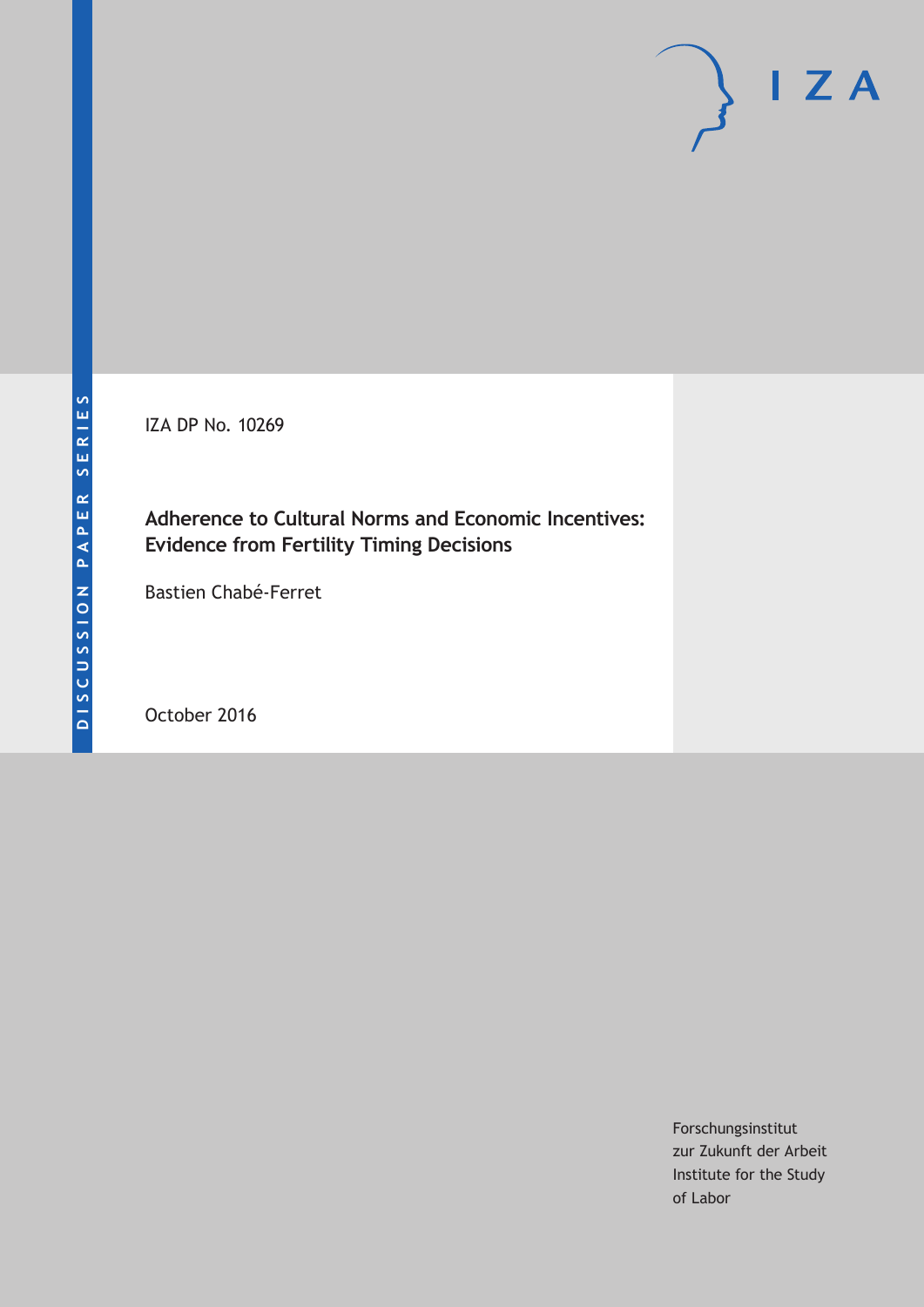# **Adherence to Cultural Norms and Economic Incentives: Evidence from Fertility Timing Decisions**

**Bastien Chabé-Ferret** 

*FNRS and IRES, Université catholique de Louvain, CCPR, University of California Los Angeles and IZA* 

### Discussion Paper No. 10269 October 2016

IZA

P.O. Box 7240 53072 Bonn Germany

Phone: +49-228-3894-0 Fax: +49-228-3894-180 E-mail: iza@iza.org

Any opinions expressed here are those of the author(s) and not those of IZA. Research published in this series may include views on policy, but the institute itself takes no institutional policy positions. The IZA research network is committed to the IZA Guiding Principles of Research Integrity.

The Institute for the Study of Labor (IZA) in Bonn is a local and virtual international research center and a place of communication between science, politics and business. IZA is an independent nonprofit organization supported by Deutsche Post Foundation. The center is associated with the University of Bonn and offers a stimulating research environment through its international network, workshops and conferences, data service, project support, research visits and doctoral program. IZA engages in (i) original and internationally competitive research in all fields of labor economics, (ii) development of policy concepts, and (iii) dissemination of research results and concepts to the interested public.

IZA Discussion Papers often represent preliminary work and are circulated to encourage discussion. Citation of such a paper should account for its provisional character. A revised version may be available directly from the author.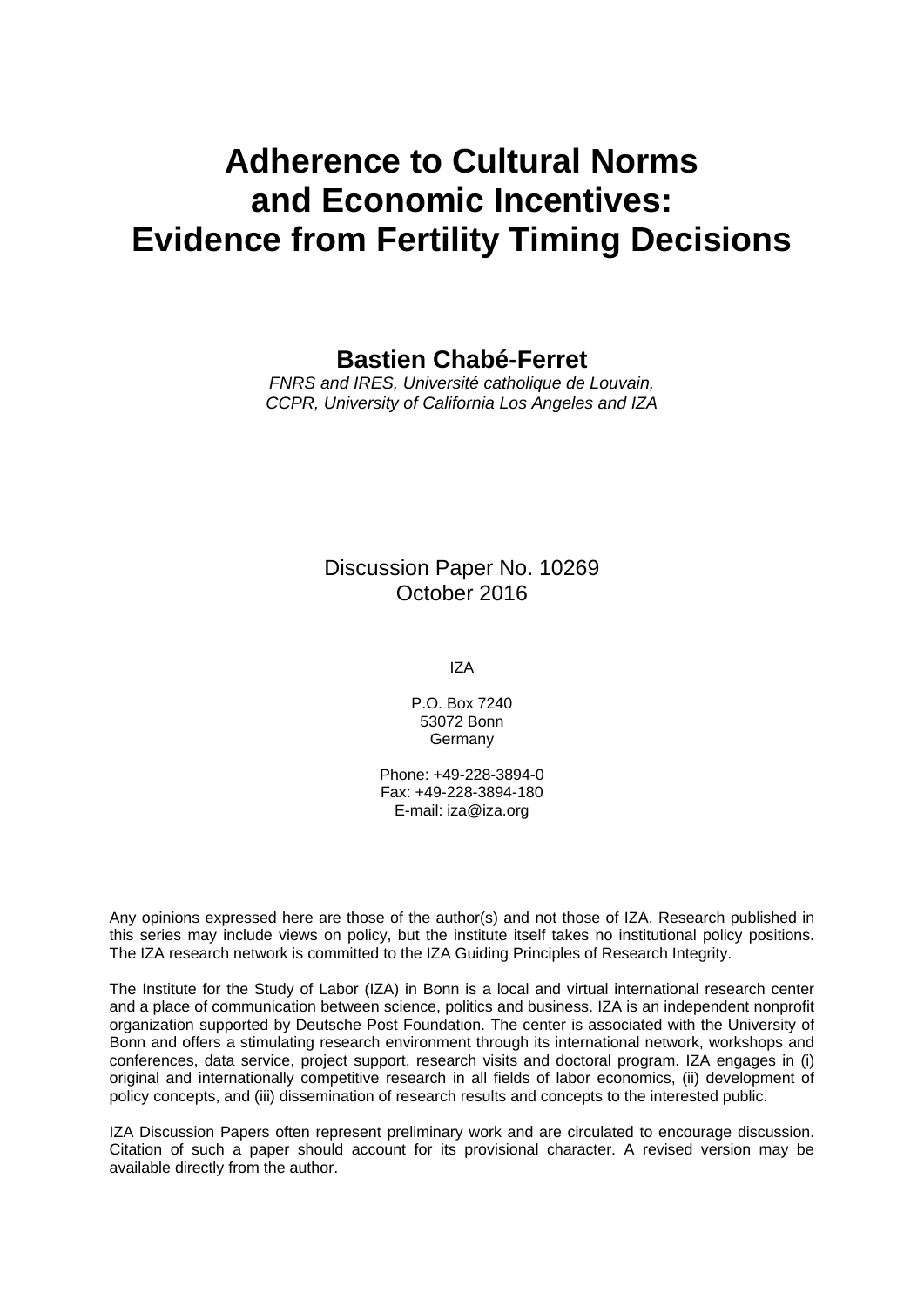IZA Discussion Paper No. 10269 October 2016

## **ABSTRACT**

## **Adherence to Cultural Norms and Economic Incentives: Evidence from Fertility Timing Decisions\***

I analyze the interplay between culture and economic incentives in decision-making. To this end, I study birth timing decisions of second generation migrant women to France and the US. Only the probability to have three or more children increases with the home country fertility norm, whereas the timing of the first two births is either unaffected or negatively correlated. I propose a model that rationalizes these findings in which decisions are the result of a trade-off between an economic cost-benefit analysis and a cultural norm. The model predicts that decisions with a higher cost of deviation from the economic optimum should be less prone to cultural influence. This is consistent with substantial evidence showing that the timing of the first birth bears much larger costs for mothers in terms of labor market outcomes than that of subsequent births.

JEL Classification: J13, J15, Z10, Z12

Keywords: cultural norms, fertility, birth timing

Corresponding author:

 $\overline{\phantom{a}}$ 

Bastien Chabé-Ferret IRES, Université catholique de Louvain Place Montesquieu, 3 bte L2.06.01 B-1348 Louvain-la-Neuve Belgium E-mail: bastien.chabeferret@uclouvain.be

<sup>\*</sup> This work has been carried out while at U Louvain, Paris School of Economics and UCLA. The author acknowledges financial support from the Belgian French-speaking community (ARC convention 09- 14018 on "Sustainability" and 15/19-063 on "Family transformations".), the FNRS and European Research Council (ERC Stg Grant DU 283953). The author wishes to thank Jean-Marie Baland, Thomas Baudin, Leah Boustan, Sylvain Chabé-Ferret, David de la Croix, Hippolyte d'Albis, Paula Gobbi, Hélène Latzer, Fabio Mariani, Nico Voigtländer, Uwe Sunde, Romain Wacziarg as well as participants to seminars or conferences at U Pompeu Fabra, U Louvain, U of Iowa and Toulouse School of Economics.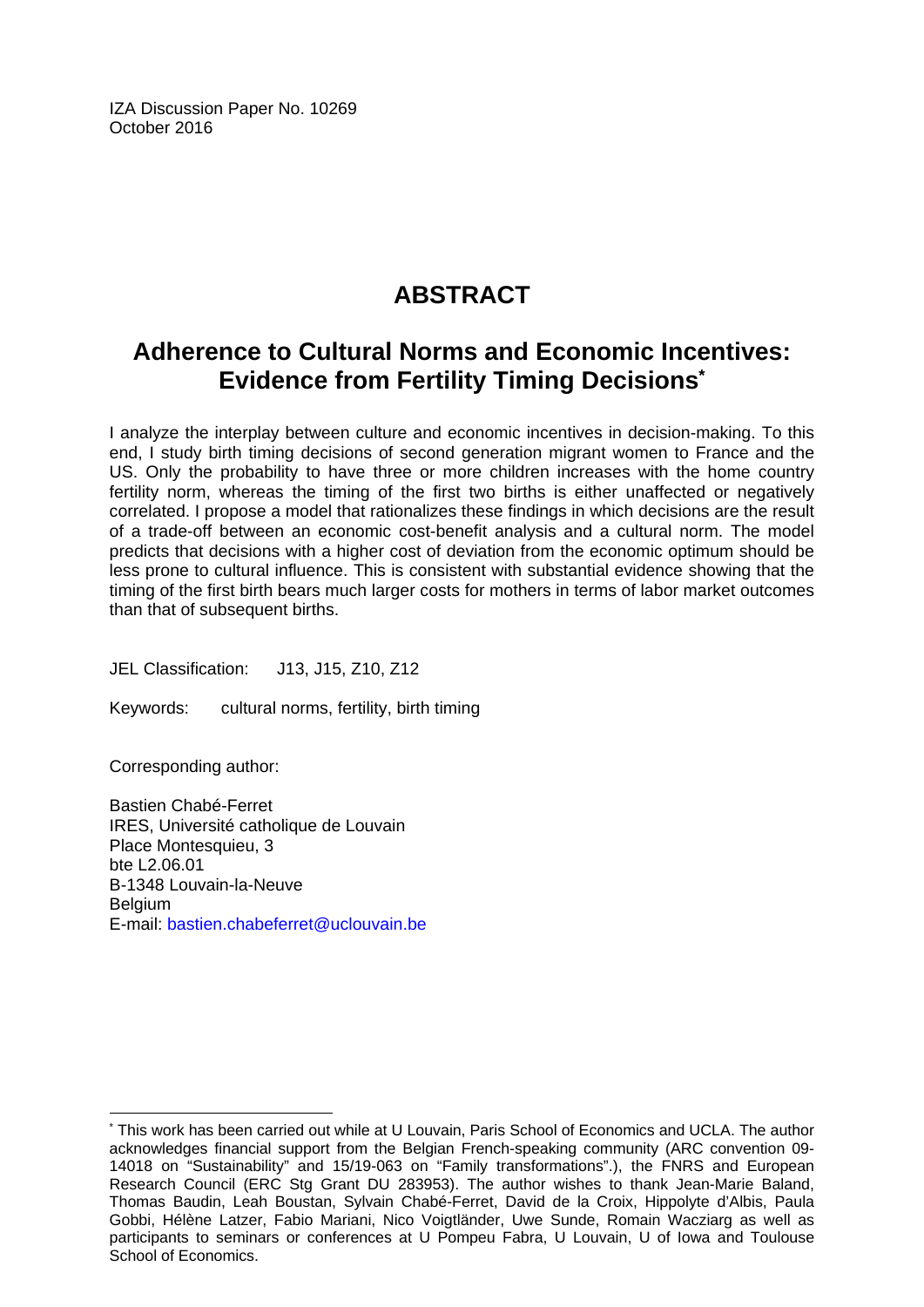"Man is by nature a social animal."

Aristotle, in: Politics, Book 1 (4th Century BC)

"The propensity to company and society is strong in all rational creatures, and the same disposition, which gives us this propensity, makes us enter deeply into each other's sentiments and causes like passions and inclinations to run, as if it were, by contagion, through the whole club of knot of companions."

David Hume, in: Essays: Moral, Political and Literary (1748)

"Well I think that progress is not possible without deviation. And I think that it's important that people be aware of some of the creative ways in which some of their fellow men are deviating from the norm, because in some instances they might find these deviations inspiring and might suggest further deviations which might cause progress, you never know."

Frank Zappa (1971)

## 1 Introduction

There exists a long tradition in philosophy to think of humans as inherently social creatures, whose actions cannot be understood in isolation of their communities' behavior. In the relatively young field of economics however, the emphasis on humans' independent will pursuing self-interest has sometimes led to the questionable assumption that humans operate in a social vacuum. This cleavage is summarized by Elster (1989) as the opposition between Adam Smith's homo economicus and Emile Durkheim's homo sociologicus. There has been recently a growing number of contributions in economics using quantitative methods to document the influence of cultural norms on different types of behavior, ranging from labor force participation to fertility, gender roles, violence, geographic mobility, savings behavior or even demand for social insurance.<sup>1</sup>

Much less is known about for which type of decision culture matters and why. Do we rely on cultural norms to a similar extent for decisions that bear important consequences than for relatively harmless ones? We know that people incur substantial economic costs in order to stick to their cultural norm, however there is to my knowledge no evidence that cultural

 $1$ Alesina and Giuliano (2010); Alesina et al. (2013); Fernández and Fogli (2006, 2009); Boustan and Collins (2014); Grosjean (2014); Paule-Paludkiewicz et al. (2016); Eugster et al. (2011) study the role of culture in these decisions. See Guiso et al. (2006) for a field-opening contribution, from which I also take the definition of culture: "those customary beliefs and values that ethnic, religious, and social groups transmit fairly unchanged from generation to generation". de la Croix and Perrin (2016) go as far as quantifying the respective contribution of rational choice against cultural diffusion in the Demographic Transition in France.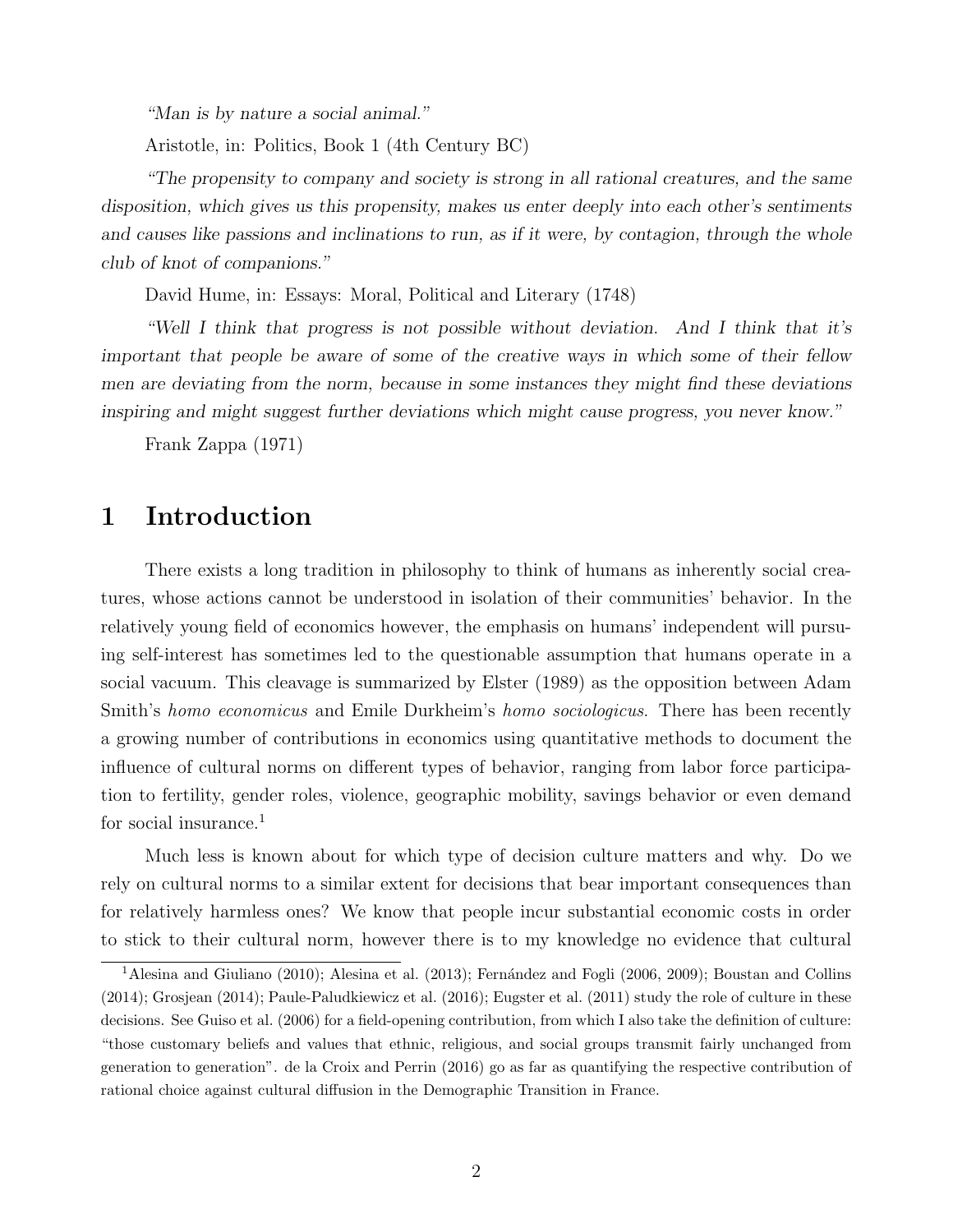adherence is responsive to this disincentive.<sup>2</sup>

In this paper, I show evidence that cultural norms matters more for decisions that bear relatively less drastic consequences using data on birth timing decisions. The rationale for looking at fertility choices is twofold. First, we have robust evidence that culture influences fertility.<sup>3</sup> Second, looking at different birth parities provides a variation in the economic cost of not following the norm. Indeed, there exists considerable evidence that the timing of the first birth bears much larger consequences than that of later births.<sup>4</sup> I build a model of decisionmaking featuring an interplay between an economic cost-benefit analysis and a cultural norm. The former reflects the economic and institutional incentives, while the latter is transmitted by the social environment.<sup>5</sup> The model implies that decisions with a higher cost of deviation from the economic optimum should be less prone to cultural influence. The intuition is that the utility gain of following a norm is less likely to exceed the cost of deviating from the economic optimum when this cost is large. Fertility norms should then matter less for the age at first birth, which is a costly decision to adjust, than for the timing of the second, third and subsequent births.

To test this hypothesis, I use two data sources on second generation migrants to France and to the US. The identification strategy is based on the so-called epidemiological approach, also featured in Fernández and Fogli (2009); Blau et al. (2013); Stichnoth and Yeter (2016). Using data on second generation migrants allows to separate the effect of host-country specific economic and institutional incentives from the country-of-origin specific cultural norm. I assign to each migrant the total fertility rate (TFR) in the country of origin of their parents to proxy for culture. I then use a proportional hazard model to estimate the effect of fertility norms on

<sup>2</sup>Atkin (2016) looks at food expenditures of internal migrants in India and show that some of them could get up to 7% more calories if they possessed their neighbors' preferences instead of those in their origin-state. Algan et al. (2013); Biavaschi et al. (2013); Abramitzky and Boustan (2015) study first name decisions in France and the US respectively. The first show that there would be 50% more babies with arabic sounding names if there were no economic cost associated in terms of labor market discrimination. The second find that name americanization to popular first names such as John or William led to a 14% increase in occupation-based earnings in a sample of migrants who naturalized by 1930. The third use data form the Age of Mass Migration to the US and find that brothers with more foreign first names were doing substantially worse in terms of educational and labor market outcomes.

 $3$ The seminal contribution by Fernández and Fogli (2009) documents that second generation migrant women to the US make fertility choices that are biased towards the fertility level of their country of origin.

<sup>4</sup>This hypothesis is crucial for the interpretation of the results. I review the literature that documents it at the end of the introduction.

<sup>&</sup>lt;sup>5</sup>I do not make assumptions on whether cultural norms provide a direct utility gain through the feeling of inclusion in a community, or a more indirect gain stemming from the support provided by the community. Alternatively, cultural norms could also be beliefs transmitted by a community, in which case the gain of following the norm could be to avoid looking for information about what to do.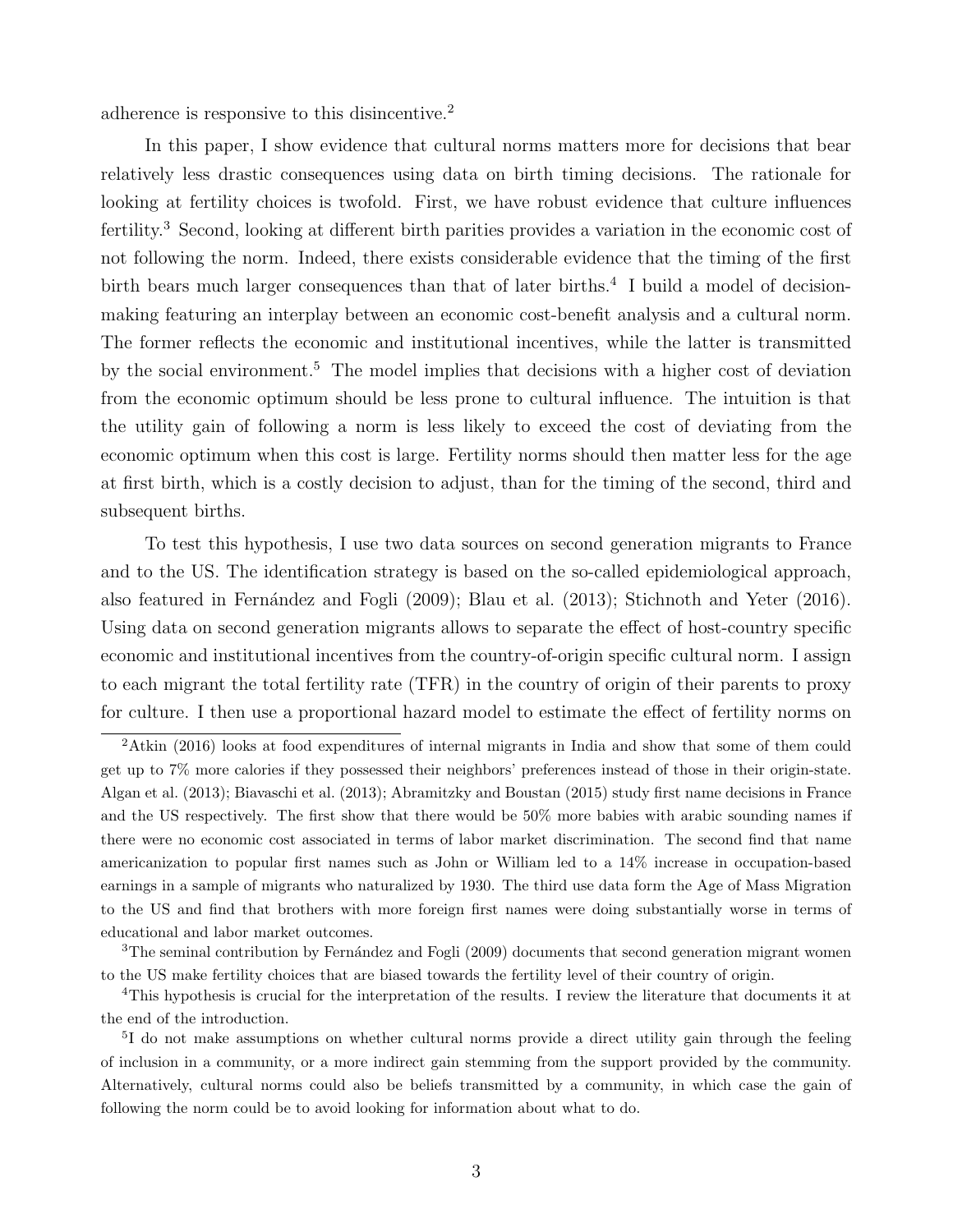the parity-specific hazard rate of having a child. I address issues of unobservable heterogeneity by exploiting on the one hand the richness of the French data, which allows to control for a large set of personal, parental and partner's characteristics, such as education, occupation, or even religion and religiosity, and on the other hand, by controlling for a wide array of country-level characteristics such as geographic, linguistic and genetic distances or average education of the diaspora.

I find that first and second births do not come earlier for women coming from a high fertility country.<sup>6</sup> On the other hand, the probability to have three children or more is significantly larger for women from a high fertility country. To be more specific, I obtain that shifting up the TFR in the origin country by one standard deviation makes a woman 20 to 36% more likely to have three children or more conditional on having already two in the French data, 9 to 14.5% in the US case. Still, the same shift up in the cultural proxy does not yield any increase in the hazard rate of having a first or second child. The results are robust to changes in the sample selection as well as in the cultural proxies.<sup>7</sup> Although the magnitude differs (I present potential reasons why in Section 4.2), finding comparable results in two totally different datasets ascertains the external validity of the findings.

This result is of primary importance for several reasons. First, the very existence of cultural norms of behavior is sometimes taken as evidence that humans do not act "rationally". If this were the case, then trying to understand human behavior as an optimizing process and designing policies based on that principle would not make sense. Providing evidence that there exists a cost-benefit analysis of complying to a norm allows to reconcile rational decision-making and cultural influence.<sup>8</sup> In particular, relying on cultural norms for harmless decisions may be part of a strategy of rational inattention.<sup>9</sup> People may choose to rely on norms for decisions that they know cannot have drastic consequences because the cost of acquiring information about what is appropriate to do exceeds the potential gain.

Second, there is now substantial evidence that the impact of culture on migrants' behavior depends on the intensity of cultural ties and the density of the diaspora. Fernández and

<sup>9</sup>There exists a growing literature starting with the seminal contribution by Sims (2003) focusing on the implications of rational inattention, costly information acquisition and apparently mistaken choices. See for instance Caplin and Dean (2015).

<sup>&</sup>lt;sup>6</sup>If anything, first births tend to come at a later stage for migrant women in France.

<sup>7</sup> I restrict to the sample of women in a relationship in order to control for partners' characteristics in the French case. As cultural proxies, I use mean age at first birth instead of TFR to make sure that there are not different norms for the timing of the first birth and for completed fertility.

<sup>8</sup>This way I contribute to the research agenda set by Stigler and Becker (1977) in their seminal contribution not to rely on differences in tastes to explain variation in behavior. Becker (1996) then develops the argument claiming that differences in behavior may arise in a fixed-preferences set-up from different levels of accumulation of either human, social or personal capital, themselves driven by different sets of income and prices.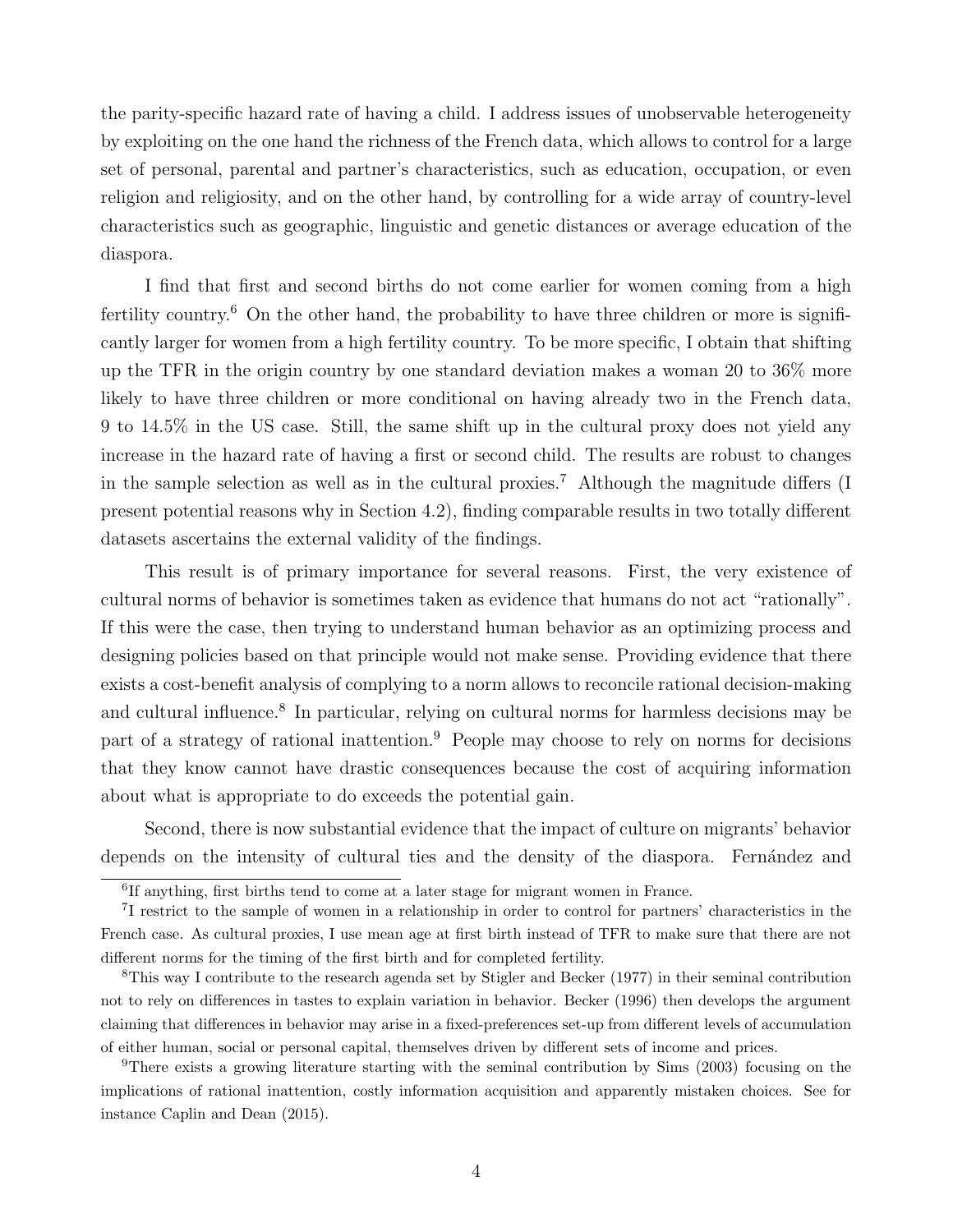Fogli (2009); Algan et al. (2013) find that the cultural effect is stronger in ethnically denser environments. Stichnoth and Yeter (2016); Blau et al. (2013) also document that the intensity of the cultural effect declines in the length of exposition to the norm, first generation migrants being more sensitive than their second generation counterparts. Spolaore and Wacziarg (2014) show that cultural distance, as proxied by genetic distance, curbed the diffusion of a low fertility norm in Europe during the demographic transition. However, there is to my knowledge very little out-of-the-lab evidence that cultural adherence is responsive to economic incentives.<sup>10</sup> This way, I contribute to the growing literature on "motivated beliefs", suggesting that cultural adherence is a form of motivated belief, as it "respond[s] to the costs, benefits, and stakes involved in maintaining different self-views and world-views, as Bénabou and Tirole (2016) put it.

Third, understanding for which type of decisions culture matters is a first step in answering bigger questions such as: why do we follow cultural norms and how are they enforced? How does culture evolve? Can norms be harmful, can they be efficient?<sup>11</sup> This paper suggests that norms that are costly to sustain because they are further away from the economic optimum should tend to disappear. One could therefore conjecture a principle of natural selection of cultural norms.<sup>12</sup>

Articles that point at the existence of a trade-off between costs and benefits of following or transmitting cultural norms are mainly theoretical. In their seminal contribution, Bisin and Verdier (2001) present a model where parental decisions to transmit their culture depend on perceived future benefits for children. In Doepke and Zilibotti (2008), parents decide to transmit the cultural trait that maximizes their children's fitness to the economic environment. In the framework of the present study, it could well be that parents exert less effort to enforce a cultural norm when they know it will be costly for their children, as suggested by Melindi Ghidi (2012). The model developed in this paper builds on the seminal contribution of Akerlof and Kranton (2000) on the economics of identity, but similar testable implications could be obtained using a Bisin-Verdier framework instead.

On the empirical side, this article is related to the literature that studies the effect of cultural norms on human behavior. While Guiso et al. (2006) make a remarkable review of this

<sup>10</sup>One exception is Fisman and Miguel (2007). They find a strong effect of corruption norms on unpaid parking violations among UN officials in Manhattan and show that it disappeared with stronger legal enforcement, that is when incentives were changed.

 $11$ See Elster (1989) for an extensive discussion on the efficiency of norms.

 $12$ Kanazawa (2001) for instance proposes that rational choice theory interacts with evolutionary psychology to offer a theory of values, preferences, norms and identities. Henrich (2015) argues that it is actually a process of culture-gene coevolution that opened a novel and extremely successful evolutionary pathway for the human species.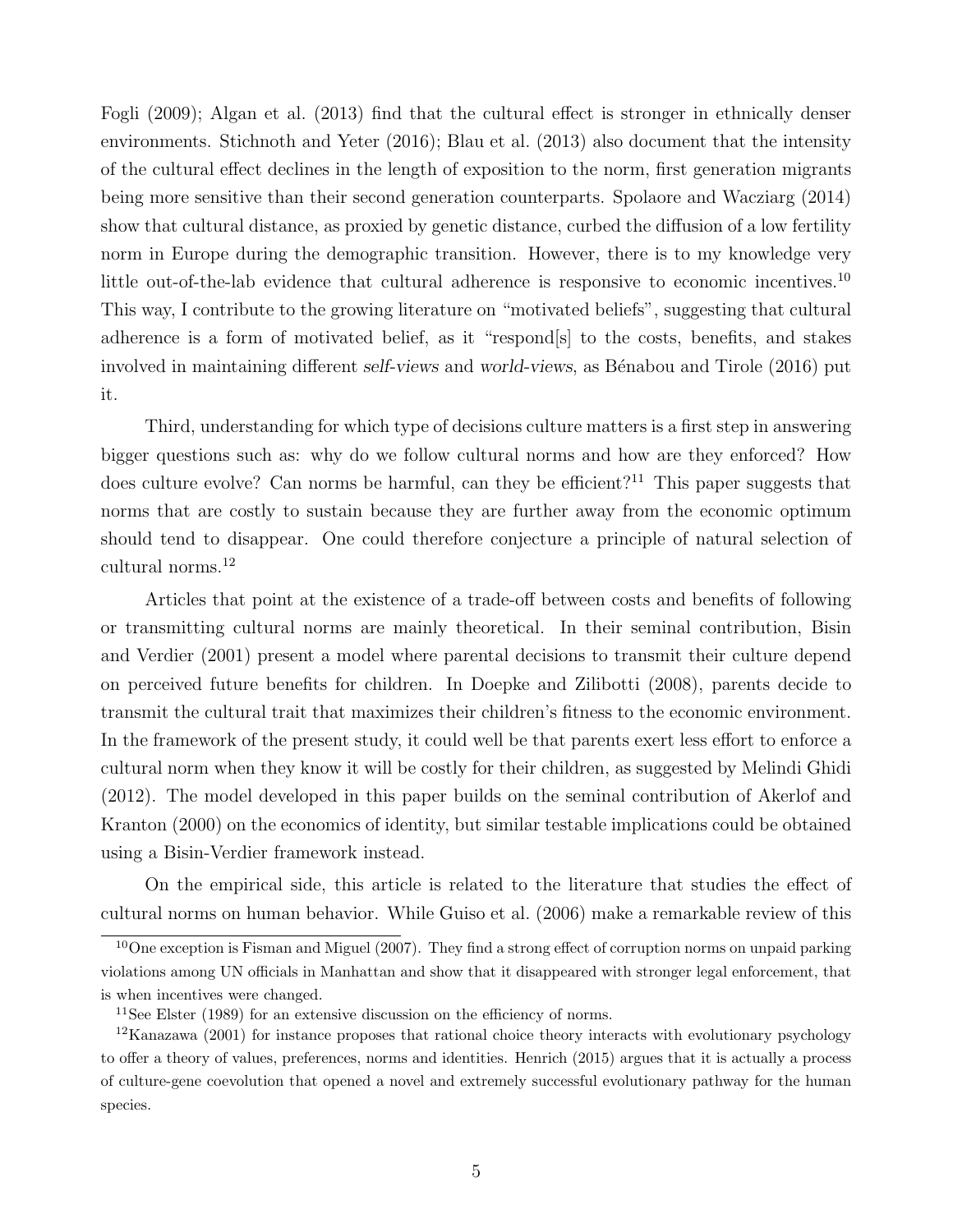literature, I will focus on papers more directly related to the present work. Hinde (2003) for instance observes that, while economic pressure may have led the middle-class in England to lower fertility in the late nineteenth century due to economic pressure, this low fertility behavior may have spread to groups closely associated, like those employed in domestic services. The importance of fertility norms has furthermore been tested in several works: for instance, Munshi and Myaux (2006) show evidence that reproductive social norms can explain the inertia of fertility behavior and contraceptive use in rural Bangladesh. Another example can be found in La Ferrara et al. (2012) who document that telenovelas, Brazilian soap operas, have conveyed a low fertility norm, specially among women who were the same age as the main characters. More closely linked to the current article are papers discussing the transmission across generations of such norms. Alesina and Giuliano (2010) show in particular that the strength of family ties in the country of origin of second generation migrants has a robust impact on various aspects of their behavior such as fertility, youth and female labor force participation, youth geographical mobility and home production. This result suggests that the strength of family ties is actually a cultural trait transmitted from parents to children.

#### Literature review on the cost of children by birth order

The interpretation of the results hinges particularly upon the hypothesis that the cost of deviating from the economic optimum is larger for the first birth than for subsequent ones. More specifically, anticipating the first birth by, say, a year should represent a larger welfare loss than anticipating the second or the third by the same margin. There are several mechanisms that support this hypothesis. Early childbearing may interrupt a woman's studies or career at an age when human capital is acquired more easily and will yield returns on a longer time-horizon. Additionally starting late can be a commitment to having few children (given the biological constraints), which may open better professional opportunities. Therefore, the age at entry into motherhood is of particular importance for outcomes such as educational attainment, employment, wages and earnings of mothers. For instance, using biological fertility shocks as instruments, Miller (2011) shows on US data that delaying birth by one year, while holding completed fertility constant, leads to a 9% increase in earnings, 3% in wages and 6% in hours worked of mothers. Herr (2014); Herr et al. (2015) finds a 5% wage premium for a one year delay, also on US data, while Kind and Kleibrink (2012) use a similar methodology on German data and find a 7% wage premium.

A large literature has more broadly focused on the career costs of children using various methodologies. Anderson et al. (2002) follow a fixed-effect estimation strategy on the panel of the NLSYW to show that there are substantial wage penalties associated to motherhood, ranging from 3-4% for one child to 5-8% for two or more children. Extending this study with the use of later cohorts of the NLSY and NLSYW, Loughran and Zissimopoulos (2009) apply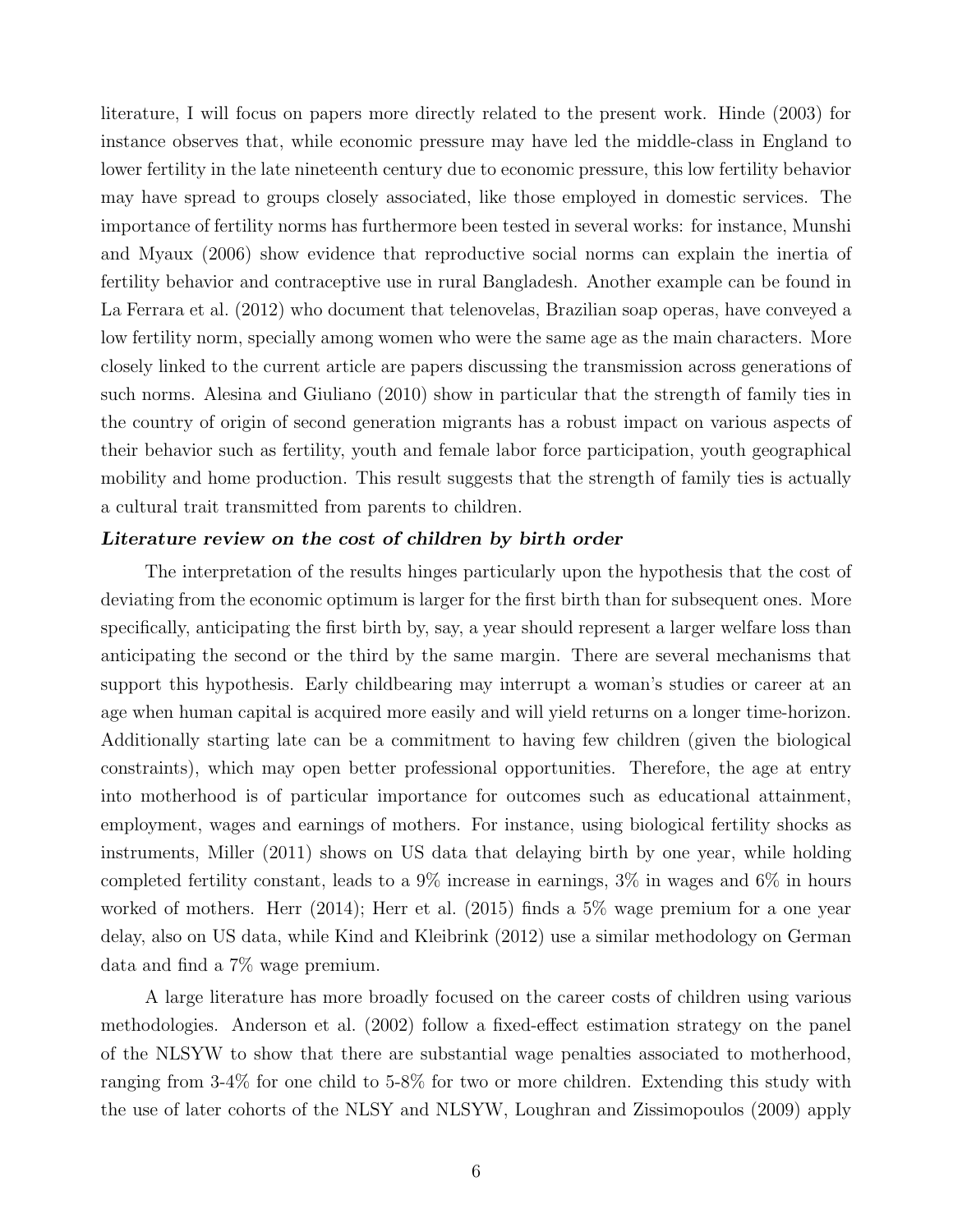a similar strategy and confirm the negative impact of children on female wages and labor force participation. They also find suggestive evidence that a second child has no incremental effect on female wages. On a more selected web-based survey conducted on University of Chicago MBAs from the graduating classes of 1990 to 2006, Bertrand et al. (2010) show that women's earnings drop by 30 log points at three or more years after the birth of a child, through a combination of, mainly, decreased hours worked as well as, more modestly, a cut in hourly wages. Importantly, they also find that the birth of a second child has little additional adverse effect on women's labor supply and earnings. Adda et al. (2011) build a dynamic life-cycle model of labor supply, fertility and savings, incorporating occupational choices, which they estimate using German data, and find comparable results: "the cost of a second child is lower than the cost of the first child. For instance, a first child at age 20 induces a total career costs of 31% (in terms of net present value of life-cycle earnings computed at age 15) compared to a scenario without children. A second child conceived at age 22 increases these costs to 36%".

Consistent with these findings, the seminal contribution by Angrist and Evans (1998), using the preference for mixed gender composition of offsprings, shows that a third child does reduce the labor supply of mothers, but that the effect is actually small and even close to inexistent for educated mothers or mothers married to a high-wage husband. Alternatively, Silles (2015) uses twin births at different parities as instruments for family size and documents similar results: an extra child does have a negative impact both on the extensive and intensive margins of labor force participation and earnings (although less robustly). Effects are overall larger at first parity.

First births could also be costlier than subsequent ones because their timing have an impact on the cognitive skills and human capital of offsprings. Altruistic parents would internalize these costs in their decision-making process. Worst labor market outcomes, as those experienced after first births, particularly for single mothers, could translate into less investment in children's education. Alternatively, there could exist some economies of scale in parenting, making higher order births less costly. Miller (2009) finds that delayed first births lead to a significant increase in test scores of children. Using data from the American Time Use Survey, Price (2008) finds that a first-born child receives 20-30 more minutes of quality time each day with his or her parent than a second-born child of the same age from a similar family. Additionally Black et al. (2005); Angrist et al. (2010) find that a large sibship size does not causally induce a lower educational attainment or lower earnings of children, suggesting that higher order births do not impose a substantial cost.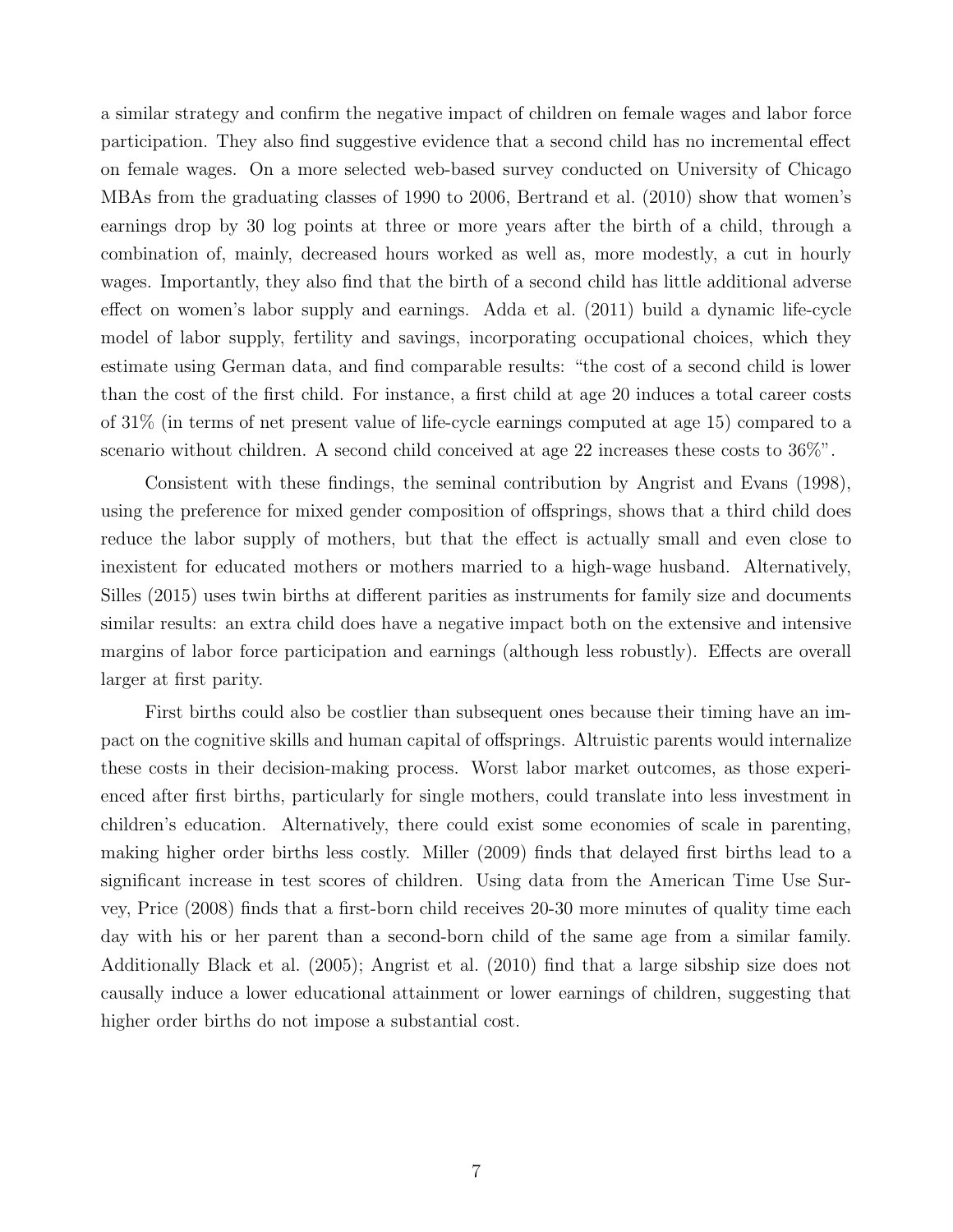## 2 A Model of Endogenous Cultural Norms

Consider the following indirect utility function, inspired by Akerlof (1997); Spolaore and Wacziarg (2014):

$$
U_{i,h,n} = b_h f - c_h f^2 - \sigma (F_n - f)^2
$$
\n(1)

Individual i, living in institutional setting h and belonging to a cultural group  $n$ , makes a decision about the optimal amount of f, say number of children, considering two types of utility sources. First she looks at the economic cost and benefit, which Akerlof calls "intrinsic", of having f children given by the institutional setting in the country:  $b_h$  and  $c_h$ . Second there is a cultural component to the utility function that is always negative and proportional to the quadratic distance between the chosen f and the cultural prescription  $F_n$ . The intensity of this cost is exogenously given and noted  $\sigma$ .

The first order conditions of this problem yield an optimal choice of fertility given by:

$$
f_{h,n}^* = \frac{b_h + \sigma F_n}{c_h + \sigma}.\tag{2}
$$

 $f_{h,n}^*$ , although individually rational, is eonomically suboptimal provided that  $\sigma > 0$  and  $F_n \neq \frac{b_h}{\cdot}$  $c_h$ . Economic suboptimality is a form of inefficiency as a benevolent social planner could either set  $\sigma = 0$  or  $F_n =$  $b_h$  $c_h$ and enhance welfare for everyone. One question is therefore why is the cultural component there in the first place. It could be that some decisions are particularly difficult to take because we face them only a limited number of times in life, have little feedback on outcomes and/or that this feedback comes too late for people to adjust their decisions. This behavioral argument would apply for instance if b and c were only observed with a noise by individuals for instance. Another reason can be that the economic problem has actually several optima, but for instance one is Pareto superior (due to externalities say). Cultural norms would serve as a coordinating device to guide individual decisions towards the efficient equilibrium.

Let us now hypothesize that the cultural prescription  $F_n$  actually evolves over time, depending on how individuals in the cultural group [and neighboring ones] actually behave. To keep the problem simple, we focus on culturally homogenous countries and all countries have the same population size. For instance, we consider the following law of motion for the cultural norm  $F_n$ :

$$
F_{n,t+1} = \sum_{j} \frac{1 - d_{ij}}{D_i} f_{j,t} \quad \text{with} \quad D_i = \sum_{j} (1 - d_{ij}) \tag{3}
$$

Where  $d_{ij} = d_{ji}$  is the social distance between individual i and j. This distance represents the extent to which the behavior of a given person matters to determine the cultural norm. The cultural norm of the next generation in country  $n$  is therefore a weighted average of the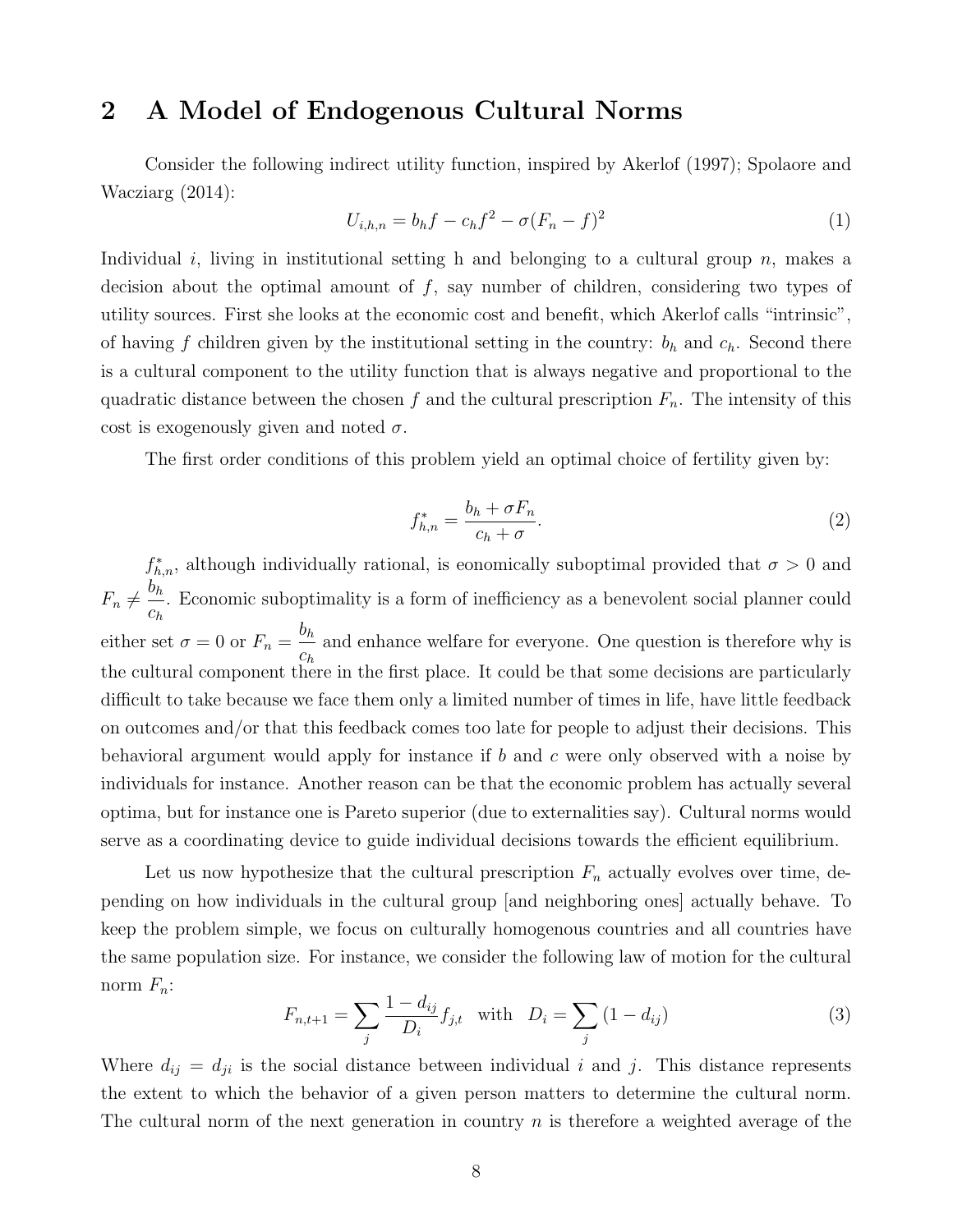observed behavior of all individuals in the world where the weights are inversely proportional to the social distance between countries. More specifically, some countries may be at a social distance of 1, resulting in no social influence across these countries. Moreover, I set  $d_{ii} = 0$ , that is social distance within a given country is nil. Let us take the polar case of an autarkic country to start the analysis:  $d_{ij} = 1$ ,  $\forall j$ . The law of motion of the cultural norm simplifies to:

$$
F_{n,t+1} = f_{h,n,t}^{*} = \frac{b_h + \sigma F_{n,t}}{c_h + \sigma} \tag{4}
$$

Looking for the fixed point of this equation, I obtain that the unique steady state is:

$$
F_n^* = \frac{b_h}{c_h} \tag{5}
$$

So that, at the autarkic steady state, there is no welfare cost of cultural norms. This steady state is moreover globally stable.<sup>13</sup>

Let me now consider a situation where people actually migrate from one country to another in a process that is not modelled here. Say all countries were in steady state to start with. Then some people move from a high fertility country H to a low fertility country L  $\left(\frac{b_H}{b_H}\right)$  $c_H$  $\frac{b_L}{a_L}$  $c_L$ ). Migration has a first order effect on the decision making of migrants in that it changes their institutional setting: they now face the same cost to benefit ratio  $b_L$  $c_L$ as natives. However, migration does not affect the cultural norm  $F_H$ , which is considered acquired before reaching the age at migration. Let me for now assume that migrants keep on living in a cultural autarky. Migrants then face the following problem:

$$
U_{i,L,H} = b_L f - c_L f^2 - \sigma (F_H - f)^2 \quad \text{where} \quad F_H = \frac{b_H}{c_H} \tag{6}
$$

The optimal choice of migrants is thus:

$$
f_{L,H}^* = \alpha \frac{b_L}{c_L} + (1 - \alpha) F_H \quad \text{where} \quad \alpha = \frac{c_L}{c_L + \sigma} \tag{7}
$$

Hence, migrants choose an economically suboptimal fertility that lies in between the level given by their cultural norm and the economically optimal level (that is the one of natives). In this situation, migrants would be willing to pay in order not to be subject to their home country norm. More specifically, not being subject to their home country norm would represent the following utility gain:

$$
\Delta U = \left[\frac{c_L}{2}(1-\alpha)^2 + \frac{\sigma}{2}\alpha^2\right]\delta^2 \quad \text{where} \quad \delta = \frac{b_H}{c_H} - \frac{b_L}{c_L} \tag{8}
$$

<sup>&</sup>lt;sup>13</sup>A way to see this is to notice that the optimal f is a convex combination of the economically optimal  $f = \frac{b_h}{h}$  $c_h$ and the cultural norm  $F_n$ . Consequently, whatever the initial condition  $F_{n,0}$ ,  $f_0^*$  and consequently  $F_{n,1}$  will lie between the initial norm and the economically optimal level. By iteration, I obtain that the norm will get arbitrarily close to the economic optimum as time goes by.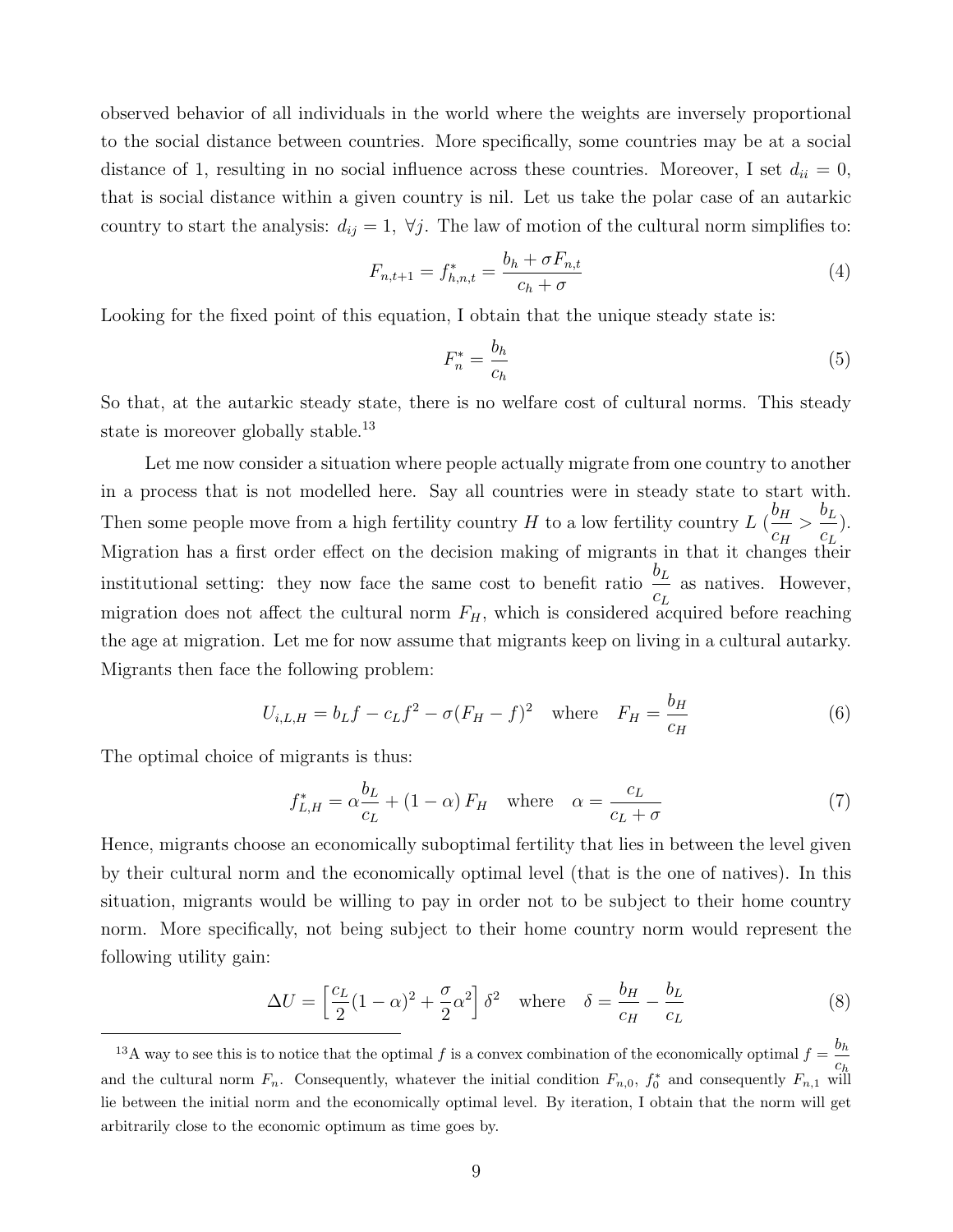It appears from this expression that the utility gain is strictly increasing in the distance between the economically optimal levels in the two countries.<sup>14</sup>

The position of the optimal  $f_{L,H}^*$  with respect to the economic optimum and the home country cultural norm depends on  $\alpha$ , which is the relative size of  $c<sub>L</sub>$  and  $\sigma$ . The larger the economic cost of fertility  $c<sub>L</sub>$  with respect to the cost of deviating from the cultural norm  $\sigma$ , the closer to the economic optimum, and conversely. The following comparative statics holds:

$$
\frac{\partial f^*}{\partial F_H} > 0 \; ; \quad \frac{\partial^2 f^*}{\partial F_H \partial C_L} < 0 \; ; \quad \lim_{C_L \to \infty} \frac{\partial f^*}{\partial F_H} = 0 \tag{9}
$$

From expressions in (9), I infer two testable implications:

- 1. The fertility choice of migrants should be positively correlated to the cultural norm in their origin country (Fernández and Fogli (2006, 2009) are the first to test these in their seminal contributions);
- 2. The influence of the home country cultural norm should be smaller as the economic cost in the host country  $c_L$  increases. More specifically, if  $c_L >> \sigma$ , as it might be the case for decision about the age at first birth, then the effect of the home country cultural norm should be negligible.

This is this second prediction that is taken to the data for the first time in this paper.

The same predictions survive if I relax the assumption that people from different cultures live in autarky. This extension is shown in Appendix A.

## 3 Data and samples

I construct two samples of women born in the host country (France or the US) from at least one foreign-born parent. The rationale for excluding first generation migrants is to avoid the potential direct impact of migrating on fertility.<sup>15</sup> It furthermore allows to assume that all women in the sample face the same institutional setting (such as the same education system, parental benefits or labor market regulations). I also exclude women who had twins in order to focus on strictly positive birth intervals.

#### Data on migrants to France

<sup>&</sup>lt;sup>14</sup>The chosen functional form induces the gain to be maximum when  $c_L = \sigma$ , that is when the cost of deviating from the economic optimum equals that of deviating from the cultural norm. This way, migrants choose a fertility level that is right in the middle of the economic optimum and the cultural norm, which maximizes the utility gain of getting rid of the norm.

<sup>15</sup>See Mayer and Riphahn (2000) for a discussion on disruption and catching-up effects of migration on fertility.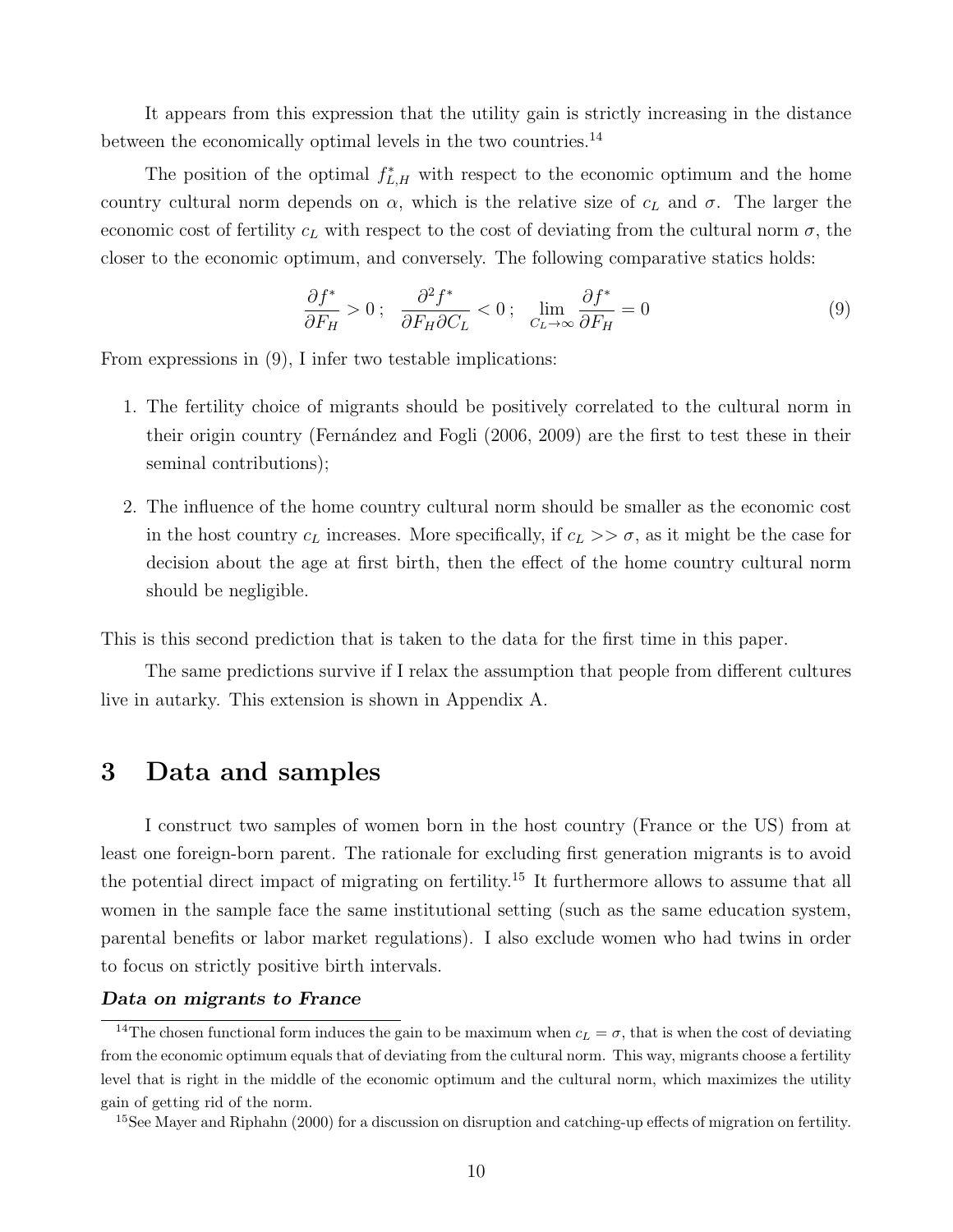I use the TeO survey that interviewed 21800 persons in total aged 18 to 60 residing in metropolitan France late 2008. The sample gathers 17900 immigrants (8900 first generation, 9000 second generation), as well as a control group of 3900 French persons from metropolitan France.<sup>16</sup> They were asked a wide range of questions that provide a lot of information on their characteristics (age, educational attainment, marital status, number of siblings, place of residence, religion, religiosity), characteristics of their partner and parents as well as their respective origins. This data is specially interesting in two respects: it is among the very few surveys in France that report the country of origin of second generation migrants as well as religion, which are considered as sensitive data by the French authorities; it is moreover very rich in terms of information on parents and partners as well as on fertility timing (year and month of birth).

#### Data on migrants to the US

I use the June supplement of the 1995 Current Population Survey (CPS).<sup>17</sup> Indeed, it is the only wave of the CPS that asked not only the number of children ever born (FREVER variable, usual in the June fertility supplement) but also about the timing of these births (age in months at each birth). The pitfall of using this data source with respect to the data from France is that the focus is not on migrants, so i) the number of second generation migrants observed is modest; ii) there is less information on family background (such as parental education and occupation, not to mention religion). However, it allows to improve substantially the external validity of the results as not only the host country differs but also origin countries do not overlap much.

#### 3.1 Origin country data

I assign to each individual the country of birth of the foreign born parent.<sup>18</sup> In the rare event that only a region of birth (e.g. South America) is given, I drop the observation. I furthermore include a categorical variable that indicates whether only the mother, the father or both parents are foreign born in order to test for different transmission channels of the cultural norm. I assign to each country of origin its total fertility rate (TFR) in order to proxy the fertility norm in vigor in the country of origin. In my preferred specification, I

<sup>&</sup>lt;sup>16</sup>Trajectoire et origines (TeO) - version complète - 2008 - (2008) [fichier électronique], INED et INSEE [producteur], Centre Maurice Halbwachs (CMH) [diffuseur]

<sup>&</sup>lt;sup>17</sup>Sarah Flood, Miriam King, Steven Ruggles, and J. Robert Warren. Integrated Public Use Microdata Series, Current Population Survey: Version 4.0. [Machine-readable database]. Minneapolis: University of Minnesota, 2015. See Ruggles et al. (2015) for more on the IPUMS collaboration.

<sup>&</sup>lt;sup>18</sup>If the parents come from two different foreign countries, then I assign that of the mother. The results hold whether I decide to assign the country of the father or to exclude these observations.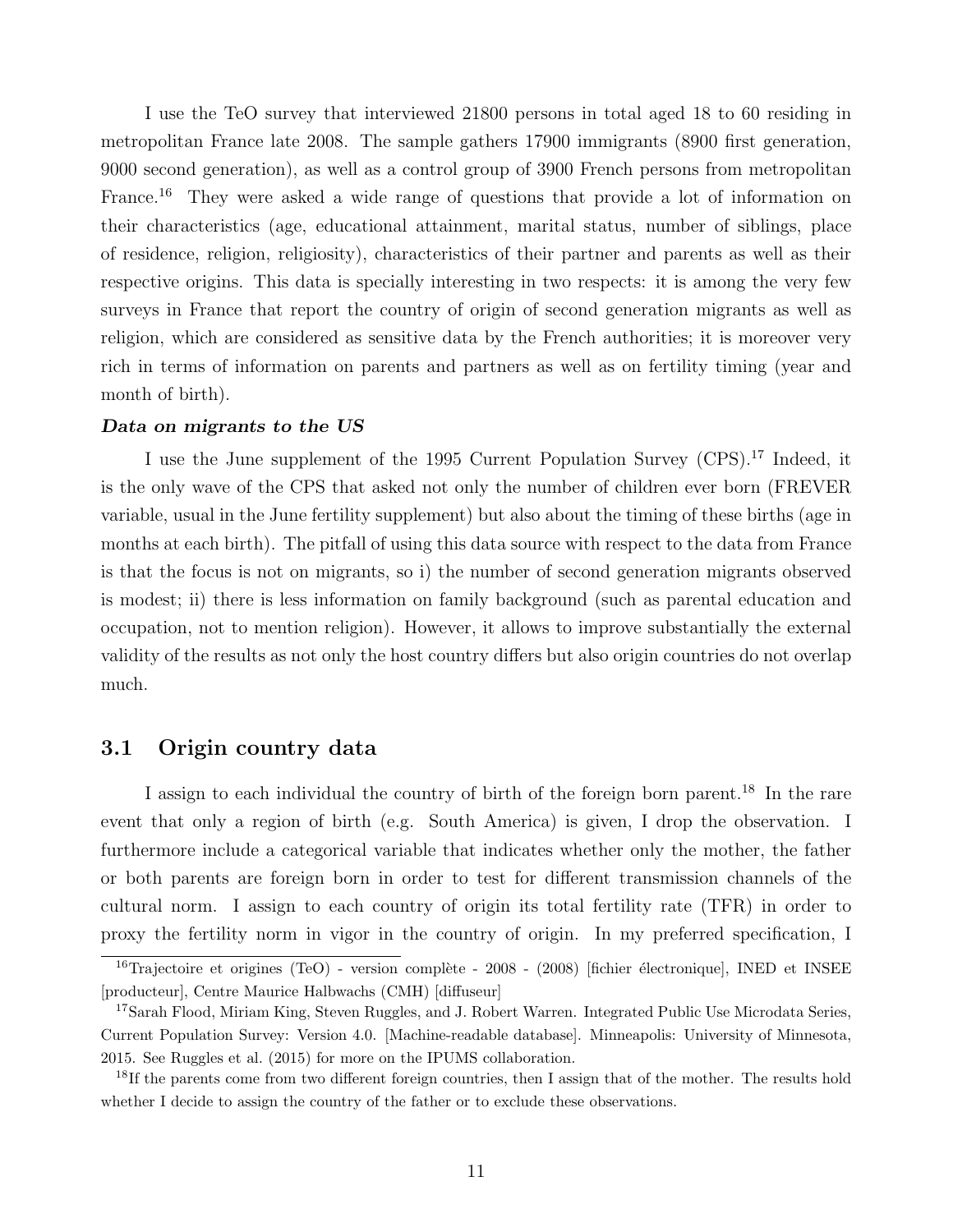use the TFR when women were age 18 (tfr18) following the *impressionable years hypothesis* according to which beliefs crystallize between age 18 and  $25.^{19}$  I use alternatively the TFR in the year of birth of women in my sample (tfr0), considering that the relevant cultural proxy is the average fertility behavior of the parents' generation. For comparison purposes, I also reproduce the strategy in Fernández and Fogli (2006, 2009) by using the TFR in 1960 (from now on tfr1960). I use 1960 (rather than 1950 or 1970) because it is the first year for which the World Bank releases consistent TFR data for a large sample of countries. One criticism though is that women in my sample vary substantially in terms of age and therefore assigning the same cultural proxy could lead to a fair amount of measurement error, specially in those countries of origin experiencing a fast demographic transition. More specifically, women in my samples were born between 1930 and 1990. In order to mitigate this potential issue, my preferred specification uses a cultural proxy that varies with year of birth.

Finally, I replace TFR by MA1B (ma1b) in order to discard the possibility that TFR, a number of children, is only a noisy measure of a norm about fertility timing, while age at first birth would be more suitable. Unfortunately this indicator has not been measured consistently for a long period. I thus use the most ancient data available I could find, which dates from the 1990s for most countries in my sample. For the French sample, I focus on observations for which all four indicators are available. For the US sample instead, because it is smaller to start with, I only restrict to those for whom I observe tfr18 (and thus tfr60). Finally I drop countries of origin for which I have fewer than 10 observations.

I use data gathered by the World Bank from different sources<sup>20</sup>, which I complement with a UN source<sup>21</sup>, to obtain the TFR from 1948 to 1995. When using the TFR in the year of birth of migrants, I assign that in 1960 for all women born before (around 7% of the sample). As for MA1B, I use UN data<sup>22</sup> that reports either the mean age of women declaring a first birth in a given year, or the median age at first birth among women aged 25-29 at the date of the survey.

<sup>21</sup>United Nations Demographic Yearbook, 1997, table 4.

<sup>&</sup>lt;sup>19</sup>Giuliano and Spilimbergo (2014) rely on this hypothesis to identify the effect of growing up in a recession on preferences for redistribution.

 $^{20}(1)$  United Nations Population Division. World Population Prospects, (2) United Nations Statistical Division. Population and Vital Statistics Report (various years), (3) Census reports and other statistical publications from national statistical offices, (4) Eurostat: Demographic Statistics, (5) Secretariat of the Pacific Community: Statistics and Demography Programme, and (6) U.S. Census Bureau: International Database

<sup>22</sup>United Nations, Department of Economic and Social Affairs, Population Division (2013). World Fertility Report 2012 (United Nations publication)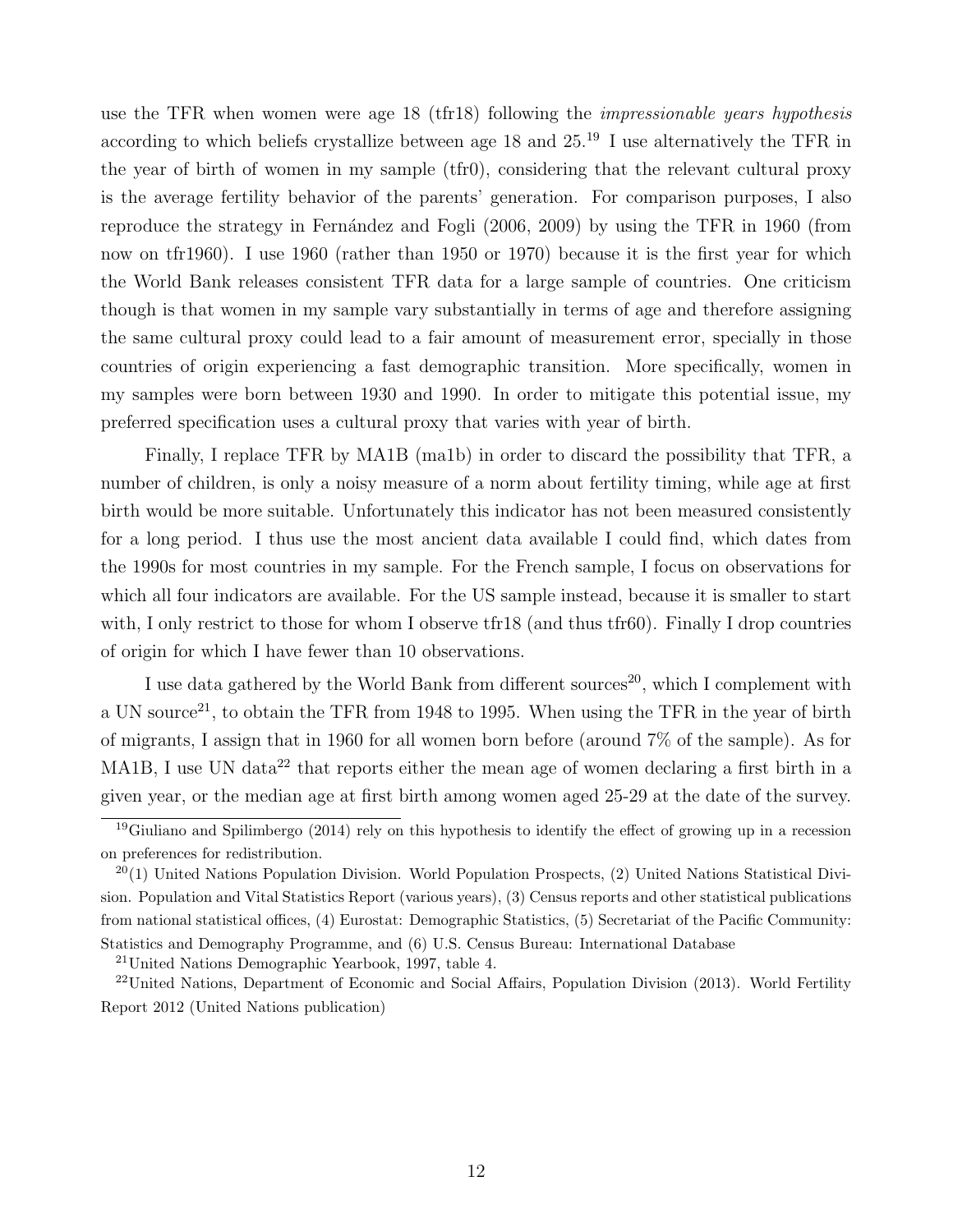#### 3.2 Destination country data, samples and summary stats

I create two samples: 3852 second generation migrant women to France from 25 countries, 18 to 60 years of age, and 2504 migrants to the US from 34 origin countries, aged 15 to 65. Figure 1 shows the distribution of tfr18 for the two samples at hand. Notice there are sizable variations in the cultural proxy and a similar pattern in both cases: a concentration of observations around 2 and then a long right tail. To ease the illustration, I divide both samples between high and low fertility individuals, setting the limit arbitrarily at  $2.8^{23}$ 



Figure 1: Distribution of the cultural proxy for fertility: tfr18

Tables B3 and B4 show summary statistics for the origin country data. In the French sample, a large share of the sample comes from North Africa, while the remainder is divided between subsaharan Africa, Turkey, Europe (mostly Southern but also some from Eastern Europe) and South East Asia. As for the US sample, migrants mainly originate from neighbouring countries Mexico and Canada, but also from the Caribbean and Central America. Another large share comes from Europe, particularly from the historical providers of migrants to the US: the UK, Ireland, Germany, Italy, Poland. The remainder comes from other European countries, Russia and Asia. The coefficient of correlation of tfr18 with tfr0, tfr60 and ma1b is respectively 0.86, 0.67 and -0.68 in the French sample (0.84, 0.79 and -0.78 in the US sample). An interesting feature of these two samples is that they overlap relatively little in terms of country of origin, which gives further confidence that what I capture is not specific to migration from a given region.

Table B1 and B2 give summary statistics for the variables that I use as controls. Notice that the French sample allows me to control for many more potential confounders, such as number of siblings, parental education, religion and religiosity. In both instances, women in the

<sup>&</sup>lt;sup>23</sup>The rationale for setting the limit TFR at 2.8 is to have all individuals reasonably close to 2 in the low fertility group, while the long right tail would be in the high fertility group. The illustrations I draw using this distinction are little sensitive to small changes in the limit.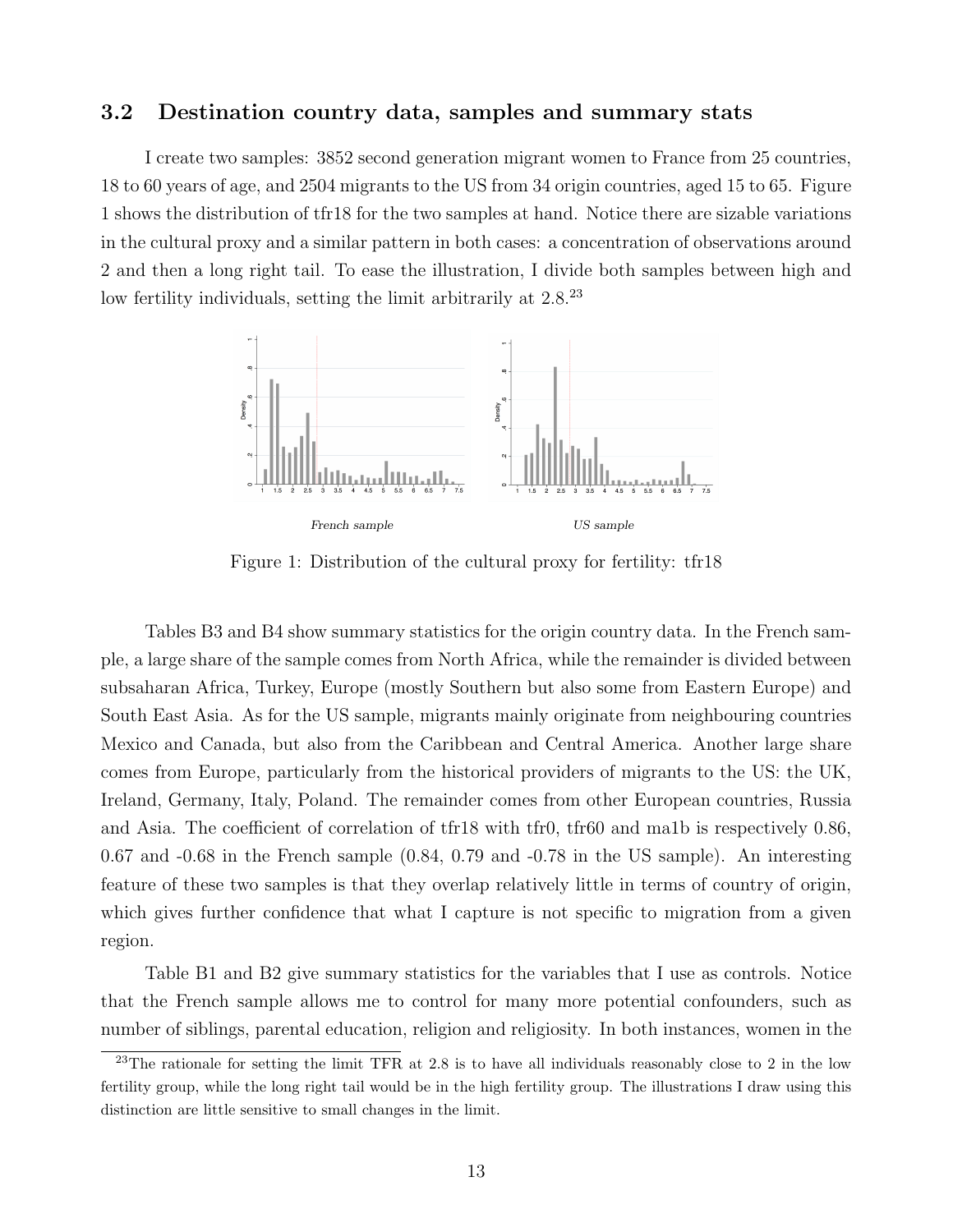high fertility subsample tend to be slightly older, slightly less educated, substantially less born to a mixed couple and in a relationship at the same rate than in the low fertility subsample. The main difference between the French and the US samples comes from labor force participation, which is clearly lower in the high fertility subsample in the US, while no such difference is observed in the French sample. Moreover, high fertility women in the French sample tend to have a substantially greater number of siblings and a relatively lower level of parental education. They also are more likely to be urban and muslim (as opposed to christian or atheist in the low fertility group). They instead do not differ much in terms of religiosity.

### 3.3 Identification Strategy

I use a Cox proportional hazard model to estimate the instantaneous hazard rate of going from one regime to the next. I consider four regimes: childless, one child, two children and three or more children.<sup>24</sup> I consider that the at-risk period starts at the age of the first entry into motherhood in the sample, therefore  $14$  in the French case and  $12$  in the US sample.<sup>25</sup> The analysis time is therefore time between 14th (respectively 12th) birthday and first birth, time between first and second birth, and finally time between second and third birth, all measured in months. Coefficients can alternatively be interpreted as affecting the probability of having one, two and three or more children conditional on the previous birth order having occurred or the timing of each birth order. This model assumes that the hazard function  $\lambda$  is of the form given in equation (1) and I then estimate the coefficients by maximum likelihood.

$$
\lambda(t \mid \text{norm }, X) = \lambda_0(t)e^{\beta \text{ norm }}_{\circ, b} + \gamma X_i
$$
\n(10)

where  $\lambda_0$  is the baseline hazard and  $X_i$  a set of controls specific to individual i. "Norm<sub>ob</sub>" represents my variable of interest, namely the proxy for culture, which is always specific to country of origin  $o$  and in some specifications to year of birth  $b$ . I successively use the TFR in the country of origin when the migrant was age 18 (tfr18), when she was born (tfr0), in 1960 (tfr1960) and then the mean age at first birth in the 1990s (ma1b). The third and fourth variables vary across individuals with the country of origin of their parents, while the first and second also vary with their year of birth.

 $\beta$  identifies the causal impact of culture on the hazard rate of having children as long as the dispersion in the cultural proxy is uncorrelated to the error term, which would be the case

 $^{24}$ I do not consider higher birth orders because it would considerably shrink the sample. Furthermore, I do not consider the age at which the relationship started because it is ill-measured (only age at marriage, nothing on age when the civil union took place e.g. for France, no information at all for the US) and because it might also be part of the cultural effect to marry sooner or later, or even to marry at all.

<sup>25</sup>The results are not sensitive to the choice of a different at-risk period.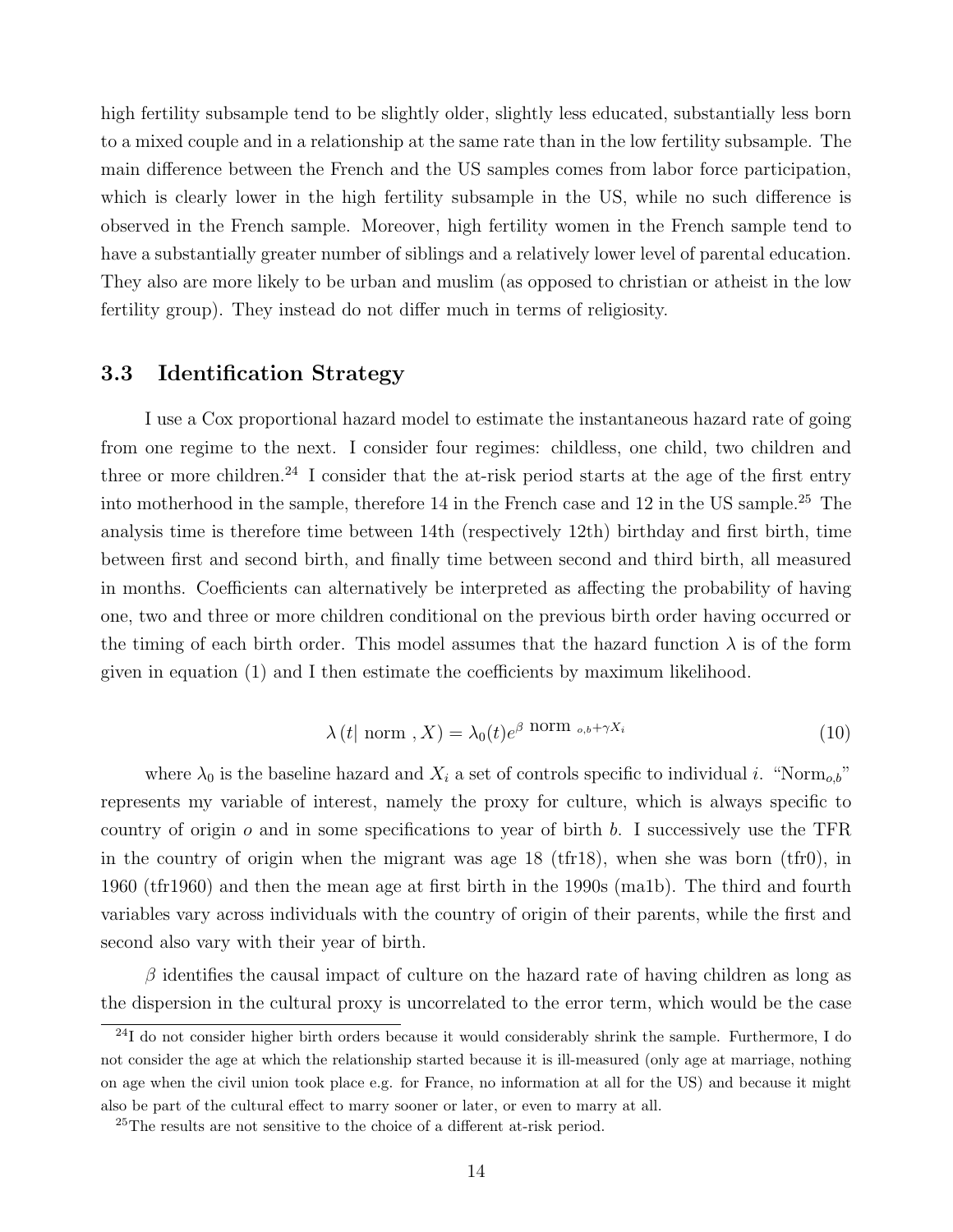if characteristics that influence fertility decisions were randomly distributed across countries of origin. Of course the distribution of labor market abilities among migrants could be country specific and correlated to fertility decisions in the country of origin. Indeed, women coming from countries where female wages are low may hold a lower ability because their parents did not invest much in them. Not controlling for abilities would therefore lead to impute to a cultural effect what is due to low returns to abilities, so that estimates might be biased upward. To overcome this problem, I include educational attainment of women and their parents as a proxy for ability. Nevertheless, educational attainment may be endogenous to the 'treatment' as women who come from a high fertility country may systematically be less educated because they are expected to raise large families rather than achieve a successful professional career. In this case, the coefficient on the fertility norm would be biased downward.

The same issue arises with further determinants like educational attainment and migration status of partners. There may exist country-of-origin specific patterns for these variables correlated to the fertility norm for reasons that are cultural or not.<sup>26</sup> For instance, women from high fertility countries may choose more often a migrant partner either because they prefer someone with matching preferences regarding fertility, or because high fertility countries are also more conservative and it is less socially accepted to enter a partnership with someone from a different origin. I therefore adopt an agnostic view and perform the two exercises: with and without controlling, and thus obtain a lower and an upper bound of the cultural effect.

As apparent in equation (1), the model leaves the baseline hazard unspecified and assumes that covariates have a constant impact on the hazard rate over the whole at-risk period (the coefficients are independent of time). Actually one may think in the case of fertility of both negative (the older women get, the less fertile they become) and positive (reaching the situation in terms of employment, housing etc. to raise a child might take time) time dependence. As in previous studies (Gutiérrez-Domènech (2008)), I stick to the Cox model as a reasonable approximation. I furthermore test the proportional hazard assumption in Appendix C and do not find evidence against it.

<sup>&</sup>lt;sup>26</sup>Fernández and Fogli (2006, 2009) plead for controlling as much as possible for anything that is not strictly speaking a fertility norm, while Blau et al. (2013) take the opposite stand to control for as little as possible not to bias downward the coefficient on the fertility norm.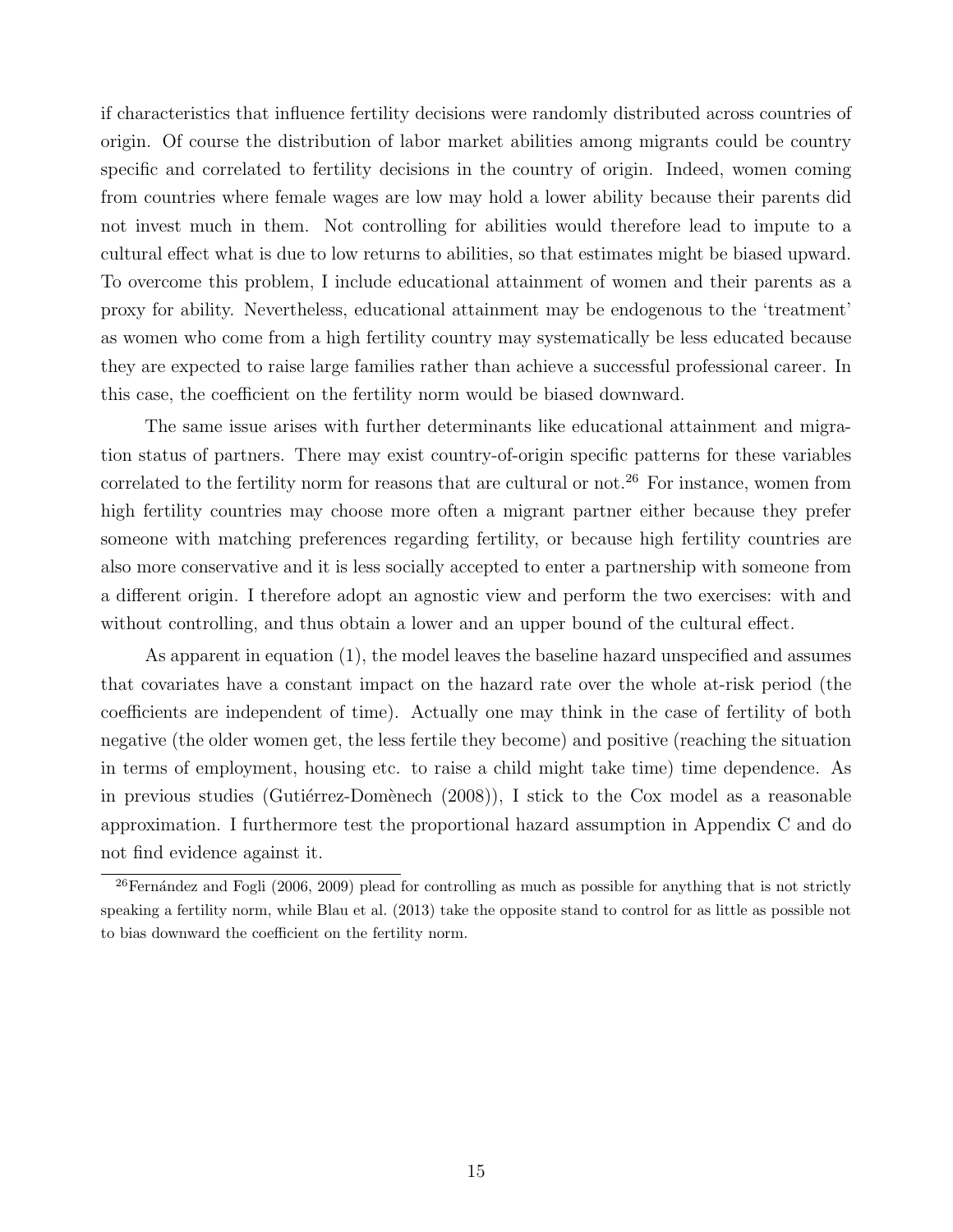## 4 Analysis and Results

#### 4.1 French sample

I run for each birth parity the same set of regressions, increasing gradually the number of controls. I first test in specification (1) the raw correlation between the outcomes and the cultural proxies, including only region of residence, urban status and age dummies. Urban status and region of residence pick up all the effects that local conditions could have such as price of housing or amenities. Dummies for age ensures that time varying economic conditions or public policies that affect a whole cohort are controlled for. Indeed, public policies are found to be at least partly responsible of the persistently high fertility in France compared to its neighbors. More specifically, Lalive and Zweimüller (2009) finds that extended legal parental leave increases the probability of a second child, as well than fertility in the long-run. There also exists evidence that economic conditions such that output volatility and unemployment affect fertility outcomes.<sup>27</sup>

In (2), I add controls for parental characteristics such as mother's and father's education (two 6-level categorical variables) and father's occupation (a 7-level categorical variable). The rationale here is to use some predetermined variables at the time of the fertility decision in order to control for part of the heterogeneity that could confound the cultural effect through an intergenerational transmission of human capital without controlling for a variable as certainly endogenous as own education.

In (3), I include own education (a 5-level categorical variable), nativity (which tells whether only the mother, only the father or both parents are migrants) and sibship size. Own education is clearly an endogenous variable in the sense that fertility and education decisions may well be co-determined. Still, including educational attainment as a control allows to capture the residual effect of the cultural norm on fertility, net of the effect of education. Nativity controls for the direct effect of being born to a mixed couple (either to a foreign-born father or mother) with respect to a couple with two foreign-born parents. This way, I avoid that the cultural proxy may pick up the effect of a low intermarriage rate in the parents' generation. Additionally, I test the heterogeneity of the cultural effect along this dimension in Section 4.3. Sibship size is used in Fernández and Fogli (2006) as a proxy for personal experience as opposed to the country-of-origin specific cultural norm. When applicable, I also include the gender composition of previously born children. This ensure that my results are not driven by a potential preference for boys or for gender mixity, as observed in Almond et al. (2013); Kugler and Kumar (2015); Angrist and Evans (1998).

 $27$ See for instance Currie and Schwandt (2014); Schneider (2015); Hoem (2000); Hondroyiannis (2010) for evidence of the impact of unemployment and economic uncertainty in general on fertility timing.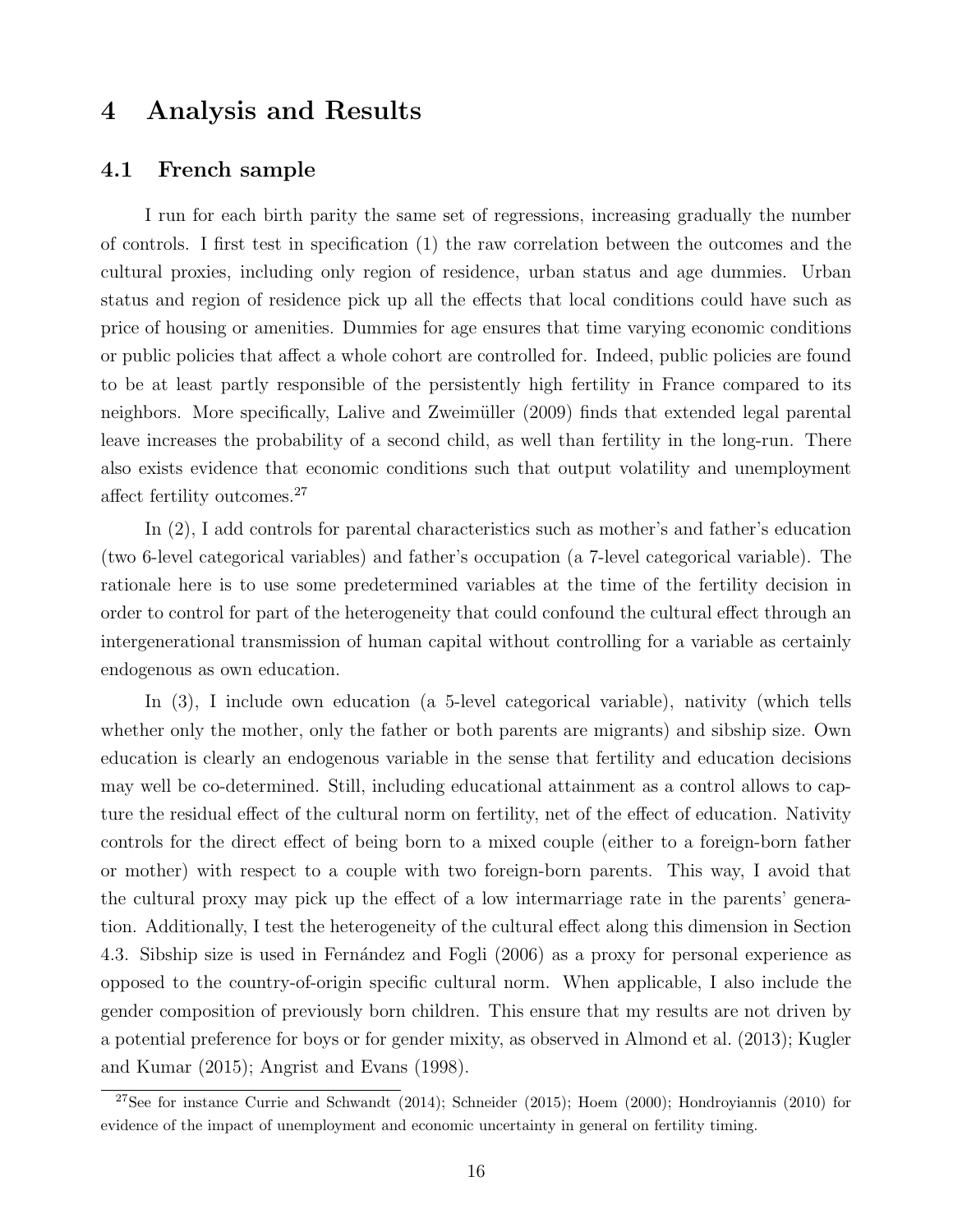|                                    | (1)          | (2)         | (3)         | (4)                                  | (5)         |
|------------------------------------|--------------|-------------|-------------|--------------------------------------|-------------|
|                                    |              |             |             | Hazard rate of having a first child  |             |
| tr18                               | 0.006        | $-0.025$    | $-0.041*$   | $-0.054***$                          | $-0.040**$  |
|                                    | (0.016)      | (0.018)     | (0.022)     | (0.019)                              | (0.019)     |
| Observations                       | 3852         | 3852        | 3852        | 3852                                 | 3852        |
| Log likelihood                     | 1821.0       | 2594.6      | 3811.2      | 3524.5                               | 134562.8    |
|                                    |              |             |             | Hazard rate of having a second child |             |
| tfr18                              | $-0.014$     | $-0.015$    | $-0.010$    | $-0.034**$                           | $-0.019$    |
|                                    | (0.012)      | (0.014)     | (0.017)     | (0.016)                              | (0.015)     |
| Observations                       | 1914         | 1914        | 1914        | 1914                                 | 1914        |
| Log likelihood                     | 1405.1       | 764.3       | 574.3       | 945.9                                | 3118.0      |
|                                    |              |             |             | Hazard rate to having a third child  |             |
| tfr18                              | $0.185***$   | $0.181***$  | $0.172***$  | $0.116***$                           | $0.112***$  |
|                                    | (0.023)      | (0.025)     | (0.026)     | (0.032)                              | (0.030)     |
| Observations                       | 1284         | 1284        | 1284        | 1284                                 | 1284        |
| Log likelihood                     | 31557.2      | 297.7       | 939.9       | 1554.7                               | 56205.2     |
| geography and age                  | $\mathbf{x}$ | $\mathbf x$ | $\mathbf x$ | $\mathbf{x}$                         | $\mathbf x$ |
| parental characteristics           |              | $\mathbf X$ | X           | Х                                    | X           |
| education, nativity & sibship size |              |             | $\mathbf x$ | $\mathbf x$                          | $\mathbf x$ |
| gender of earlier children         |              |             | X           | X                                    | X           |
| religion                           |              |             |             | $\mathbf X$                          | X           |
| marital & labor force status       |              |             |             |                                      | X           |
| birth timing of earlier children   |              |             |             |                                      | $\mathbf X$ |

Table 1: Relationship between fertility norm and birth timing - France

<sup>∗</sup> p < 0.10, ∗∗ p < 0.05, ∗∗∗ p < 0.01. S.E. clustered at the country of origin level in parenthesis. Geography contains 22 dummies for region of residence and urban status. A polynomial of degree 2 in age is also included. Parental characteristics contain educational attainment of both parents as well as occupation of the father. Education contains a 6-level categorical variable for own educational attainment, while nativity refers to whether both parents were foreign born, only the mother or only the father. Religion includes a 5-level variable for religion and a 4-level variable for religiosity. Labor force status contains labor market participation as well as occupation. When applicable, I include a set of dummies for the gender composition of earlier born children and birth timing of earlier children.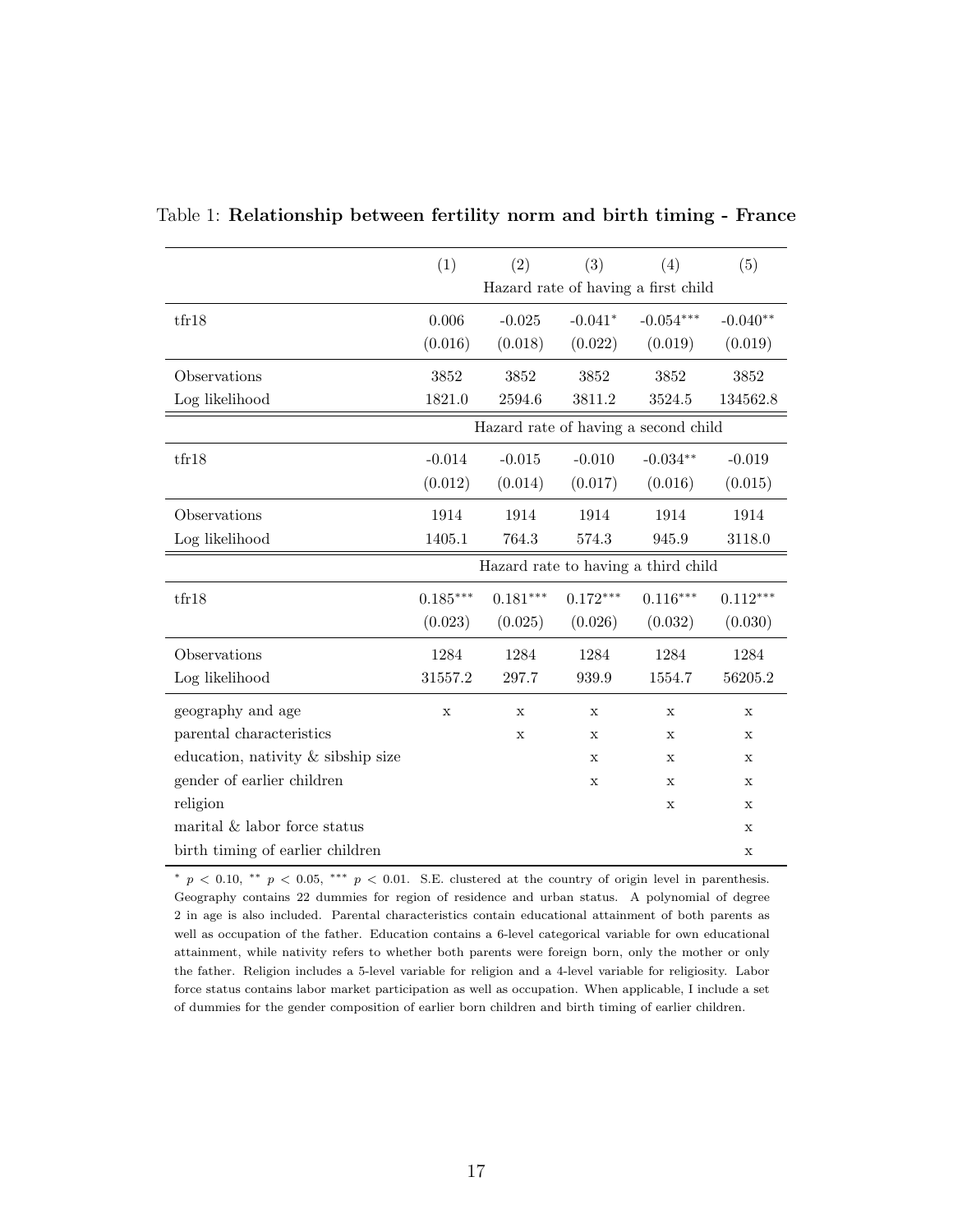In (4), I add religion and religiosity (which are two 6-level categorical variables). Finally in (5), I include marital and labor force status, as well as birth timing of previous parities. These variables are all clearly endogenous as well. However the rationale for including them is to test whether even taking into account all available determinants of fertility, the cultural effect still remains. Matrimonial status allows to control for the influence of family arrangements. As for religion, I include it to check to what extent the cultural effect goes through the religion channel. Religion may play a direct role for instance promoting sexual intercourse as a reproduction device only, thus forbidding the use of contraception and abortion, but also discouraging women's work outside the household etc. Lehrer (2004) reviews these mechanisms, among which she underlines the important impact of pro-natalist ideology of religions such as catholicism that raises the perceived benefit of having an additional child. Numerous papers like Adsera (2006a,b, 2007) show that, in a secular society, religion predicts both a higher fertility norm and actual fertility. Additionally, de la Croix and Delavallade (2015) look at how different religions' pronatalism is detrimental to growth via the fertility/education channel. Religiosity instead captures the possibility that level of practice, rather than type of faith, actually matters as suggested in Baudin (2015). When applicable, I also control for the timing of previous births in order to pick up potential biological correlations between the birth spacing across parities.

Because errors are likely to be correlated within countries of origin, I cluster the standard errors at the country of origin level in all specifications.

Table 1 shows the coefficients on the fertility norm using tfr18 for each birth parity. The main result is that a higher fertility norm does not increase the hazard rate of having a first or a second child, while it does very significantly for third births. If anything, women with a higher fertility norm tend to enter into motherhood later than comparable women with a low fertility norm. More precisely, using equation (10), I can compute the hazard ratio of having a first child for high fertility women relative to observably identical women with a low fertility norm:

$$
\frac{\lambda(t|\text{ high norm }, X)}{\lambda(t|\text{ low norm }, X)} = e^{\beta(\text{ high norm - low norm })}
$$
\n(11)

The standard deviation of tfr18 in the sample is of 1.66, which corresponds roughly to the distance between the average woman from Germany, 1.38, and that from Morocco, 3.07. Now using −0.054, the coefficient in specification (4), which is the largest in absolute value, implies that the hazard rate of having a first child for a woman from Germany is  $e^{-0.054*1.66} = 0.914$ that of a woman from Morocco, which is a decrease of 8.6%. Looking at the hazard rate of having a third child instead, coming from a high fertility country very robustly increases it whatever the specification. Using the same type of computations, a woman from Morocco is between 20 (specification 5) and 36% (specification 1) more likely to have a third child than one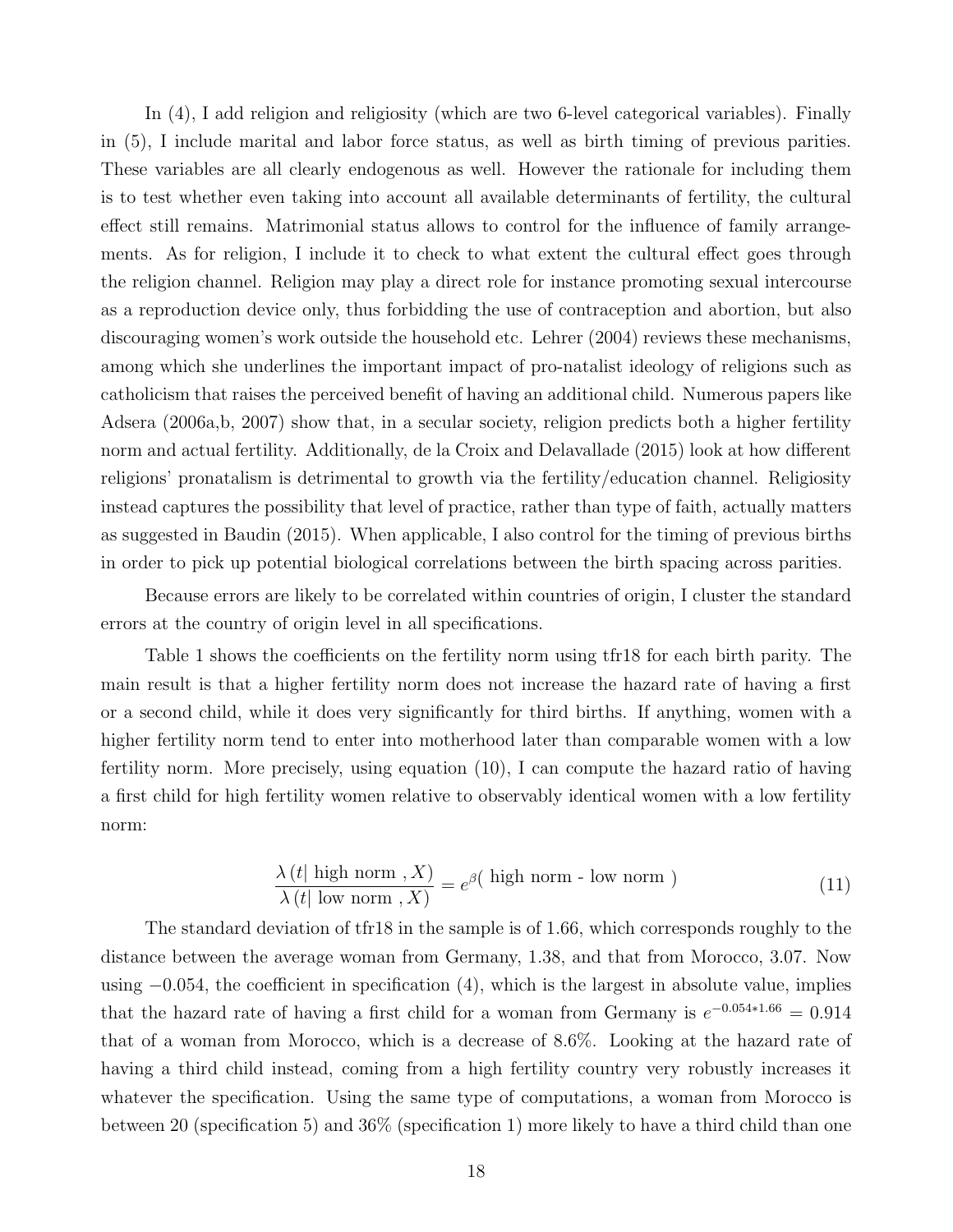from Germany. Consistent with the discussion on whether or not to control for characteristics that could be influenced by cultural norms such as family arrangements, the more controls are included, the smaller the coefficient gets. I am therefore confident that what I propose is actually a range of magnitude between a lower and a higher bound for the cultural effect. Including controls for religion, number of siblings and number of years in France, the coefficient on norms decreases substantially but remains significant for third births. I interpret this result as a sign that the cultural effect I capture goes partly, though not exclusively, through religious affiliation.

Full tables showing the coefficients on all controls and their interpretation can be found in Appendix D.

#### 4.2 US sample

Because the US Census does not contain information about parental education or religion for instance, I run fewer specifications. In (1), I include only dummies for age and Census region (9-level categorical variable). in (2), I add own education (6-level variable) as well as nativity. When applicable, I also control for the gender composition of earlier born children. Finally in (3), I include marital and labor force status and, when applicable, the timing of earlier births.

Table 2 shows that results are overall very similar to the French case in that the positive effect of tfr18 on the hazard rate of having a child start to kick in a robustly significant fashion after two children only. If anything, the hazard rate of having a second child decreases with tfr18, but this effect is at most weakly significant. The main difference resides in the fact that the raw correlation between tfr18 and the hazard rate of having a first child is positive and significant, but it become insignificant and very close to zero as soon as educational attainment is controlled for. The important implication of this replication exercise on US data is that the pattern uncovered in the previous subsection is not due to particularities of the host country, nor to characteristics of the origin countries as they also differ widely.

In terms of magnitude, Table 2 indicates that a one standard deviation change in tfr18, which is 1.39 in this sample and corresponds to the difference between the average woman from Denmark and that from Jamaica, increases the hazard rate of having a third child by 9 (specification 3) to 14.5% (specification 1). This magnitude is smaller than in the French case because i) the standard deviation in tfr18 is smaller in the US sample and ii) the estimated coefficients are also smaller. The latter may be related to the larger proportion of mixed couples in the US sample, which is likely to dilute more the cultural effect as will be shown in the heterogeneity analysis in the next subsection.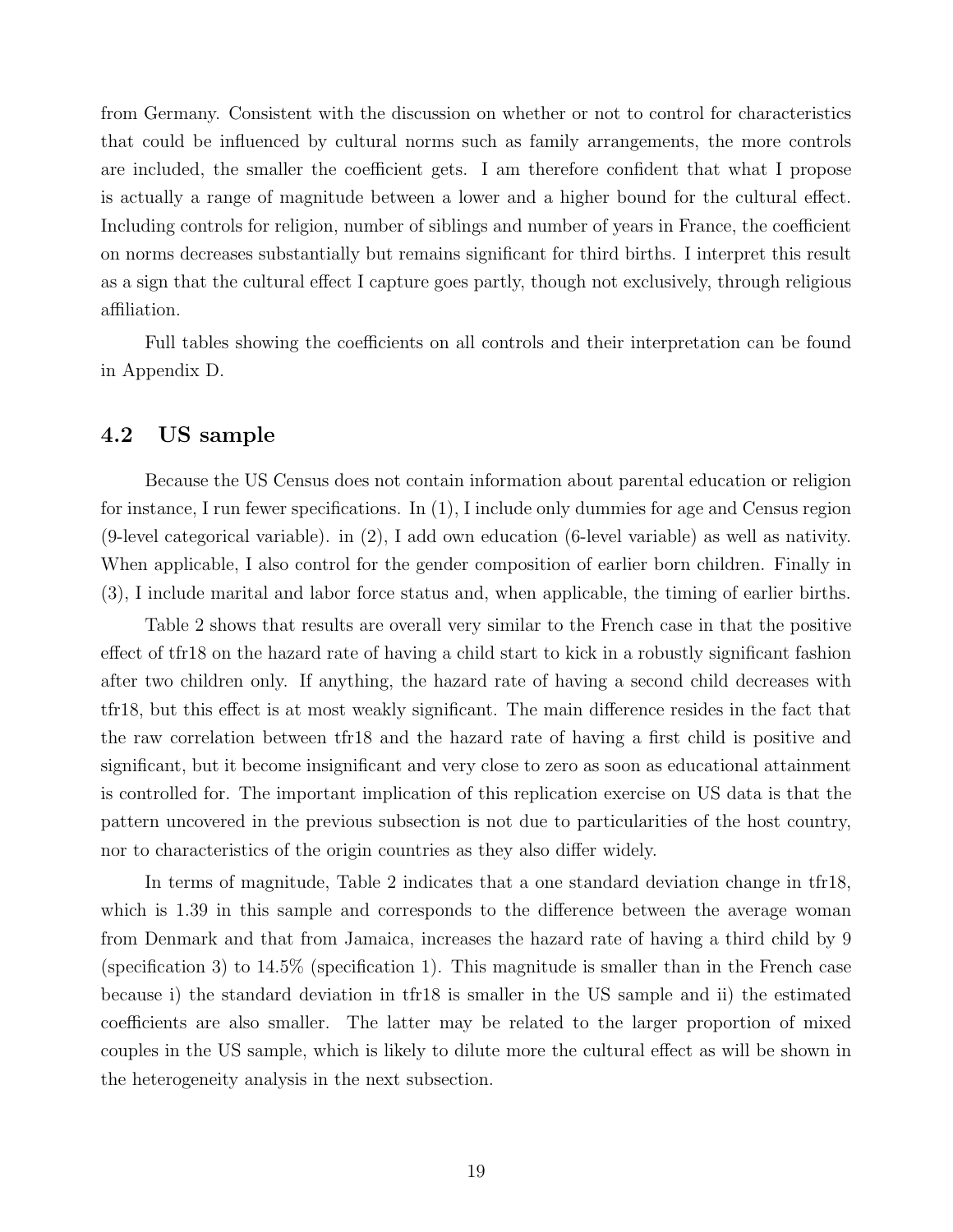|                                  | (1)                               | (2)                               | (3)         |  |  |  |
|----------------------------------|-----------------------------------|-----------------------------------|-------------|--|--|--|
|                                  | Hazard rate of having a 1st child |                                   |             |  |  |  |
| tfr18                            | $0.047***$                        | $-0.002$                          | 0.022       |  |  |  |
|                                  | (0.018)                           | (0.025)                           | (0.021)     |  |  |  |
| Observations                     | 2672                              | 2672                              | 2672        |  |  |  |
| likelihood                       | 311.3                             | 1150.6                            | 1934.7      |  |  |  |
|                                  |                                   | Hazard rate of having a 2nd child |             |  |  |  |
| tfr18                            | $-0.016$                          | $-0.021$                          | $-0.037*$   |  |  |  |
|                                  | (0.017)                           | (0.018)                           | (0.019)     |  |  |  |
| Observations                     | 1786                              | 1786                              | 1786        |  |  |  |
| likelihood                       | 103.6                             | 193.6                             | 1571.3      |  |  |  |
|                                  |                                   | Hazard rate of having a 3rd child |             |  |  |  |
| tfr18                            | $0.097***$                        | $0.073***$                        | $0.063***$  |  |  |  |
|                                  | (0.021)                           | (0.019)                           | (0.022)     |  |  |  |
| Observations                     | 1395                              | 1395                              | 1395        |  |  |  |
| likelihood                       | 119.6                             | 366.6                             | 1001.7      |  |  |  |
| geography and age                | X                                 | $\mathbf{x}$                      | X           |  |  |  |
| education & nativity             |                                   | X                                 | X           |  |  |  |
| gender of earlier children       |                                   | $\mathbf x$                       | X           |  |  |  |
| marital & labor force status     |                                   |                                   | $\mathbf X$ |  |  |  |
| birth timing of earlier children |                                   |                                   | $\mathbf x$ |  |  |  |

Table 2: Relationship between fertility norm and birth timing - US

<sup>∗</sup> p < 0.10, ∗∗ p < 0.05, ∗∗∗ p < 0.01. S.E. clustered at the country of origin level in parenthesis. Geography contains 9 dummies for Census region and a polynomial of degree 2 in age is also included. Education contains a 6-level categorical variable for own educational attainment, while nativity refers to whether both parents were foreign born, only the mother or only the father. When applicable, I include a set of dummies for the gender composition and birth timing of earlier born children.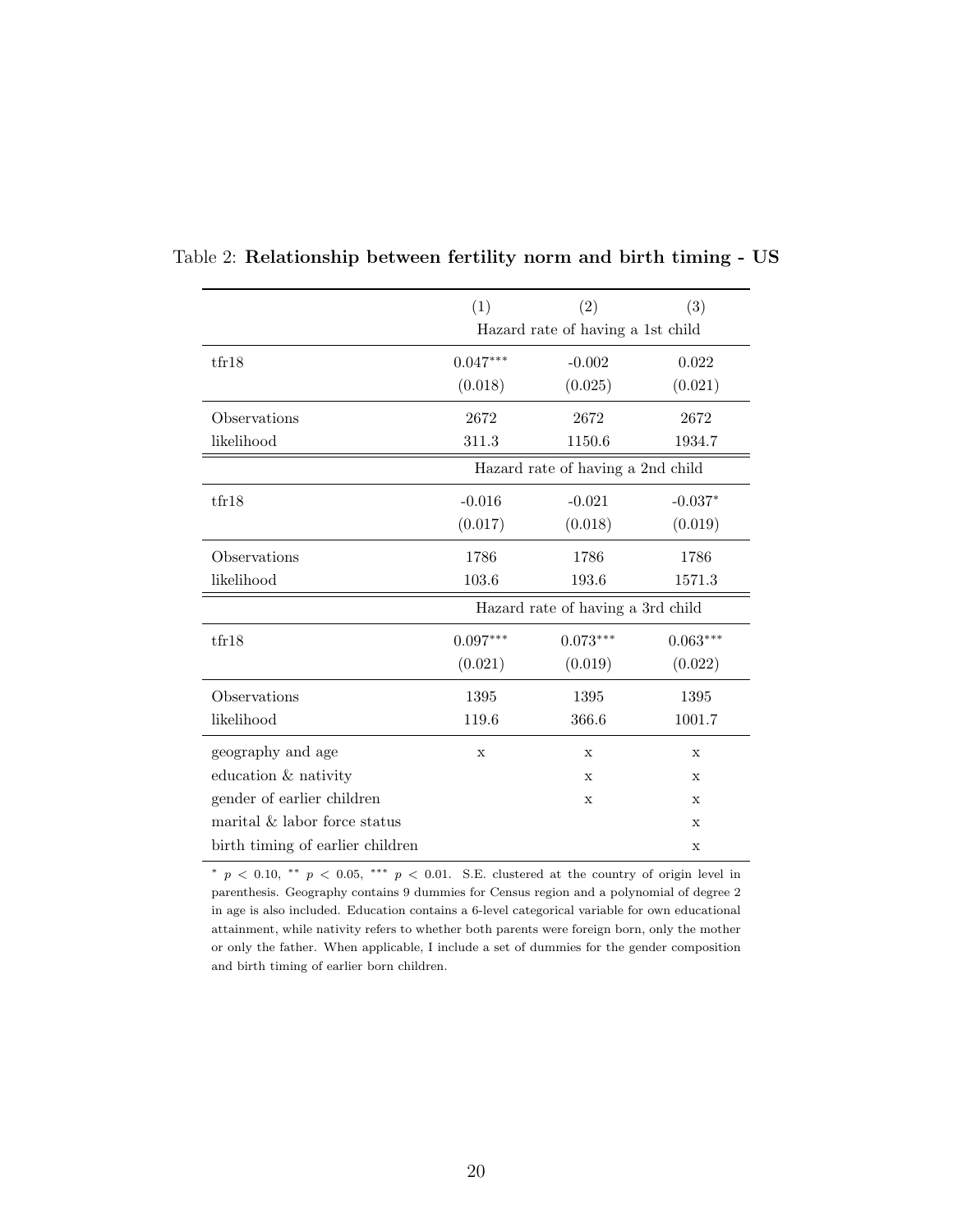|                           | HR 1st child | HR 2nd child | HR 3rd child |
|---------------------------|--------------|--------------|--------------|
| Nativity                  |              |              |              |
| foreign-born mother       | $-0.057***$  | $-0.053*$    | $0.155***$   |
|                           | (0.022)      | (0.030)      | (0.052)      |
| foreign-born father       | 0.023        | $-0.071$     | 0.155        |
|                           | (0.042)      | (0.057)      | (0.101)      |
| both parents foreign-born | $-0.045$     | $-0.011$     | $0.184***$   |
|                           | (0.032)      | (0.015)      | (0.029)      |
| Education                 |              |              |              |
| up to secondary           | $-0.008$     | $-0.043$     | $0.127***$   |
|                           | (0.050)      | (0.038)      | (0.049)      |
| vocational                | $-0.064$     | $-0.009$     | $0.193***$   |
|                           | (0.033)      | (0.019)      | (0.038)      |
| high school grad          | $-0.067$     | $-0.032$     | $0.178***$   |
|                           | (0.029)      | (0.035)      | (0.054)      |
| 2 years in college        | $-0.071*$    | $-0.051$     | $0.211***$   |
|                           | (0.037)      | (0.056)      | (0.070)      |
| $> 2$ years in college    | $-0.016$     | $0.075*$     | $0.209***$   |
|                           | (0.028)      | (0.043)      | (0.066)      |
|                           |              |              |              |

Table 3: Heterogeneous effect of the fertility norm - France

<sup>∗</sup> p < 0.10, ∗∗ p < 0.05, ∗∗∗ p < 0.01. S.E. clustered at the country of origin level in parenthesis. All specifications include geography, age, parental characteristics, nativity, own education and sibship size. When applicable, gender of earlier children is included.

#### 4.3 Heterogeneity analysis

In this subsection, I consider the possibility that fertility norms do not affect all individuals in the same fashion. The rationale for that is twofold: first, it could be that the absence of cultural effect that I find for first and second births is actually the average of a positive and a negative effect for different subsamples of the population; second, I want to explore for which type of individuals in my sample is the cultural effect stronger. To this end, I estimate again specification (3) of Table 1 for each birth parity but this time interacting tfr18 with own education and nativity successively. Table 3 reports the coefficient on tfr18 for each category of the interacted variable.

For first and second births, it appears that the lack of cultural effect is not driven by contradicting effects across individuals with different nativity status or educational attainment. Indeed, most often, the coefficient is not significantly different from zero. However it is sometimes negative and significant. Yet, there is no case of significant coefficients of opposite signs,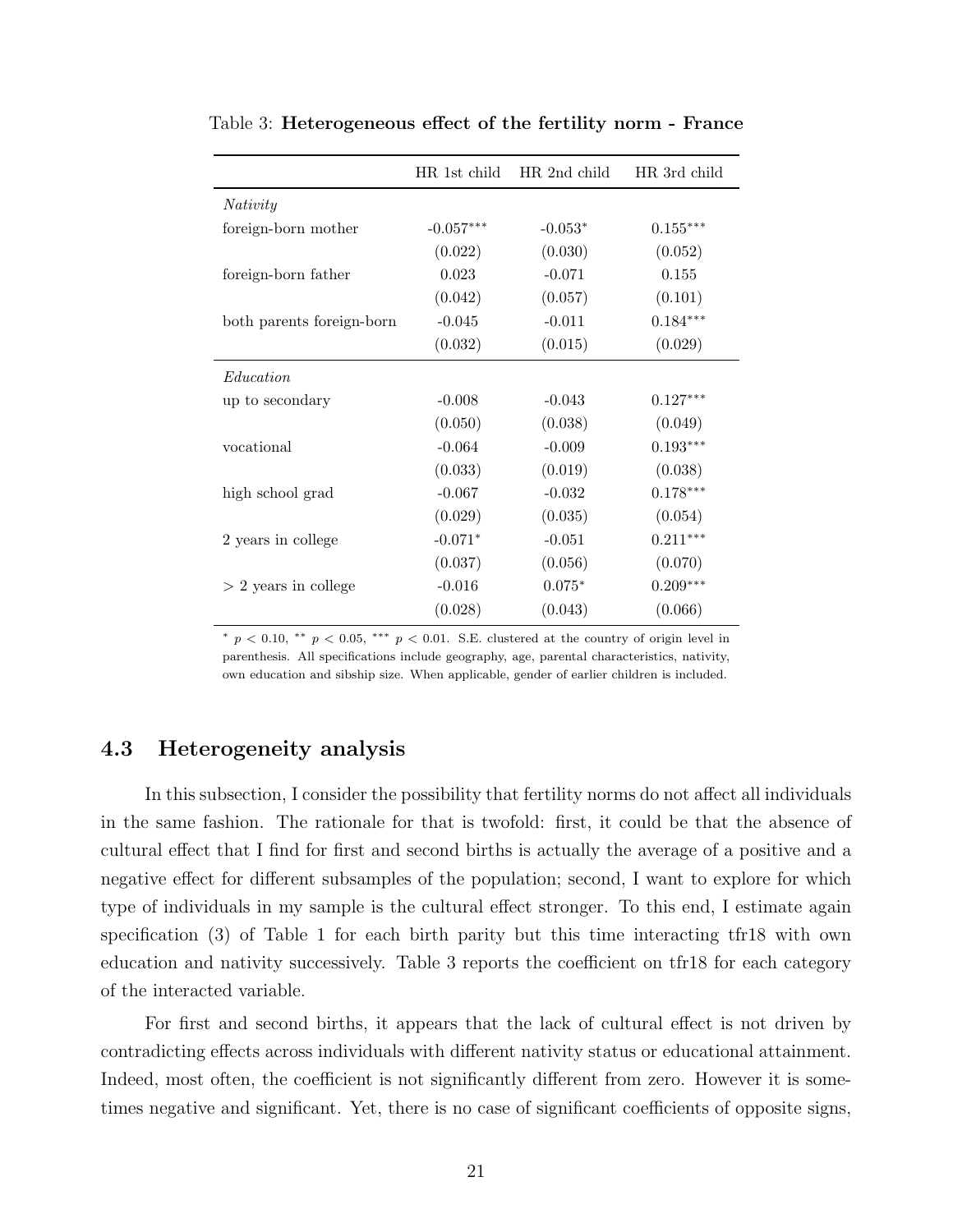which thus invalidates the hypothesis of contradicting effects in different subsamples. Additionally, the large cultural effect documented for third births does not seem to be concentrated on some subsamples. It is slightly larger for women whose parents are both foreign-born, which is consistent with a dilution of cultural transmission in mixed couples. The cultural effect is also present at all level of educational attainment, although it seems slightly less strong for those with at most secondary education. Stichnoth and Yeter (2016) find consistent results on German data for the heterogeneity in nativity status. Nevertheless, their results suggest a larger effect for less educated individuals. Further research is needed along these lines.

## 5 Discussion and robustness

#### 5.1 Discussion

One potential concern regards the sample variation across birth parities. Indeed, the large cultural effect I estimate on third births is de facto based on the selected sample of women who had at least two children. The sample could therefore be composed of compliers (following the cultural prescription of their origin country) and defiers (acting orthogonally to their cultural background). In order to make the correlation between birth timing and cultural proxies insignificant for first and second births, while leaving it large and significant for third births, the share of defiers in the sample would need to be large for early birth orders and then drop sharply at the third birth. I rule out this possibility by running the regressions on first and second births on a sample restricted to women who had at least two children, so supposedly composed of a majority of compliers. Results remain unchanged.<sup>28</sup> Moreover, if defiers seldom have more than two children irrespective of their fertility norm, it may be because they put a larger weight on the economic optimum of having few children, in which case it is totally what I intend to measure.

Another potential inconsistency comes from the fact that the literature documents a much smaller cost for second births as compared to first births. However, I find the same lack of correlation between fertility norms and birth timing for first and second births. One reason for that is that there are potential contradicting effects concerning the timing of the second birth. You may want to anticipate the second birth if you want to complete your fertility at two children and go back to work as soon as possible. Alternatively you may follow the same strategy to secure enough remaining fertile time in order to achieve a much larger completed fertility. This could explain why I do not find any correlation between cultural proxies and timing of second birth despite the much lower cost associated to that decision, as compared to

<sup>28</sup>Tables available upon request.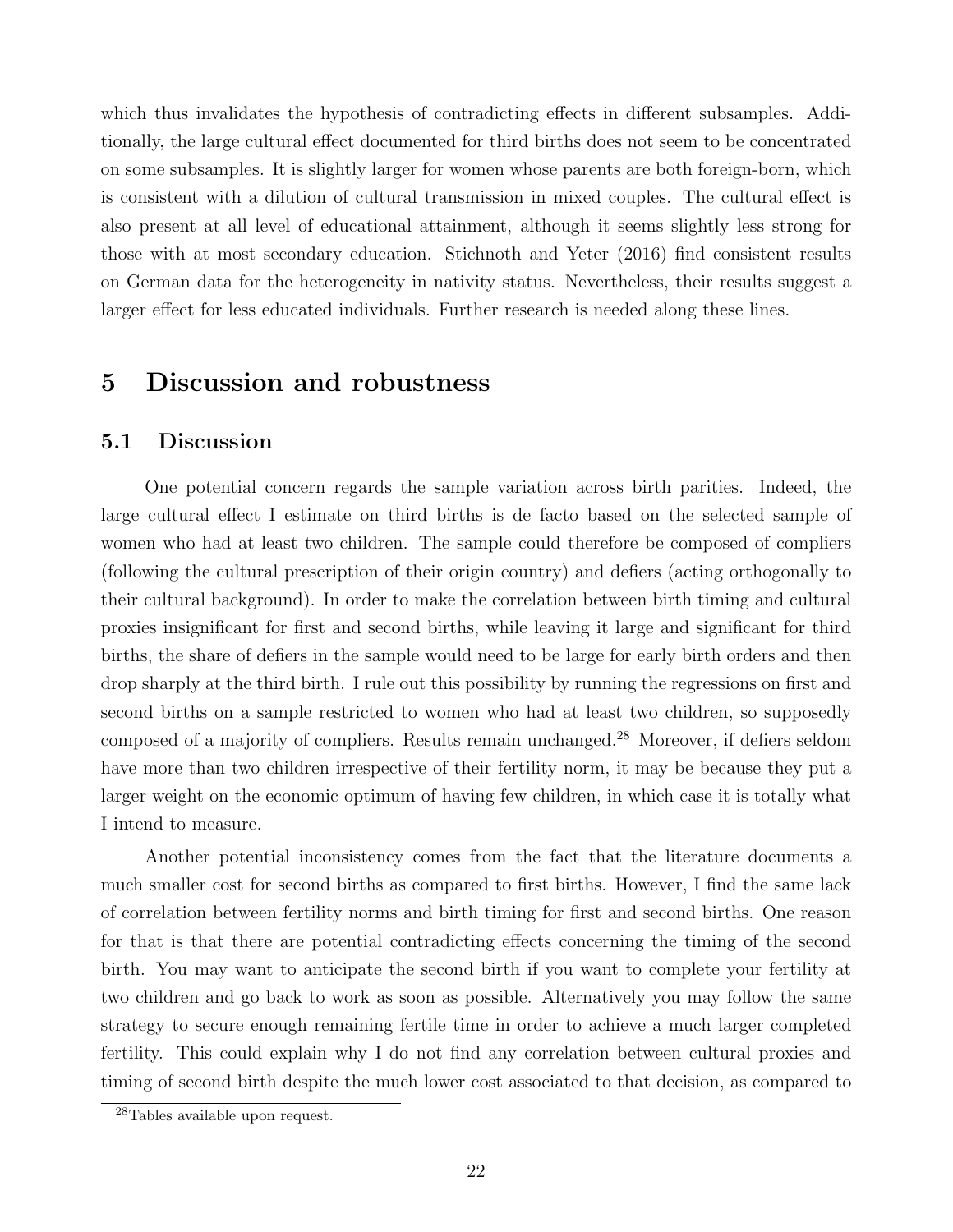first births.

#### 5.2 Country-of-origin specific controls

One obvious threat to the identification strategy is the existence of country-of-origin specific factors correlated to tfr18 that could systematically affect fertility choices without being cultural in nature. Table 4 presents eight country-of-origin specific variables, all time-invariant except for GDP per capita, which we take when the individual was age 18, that are correlated to tfr18 to some extent, as shown in the first column, and could have some direct influence on fertility behavior. For instance, various measures of distance may influence the way migrants self select into migration, their economic success in the host country as well as their perspective of return. I take geographic distance from Mayer and Zignago (2011), genetic distance from Spolaore and Wacziarg (2009), which they use as a proxy for cultural distance, and linguistic distance based on pronunciation comparison from Isphording and Otten (2014). GDP per capita in the country of origin when age 18 may capture aspirations or habit consumption. Average education is the share of people with at least some college in the second generation migrant population from that origin country in France. It may proxy for social capital, which could influence the quantity and quality of job opportunities migrants from a given country have access to through their diaspora.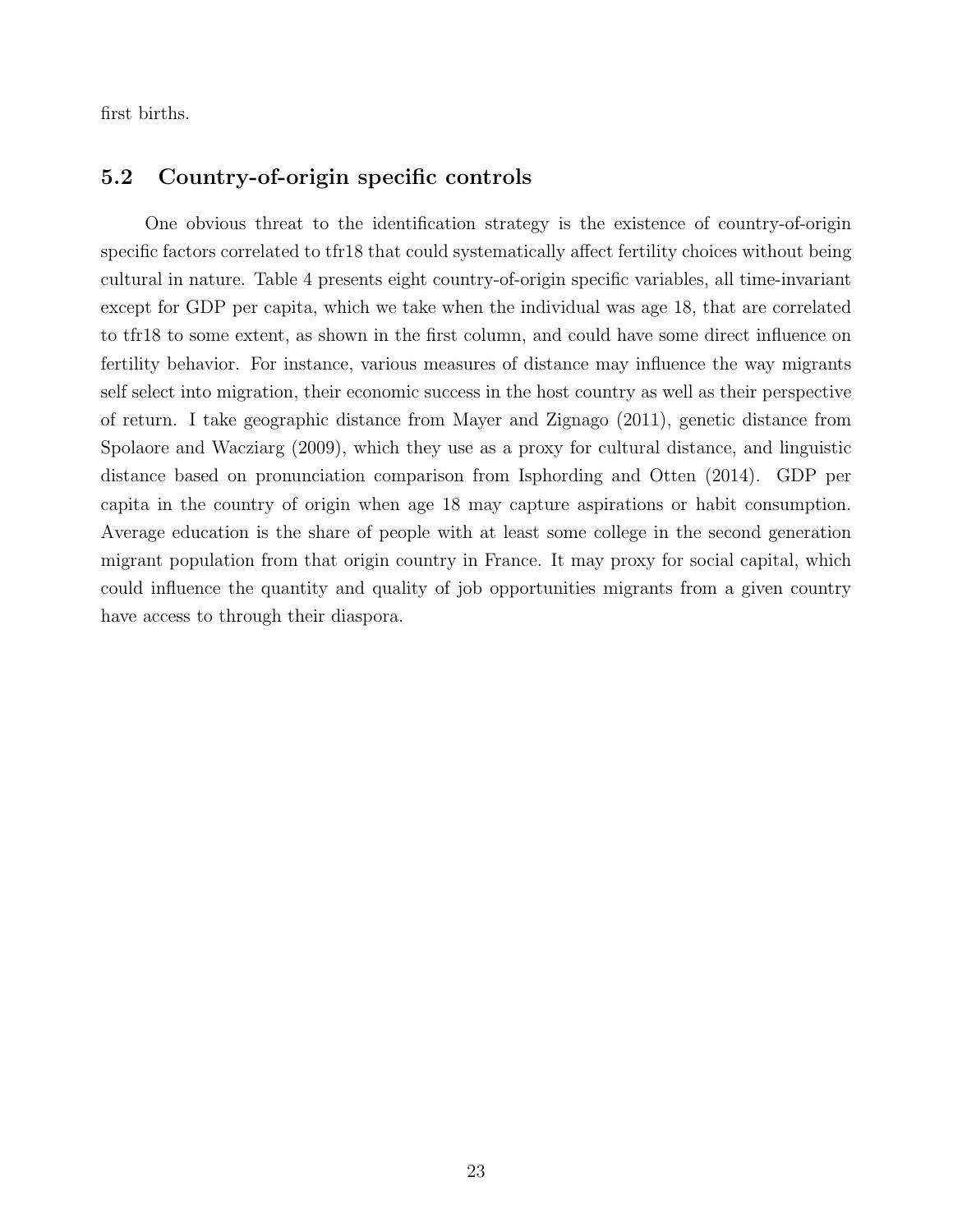|                       | corr. $w/\text{tfr18}$ | (1)        | (2)        | (3)       | (4)        | (5)        | (6)        |
|-----------------------|------------------------|------------|------------|-----------|------------|------------|------------|
| tfr18                 |                        | $0.185***$ | $0.207***$ | $0.106**$ | $0.176***$ | $0.183***$ | $0.160***$ |
|                       |                        | (0.028)    | (0.028)    | (0.045)   | (0.027)    | (0.029)    | (0.055)    |
| geographic dist.      | 0.45                   | $-0.054$   |            |           |            |            | $-0.030$   |
|                       |                        | (0.053)    |            |           |            |            | (0.040)    |
| genetic dist.         | 0.40                   |            | $-0.315**$ |           |            |            | $-0.159$   |
|                       |                        |            | (0.131)    |           |            |            | (0.164)    |
| linguistic dist.      | 0.53                   |            |            | $0.023*$  |            |            | 0.022      |
|                       |                        |            |            | (0.014)   |            |            | (0.014)    |
| $\text{gdp}$ (in K\$) | $-0.55$                |            |            |           | 0.003      |            | 0.007      |
|                       |                        |            |            |           | (0.015)    |            | (0.013)    |
| average educ.         | $-0.26$                |            |            |           |            | 0.692      | 0.881      |
|                       |                        |            |            |           |            | (0.968)    | (0.922)    |
| Observations          |                        | 1283       | 1283       | 1283      | 1283       | 1283       | 1283       |
| Log likelihood        |                        | 507.896    | 338.857    | 180.537   | 217.115    | 13768.443  | 602.454    |

Table 4: Fertility norm and timing of 3rd birth with country-of-origin controls - France

\* p < 0.10, \*\* p < 0.05, \*\*\* p < 0.01. S.E. clustered at the country of origin level in parenthesis. Geography, age, parental characteristics, education, nativity, sibship size included in all specifications.

I add each of these variables one at a time and then altogether to specification (3) from Table 1 for the hazard ratio of having a third birth. As I need some cultural effect to start with in order to test its robustness, I discard first and second births to focus on third births. Table 4 reports the coefficients on tfr18 and the extra variables included. The main message from this Table is that including further country-of-origin controls, either separately or altogether, does not eliminate the effect of tfr18 on the hazard rate of having a third birth. The coefficient on tfr18 actually increases compared to its original value of 0.172 in four out of six specifications. It decreases only in specifications (3) and (6), that is when, respectively, linguistic distance and all controls are included. When included separately, only genetic and linguistic distance enter significantly, respectively at the 5 and 10% confidence level. Genetic distance enters negatively, while linguistic distance has a positive coefficient. This could be because on the one hand migrants from genetically distant countries are more selected and are therefore more inclined to work rather than having large families, and on the other hand those from a linguistically similar country have an advantage on the labor market and therefore a higher opportunity cost of having children.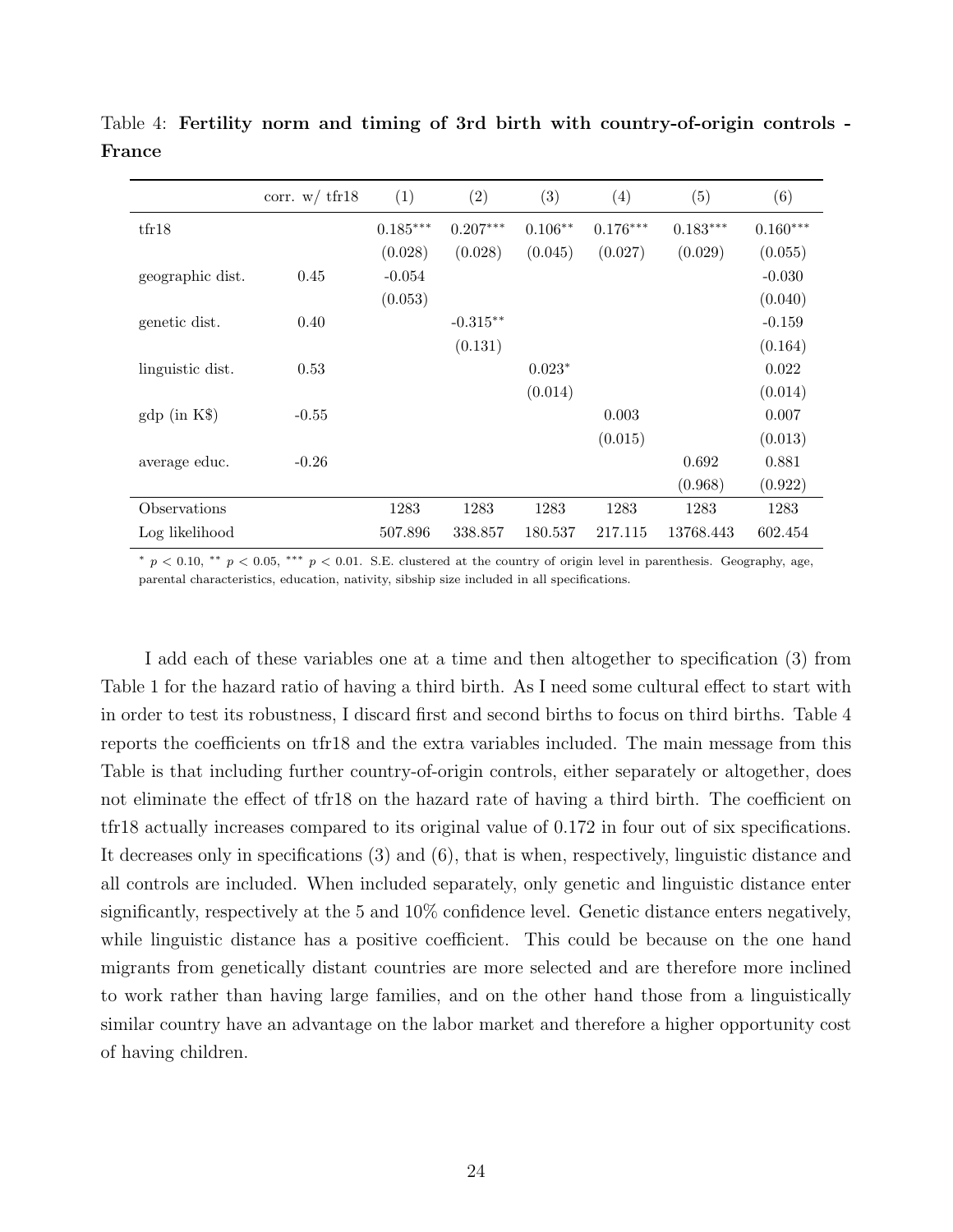#### 5.3 Alternative measures of norms

In this subsection, I evaluate the sensitivity of the results to the use of alternative measures of cultural norms. More specifically, I use specification (3) in Table 1 and I replace tfr18 by the TFR in the country of origin when women were born, tfr0, in 1960, tfr60 and finally by the mean age at first birth ma1b. Each alternative measure changes the implicit identifying assumptions: tfr0 assumes that the relevant cultural norm is the behavior of people in the country of origin at the time they were born, implying some sort of transmission from the parents to the children's generation; tfr60 allows to derive results that are directly comparable to the seminal contribution by Fernández and Fogli (2006, 2009), but it assumes that cultural norms are strictly time-invariant (rather than slow-moving); moreover ma1b allows to make sure that age at first birth is not another culturally transmitted norm operating in parallel of the completed fertility norm and which would have a better explanatory power for low birth parities.

Results are shown in Table E1. The pattern remains the same as in Table 1. For the first two births, the coefficient on the cultural proxy is either insignificant or of the "wrong" sign, such as the positive coefficient on ma1b for second births, which means that a higher mean age at first birth in the country of origin tend to accelerate the two children regime. For third birth instead, the coefficient is positive and significant when using tfr0 and tfr60, although slightly smaller than when using tfr18. One reason for this decrease in magnitude may be the *impressionable years hypothesis*, which states that people tend to form expectations between 18 and 15, making tfr18 a stronger predictor than tfr0. Another reason is that tfr60 is time-invariant, which does not allow to exploit the within-country of origin variation. Finally, when using ma1b, I find a negative and significant coefficient, which means that the higher the mean age at first birth in the country of origin (in other word, the lower the ferility norm), the lower the hazard rate of having a third child. In terms of magnitude, a one standard deviation increase in ma1b amounts to a decrease by 21% of the hazard rate of having a third child, which is in line with what I find using tfr18.

#### 5.4 Partner's characteristics

In this subsection, I exploit the fact that the TeO survey asks a large set of questions about partners. Indeed, another threat to the identification of a fertility norm could be that it captures instead some tendency of second generation migrants who are most distant from the host country culture to intramarry or to pick less educated partners. In order to discard this possibility, I focus on a subsample of women whose partners are present in the household. I therefore control for a second order polynomial in their age, their nativity status (native,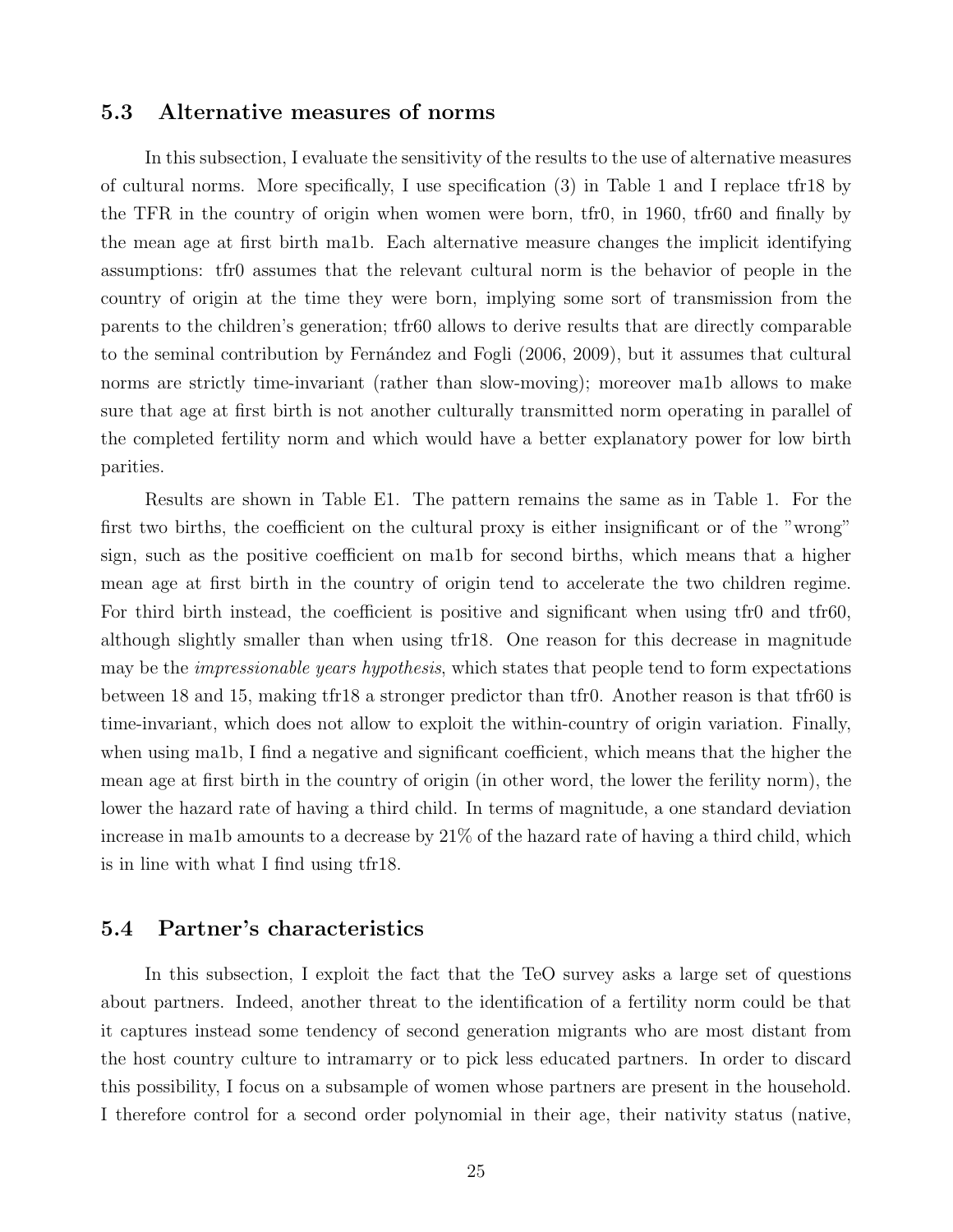second or first generation migrant) and their educational attainment. Additionally I look at the heterogeneity of the cultural effect in this subsample along the own education, own and partner's nativity dimensions.

Results are shown in Tables F1 and F2. The general pattern present in Table 1 is still there: no robust positive correlation between norm and fertility for the first two births, while a robustly significant positive coefficient for the third birth. In terms of magnitude, the coefficient in the two first specifications is larger in the partner's subsample than in the baseline sample. This could be because people in stable unions tend to be more influenced by cultural norms. From specification (3) to (5) however, the coefficient on tfr18 is smaller in the partner's subsample. This could be because I include partner's characteristics and that indeed the fertility norm was previously capturing some tendency of high fertility origin women to pick first or second generation migrants rather than native partners but also less educated partners. That said, I still find a very significant coefficient on tfr18, suggesting that some of the cultural effect, however not all of it, is going through intramarriage. The results of the heterogeneity analysis are very much in line with those in the baseline. The cultural effect seems weaker for women who have only one foreign-born parent, pick a native partner and who are less educated.

## 6 Conclusion

In this paper, I have built a model of decision-making featuring a trade-off between an economic cost - benefit analysis and the influence of a cultural norm. I have shown that decisions characterized by a small cost of deviation from the economic optimum were most likely to be influenced by culture. I have brought this hypothesis to the data using birth timing decisions of second generation migrant women to France and the US. I exploit the fact that there are larger costs involved in the decision of timing of the first birth in terms of human capital acquisition and labor market outcomes as compared to that of subsequent births. I indeed find that cultural proxies, as measured by the TFR in the country of origin, do not influence the timing of the first two births while it robustly increases the likelihood of having a third by a large amount.

This work allows to reconcile rational decision-making with cultural influence. It also opens a large area of public policy interventions that would nudge people away from inadequate cultural beliefs. Finally it suggests that cultural norms are subject to natural selection as the costliest to sustain should tend to disappear.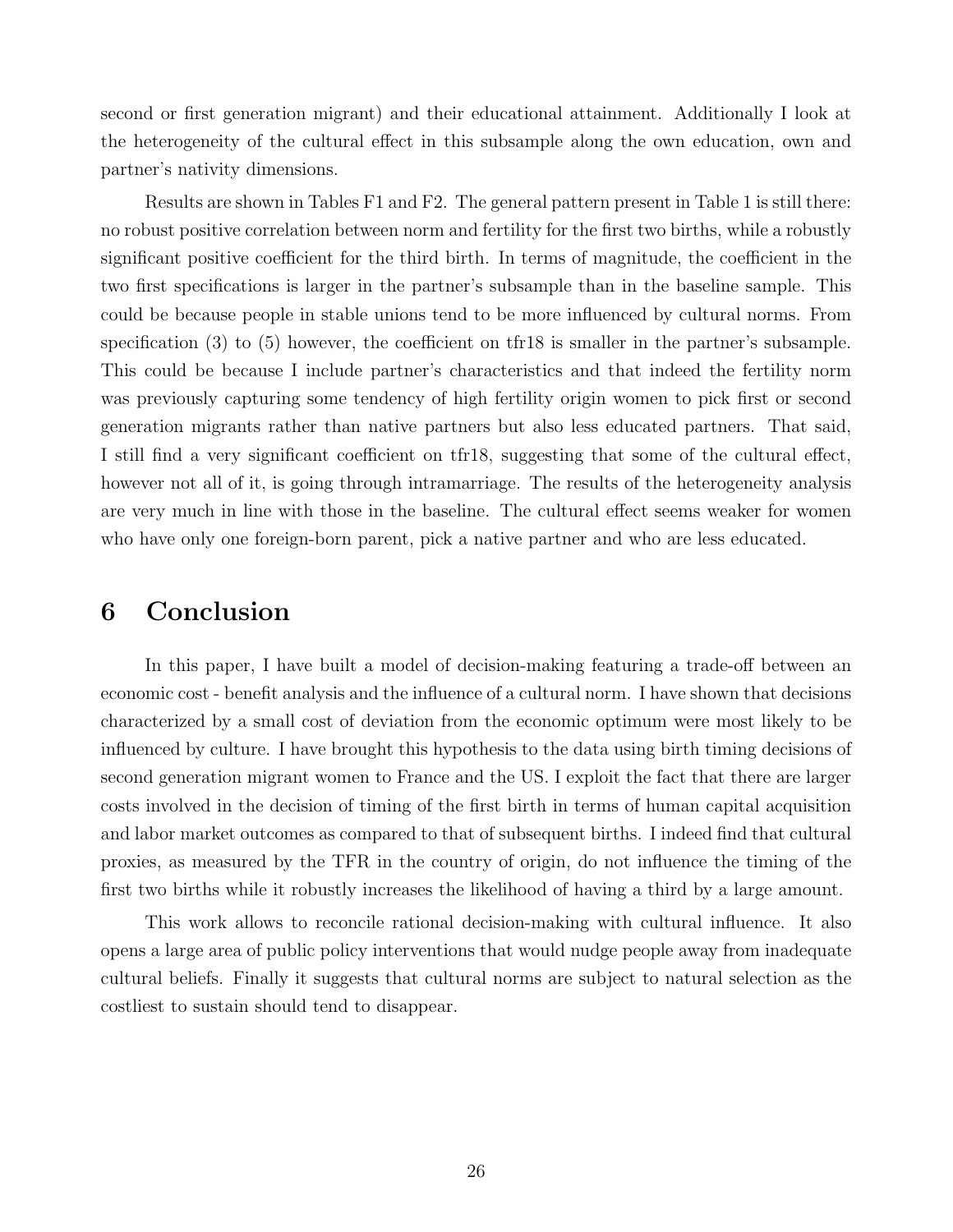## References

- Abramitzky, R. and Boustan, L. (2015). Cultural assimilation during the age of mass migration. NBER Discussion Paper.
- Adda, J., Dustmann, C., and Stevens, K. (2011). The career costs of children. *Forthcoming*, Journal of Political Economy.
- Adsera, A. (2006a). Marital fertility and religion in spain, 1985 and 1999. Population Studies,  $60(2):205-221.$
- Adsera, A. (2006b). Religion and changes in family-size norms in developed countries. Review of Religious Research, pages 271–286.
- Adsera, A. (2007). Reply to the note by neuman 'is fertility indeed related to religiosity?'. Population Studies, 61(2):225–230.
- Akerlof, G. A. (1997). Social distance and social decisions. *Econometrica: Journal of the* Econometric Society, pages 1005–1027.
- Akerlof, G. A. and Kranton, R. E. (2000). Economics and identity. Quarterly journal of Economics, pages 715–753.
- Alesina, A. and Giuliano, P. (2010). The power of the family. *Journal of Economic Growth*, 15(2):93–125.
- Alesina, A., Giuliano, P., and Nunn, N. (2013). On the origins of gender roles: Women and the plough. Quarterly Journal of Economics, 128(2):469–530.
- Algan, Y., Mayer, T., and Thoenig, M. (2013). The economic incentives of cultural transmission: Spatial evidence from naming patterns across france. CEPR Discussion Paper.
- Almond, D., Edlund, L., and Milligan, K. (2013). Son preference and the persistence of culture: Evidence from south and east asian immigrants to canada. Population and Development Review, 39(1):75–95.
- Anderson, D. J., Binder, M., and Krause, K. (2002). The motherhood wage penalty: Which mothers pay it and why? American Economic Review, 92(2):354–358.
- Angrist, J., Lavy, V., and Schlosser, A. (2010). Multiple experiments for the causal link between the quantity and quality of children. Journal of Labor Economics, 28(4):773–824.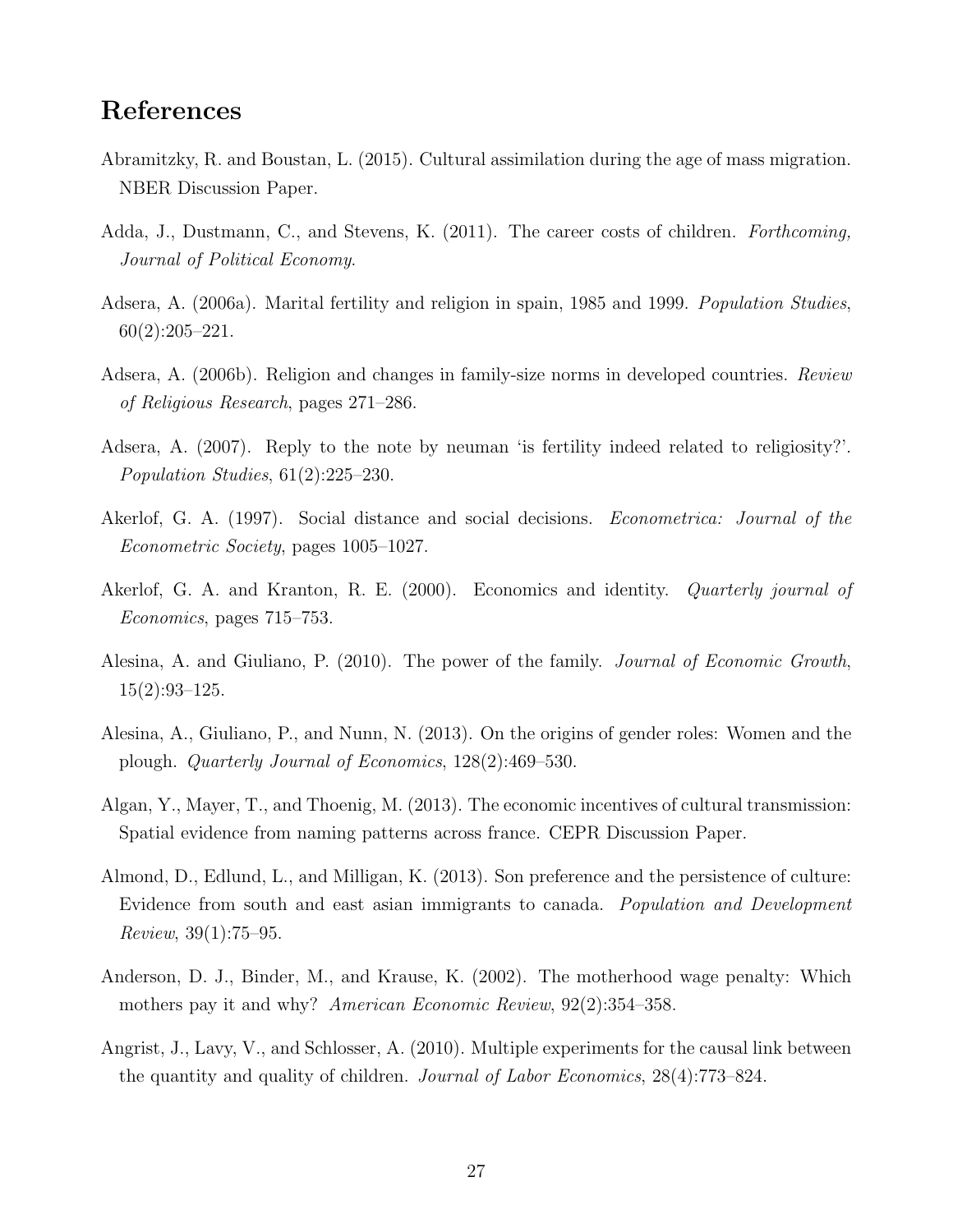- Angrist, J. D. and Evans, W. N. (1998). Children and their tarents' labor supply: Evidence from exogenous variation in family size. American Economic Review, 88(3):450–477.
- Atkin, D. (2016). The caloric costs of culture: Evidence from indian migrants. American Economic Review, 106(4):1144–1181.
- Baudin, T. (2015). Religion and fertility: The french connection. *Demographic Research*, 32(13):397–420.
- Becker, G. S. (1996). Accounting for tastes. Harvard University Press.
- Bénabou, R. and Tirole, J. (2016). Mindful economics: The production, consumption, and value of beliefs. Journal of Economic Perspectives, 30(3):141–164.
- Bertrand, M., Goldin, C., and Katz, L. F. (2010). Dynamics of the gender gap for young professionals in the financial and corporate sectors. American Economic Journal: Applied Economics, 2(3):228–255.
- Biavaschi, C., Giulietti, C., and Siddique, Z. (2013). The economic payoff of name americanization. IZA Discussion Paper.
- Bisin, A. and Verdier, T. (2001). The economics of cultural transmission and the dynamics of preferences. Journal of Economic theory, 97(2):298–319.
- Black, S. E., Devereux, P. J., and Salvanes, K. G. (2005). The more the merrier? the effect of family size and birth order on children's education. Quarterly Journal of Economics, pages 669–700.
- Blau, F. D., Kahn, L. M., Liu, A. Y.-H., and Papps, K. L. (2013). The transmission of women's fertility, human capital, and work orientation across immigrant generations. *Journal* of Population Economics, 26(2):405–435.
- Boustan, L. P. and Collins, W. J. (2014). The origin and persistence of black-white differences in women's labor force participation. Human Capital in History: The American Record, page 205.
- Caplin, A. and Dean, M. (2015). Revealed preference, rational inattention, and costly information acquisition. American Economic Review, 105(7):2183–2203.
- Currie, J. and Schwandt, H. (2014). Short-and long-term effects of unemployment on fertility. Proceedings of the National Academy of Sciences, 111(41):14734–14739.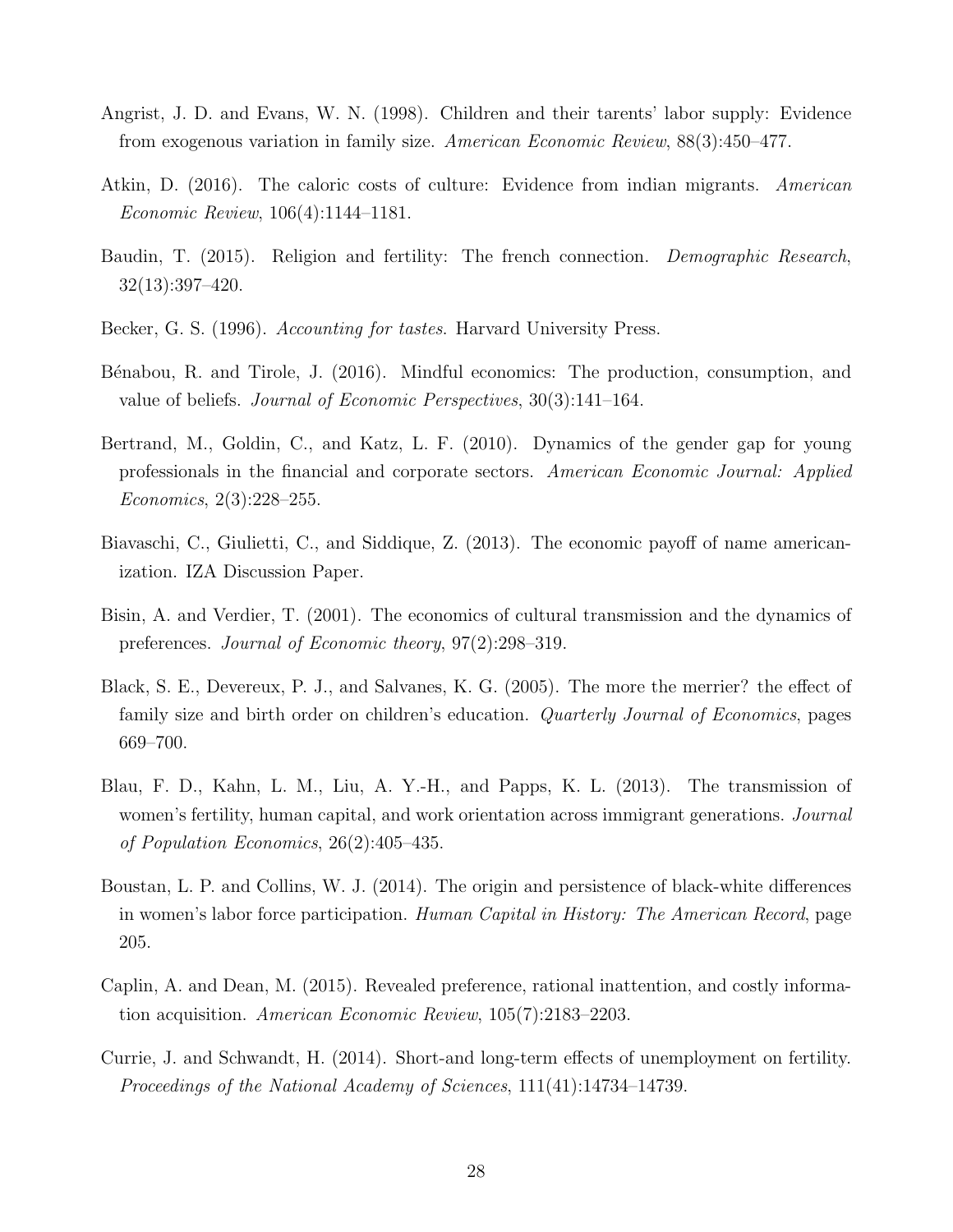- de la Croix, D. and Delavallade, C. (2015). Religions, fertility and growth in south-east asia. IRES Discussion Papers (Institut de Recherches Economiques et Sociales).
- de la Croix, D. and Perrin, F. (2016). French fertility and education transition: Rational choice vs. cultural diffusion. IRES Discussion Paper.
- Doepke, M. and Zilibotti, F. (2008). Occupational choice and the spirit of capitalism. *Quarterly* Journal of Economics, page 747.
- Elster, J. (1989). Social norms and economic theory. Journal of Economic Perspectives, pages 99–117.
- Eugster, B., Lalive, R., Steinhauer, A., and Zweimüller, J. (2011). The demand for social insurance: does culture matter? Economic Journal, 121(556):F413–F448.
- Fernández, R. and Fogli, A. (2006). Fertility: The role of culture and family experience. *Journal* of the European Economic Association, 4(2-3):552–561.
- Fernández, R. and Fogli, A. (2009). Culture: An empirical investigation of beliefs, work, and fertility. American Economic Journal: Macroeconomics, 1(1):146–177.
- Fisman, R. and Miguel, E. (2007). Corruption, norms, and legal enforcement: Evidence from diplomatic parking tickets. Journal of Political economy, 115(6):1020–1048.
- Giuliano, P. and Spilimbergo, A. (2014). Growing up in a recession. *Review of Economic* Studies, 81(2):787–817.
- Grosjean, P. (2014). A history of violence: The culture of honor and homicide in the u.s. south. Journal of the European Economic Association, 12(5):1285–1316.
- Guiso, L., Sapienza, P., and Zingales, L. (2006). Does culture affect economic outcomes? Journal of Economic Perspectives, 20(2):23–48.
- Gutiérrez-Domènech, M. (2008). The impact of the labour market on the timing of marriage and births in spain. Journal of Population Economics, 21(1):83–110.
- Henrich, J. (2015). The secret of our success: how culture is driving human evolution, domesticating our species, and making us smarter. Princeton University Press.
- Herr, J. L. (2014). Measuring the effect of the timing of first birth on wages. Journal of Population Economics, pages 1–34.
- Herr, J. L. et al. (2015). The labor supply effects of delayed first birth. American Economic Review, 105(5):630–37.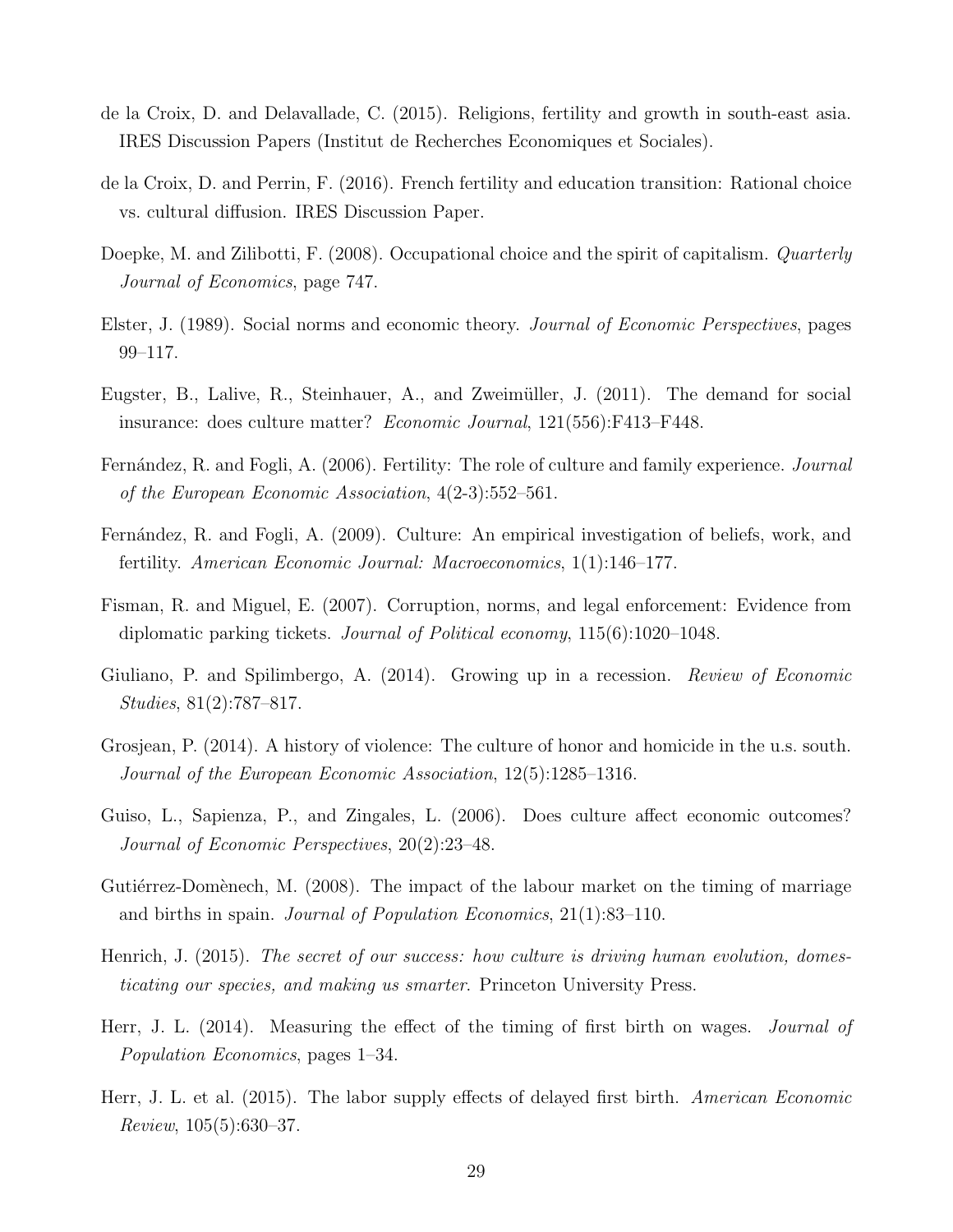- Hinde, A. (2003). England's population: A history since the Domesday survey. Hodder Arnold.
- Hoem, B. (2000). Entry into motherhood in sweden: The influence of economic factors on the rise and fall in fertility, 1986-1997. Demographic research, 2(4):1–28.
- Hondroyiannis, G. (2010). Fertility determinants and economic uncertainty: An assessment using european panel data. Journal of Family and Economic Issues, 31(1):33–50.
- Isphording, I. E. and Otten, S. (2014). Linguistic barriers in the destination language acquisition of immigrants. Journal of economic Behavior  $\mathcal C$  organization, 105:30–50.
- Kanazawa, S. (2001). De gustibus est disputandum. Social Forces, 79(3):1131–1162.
- Kind, M. and Kleibrink, J. (2012). Time is money–the influence of parenthood timing on wages. Rhur Economic Papers.
- Kugler, A. D. and Kumar, S. (2015). Preference for boys, family size and educational attainment in india. NBER Discussion Paper.
- La Ferrara, E., Chong, A., and Duryea, S. (2012). Soap operas and fertility: Evidence from brazil. American Economic Journal: Applied Economics, pages 1–31.
- Lalive, R. and Zweimüller, J. (2009). How does parental leave affect fertility and return to work? evidence from two natural experiments. Quarterly Journal of Economics, 124(3):1363–1402.
- Lehrer, E. L. (2004). Religion as a determinant of economic and demographic behavior in the united states. Population and Development Review, 30(4):707–726.
- Loughran, D. S. and Zissimopoulos, J. M. (2009). Why wait? the effect of marriage and childbearing on the wages of men and women. Journal of Human resources, 44(2):326–349.
- Mayer, J. and Riphahn, R. T. (2000). Fertility assimilation of immigrants: Evidence from count data models. Journal of Population Economics, 13(2):241–261.
- Mayer, T. and Zignago, S. (2011). Notes on cepii's distances measures: The geodist database. CEPII Discussion Paper.
- Melindi Ghidi, P. (2012). A model of ideological transmission with endogenous parental preferences. International Journal of Economic Theory, 8(4):381–403.
- Miller, A. R. (2009). Motherhood delay and the human capital of the next generation. American Economic Review, 99(2):154.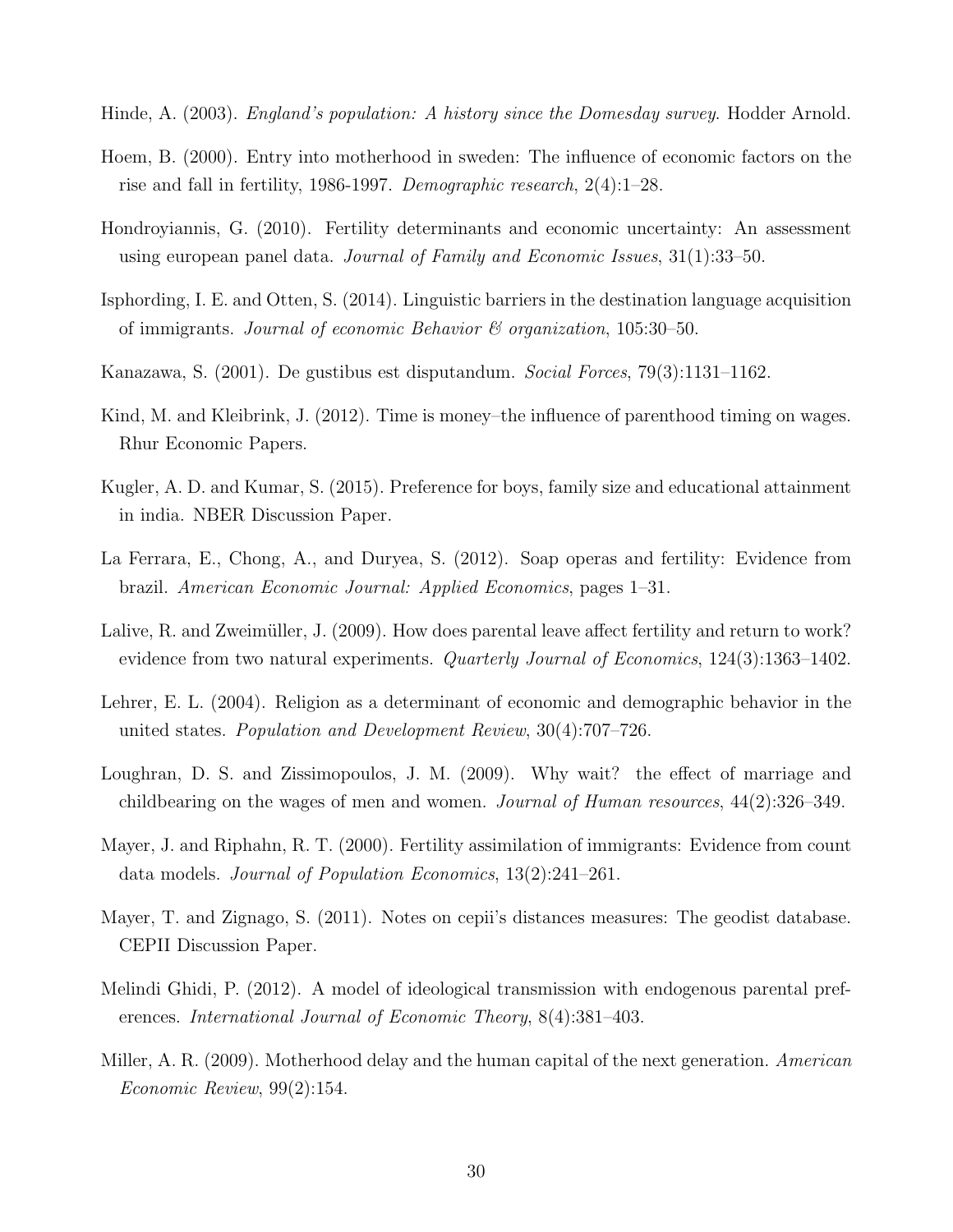- Miller, A. R. (2011). The effects of motherhood timing on career path. *Journal of Population* Economics, 24(3):1071–1100.
- Munshi, K. and Myaux, J. (2006). Social norms and the fertility transition. *Journal of devel*opment Economics, 80(1):1–38.
- Paule-Paludkiewicz, H., Fuchs-Schündeln, N., and Masella, P. (2016). Cultural determinants of household saving behavior. Kiel und Hamburg: ZBW-Deutsche Zentralbibliothek für Wirtschaftswissenschaften, Leibniz-Informationszentrum Wirtschaft.
- Price, J. (2008). Parent-child quality time does birth order matter? *Journal of Human Re*sources, 43(1):240–265.
- Ruggles, S., McCaa, R., Sobek, M., and Cleveland, L. (2015). The ipums collaboration: Integrating and disseminating the world's population microdata. Journal of Demographic Economics, 81.
- Schneider, D. (2015). The great recession, fertility, and uncertainty: Evidence from the united states. Journal of Marriage and Family, 77(5):1144–1156.
- Silles, M. A. (2015). The impact of children on women's labour supply and earnings in the uk: evidence using twin births. Oxford Economic Papers, page gpv055.
- Sims, C. A. (2003). Implications of rational inattention. *Journal of monetary Economics*, 50(3):665–690.
- Spolaore, E. and Wacziarg, R. (2009). The diffusion of development. *Quarterly journal of* economics, 124(2):469–529.
- Spolaore, E. and Wacziarg, R. (2014). Fertility and modernity. Tufts University Discussion Paper.
- Stichnoth, H. and Yeter, M. (2016). Cultural influences on the fertility behaviour of first-and second-generation immigrants in germany. Journal of Demographic Economics, 82.
- Stigler, G. J. and Becker, G. S. (1977). De gustibus non est disputandum. American Economic Review, 67(2):76–90.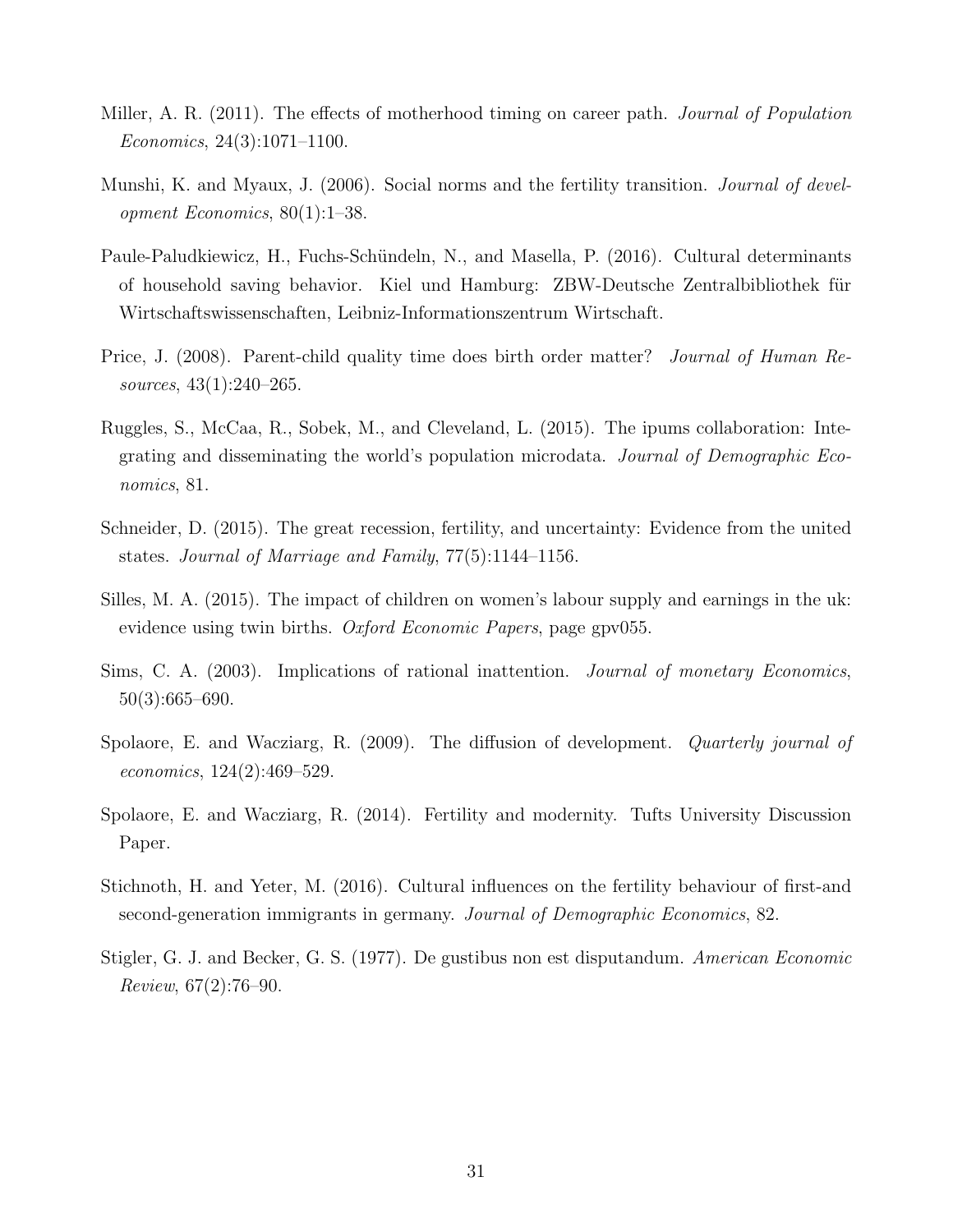## A Non-autarkic case

Now let me relax the assumption that migrants live in a social autarky. Consider instead that they are at a social distance  $d_{HL} = d_{L}$  of the host country native population. The problem they face now becomes:

$$
U_{i,L,H} = b_L f - c_L f^2 - \sigma_i (F_H^1 - f)^2 \quad \text{where} \quad F_H^1 = \frac{1}{2 - d_{HL}} \times \frac{b_H}{c_H} + \frac{1 - d_{HL}}{2 - d_{HL}} \times \frac{b_L}{c_L} \tag{12}
$$

The optimal choice of migrants is then:

$$
f_{L,H}^* = \frac{b_L + \sigma_i F_H^1}{c_L + \sigma_i} = \frac{c_L + \frac{\sigma (1 - d_{HL})}{2 - d_{HL}}}{c_L + \sigma} \times \frac{b_L}{c_L} + \frac{\sigma / (2 - d_{HL})}{c_L + \sigma} \times F_H
$$
(13)

The optimal choice of fertility of migrants is still a convex combination of the two norms (home and host country), but now the weight put on the host country level depends negatively on the social distance between the two country. The comparative statics given by expressions (9) with respect to  $c<sub>L</sub>$  and  $F<sub>n</sub>$  still hold. Therefore the model's implications tested in this paper are not sensitive to the relaxation of the cultural autarky assumption. Furthermore, I can uncover an extra direction of comparative statics, deriving with respect to the cultural distance parameter,  $d_{HL}$ :

$$
\frac{\partial^2 f^*}{\partial F_H \partial d_{HL}} > 0 \tag{14}
$$

The idea is that the effect of the home country cultural norm will fade away faster the lower the social distance. I have tried to test this implication as well, but it turns out that cultural distance (as measure by genetic distance for instance) is very much correlated to the cultural norm itself. A problem of collinearity therefore arises and does not allow me to identify the heterogeneity of the cultural effect along the cultural distance dimension. Somehow it is a direct corollary of the cultural diffusion channel developed in Spolaore and Wacziarg (2014) that a high TFR should be correlated with a large cultural distance.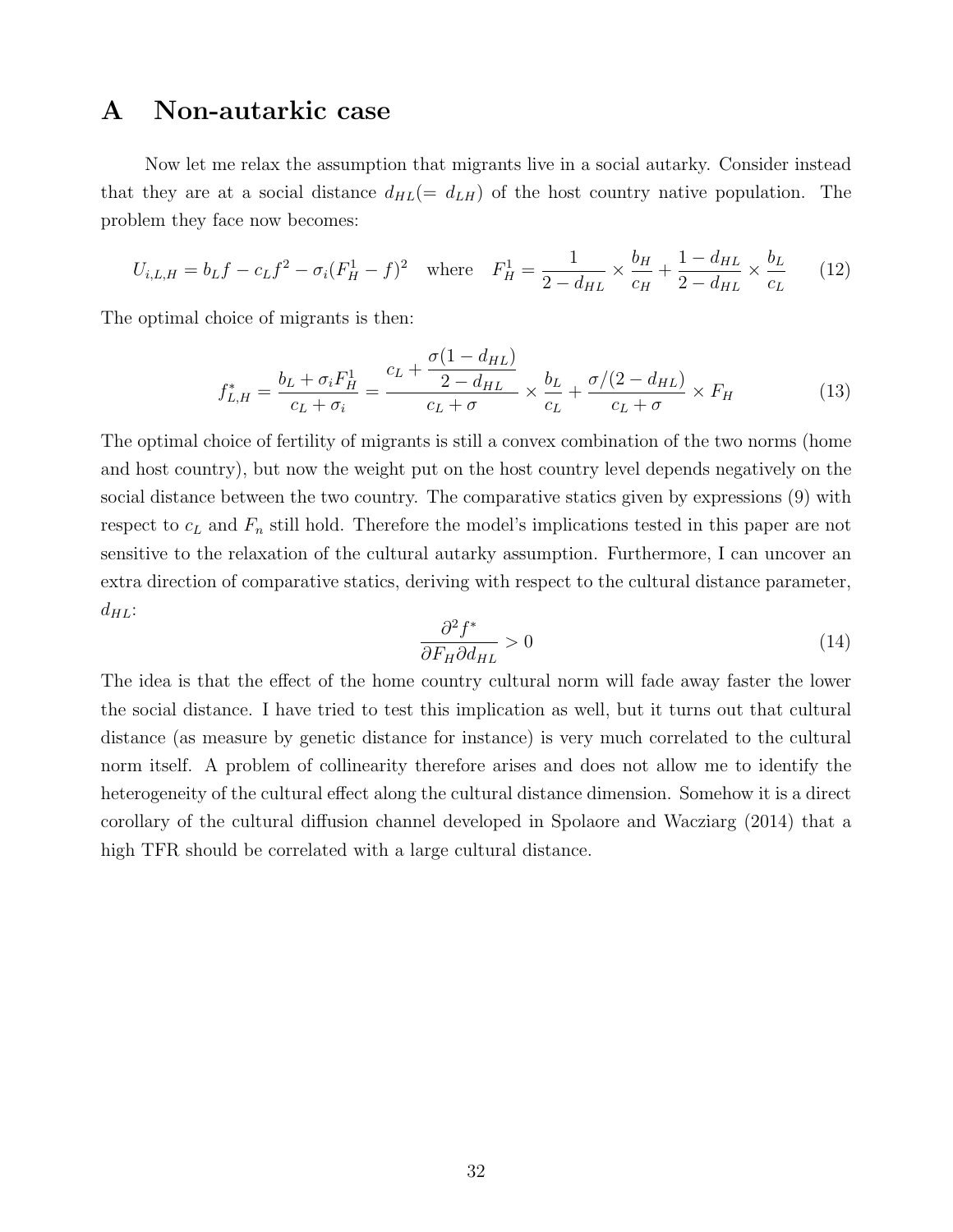## B Summary statistics

|                                    | low fertility | high fertility |                              | low fertility | high fertility |
|------------------------------------|---------------|----------------|------------------------------|---------------|----------------|
| $#$ obs                            | 2615          | 1237           | Labor force status           |               |                |
| Age                                | 30.32         | 32.01          | employed                     | 0.64          | 0.62           |
| $#$ siblings                       | 2.89          | 5.02           | unemployed                   | 0.09          | 0.10           |
| Education                          |               |                | student                      | 0.17          | 0.14           |
| up to secondary                    | 0.20          | 0.24           | other inactive               | 0.10          | 0.13           |
| vocational                         | 0.21          | 0.21           | Religion                     |               |                |
| high school grad                   | 0.28          | 0.25           | Atheist                      | 0.30          | 0.26           |
| 2 years in college                 | 0.14          | 0.14           | Christian                    | 0.40          | 0.18           |
| $> 2$ years in college             | 0.17          | 0.17           | Muslim                       | 0.27          | 0.49           |
| Mother's education.                |               |                | Jewish                       | 0.01          | 0.02           |
| $\geq$ high school grad            | 0.26          | 0.22           | Buddhists and others         | 0.02          | 0.04           |
| Father's education                 |               |                | Unkown                       | 0.01          | 0.02           |
| $>$ high school grad               | 0.29          | 0.23           | Religiosity                  |               |                |
| Nativity                           |               |                | $>$ once a week              | 0.03          | 0.05           |
| foreign-born mother                | 0.27          | 0.21           | $>$ once a month             | 0.05          | 0.05           |
| foreign-born father                | 0.20          | 0.08           | for religious celebrations   | 0.17          | 0.18           |
| both parents foreign-born          | 0.53          | 0.71           | for ceremonies in the family | 0.33          | 0.24           |
| Marital status                     |               |                | never                        | 0.11          | 0.21           |
| not in a relationship              | 0.48          | 0.49           | unknown                      | 0.31          | 0.27           |
| Live in towns $\leq 50,000$ inhab. | 0.29          | 0.14           |                              |               |                |

### Table B1: Summary statistics for control variables - French sample

### Table B2: Summary statistics for control variables - US sample

|                           | low fertility | high fertility |
|---------------------------|---------------|----------------|
| $#$ obs                   | 1440          | 1064           |
| Age                       | 39.48         | 43.65          |
| Education                 |               |                |
| high school dropout       | 0.10          | 0.19           |
| high school grad          | 0.34          | 0.34           |
| some college, no degree   | 0.22          | 0.22           |
| associate's degree        | 0.09          | 0.07           |
| bachelor's degree         | 0.16          | 0.12           |
| master's degree or more   | 0.09          | 0.06           |
| Nativity                  |               |                |
| foreign-born mother       | 0.31          | 0.24           |
| foreign-born father       | 0.36          | 0.33           |
| both parents foreign-born | 0.33          | 0.44           |
| Labor force status        |               |                |
| in the labor force        | 0.70          | 0.64           |
| Marital status            |               |                |
| divorced or widowed       | 0.17          | 0.20           |
| never married             | 0.26          | 0.24           |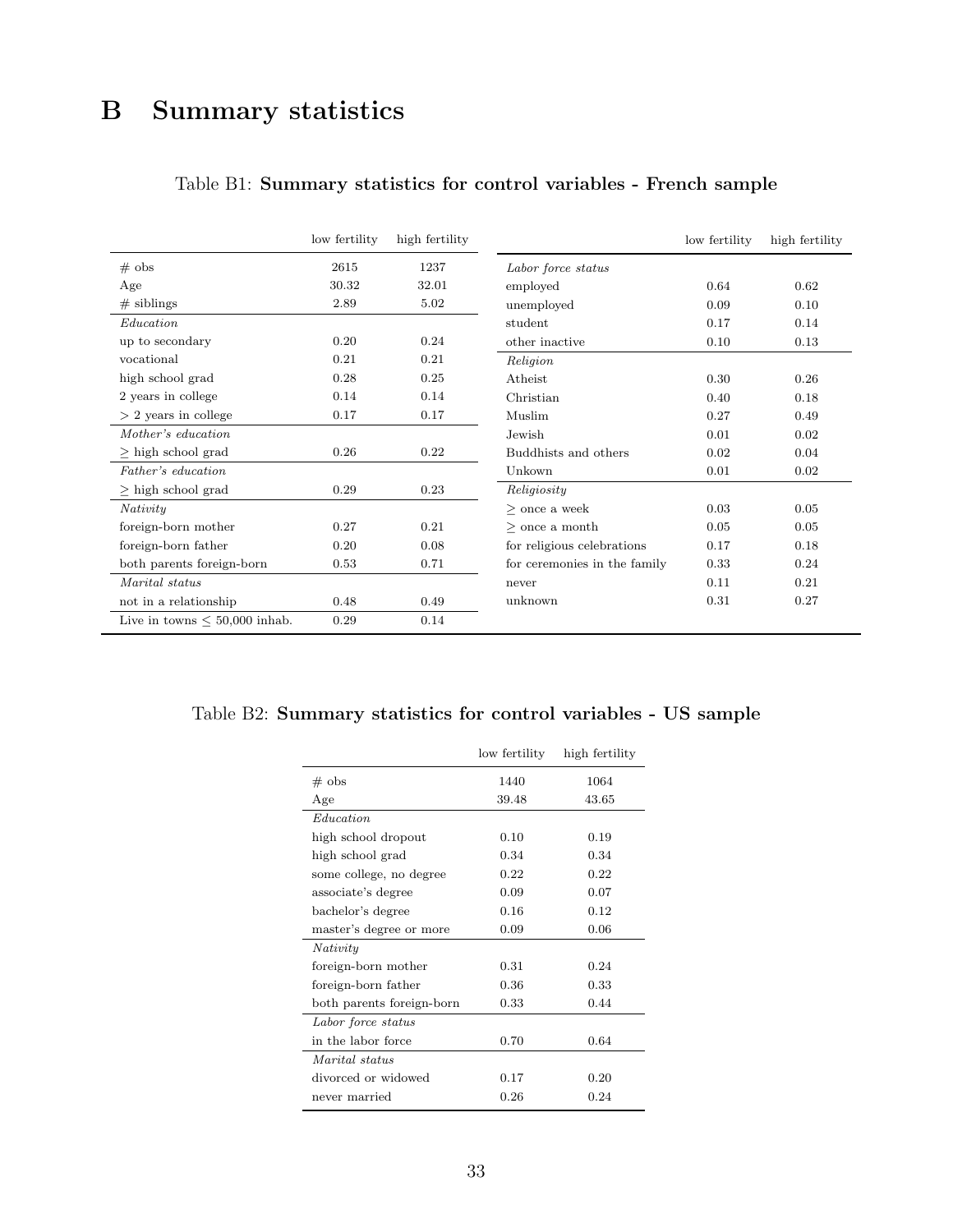| origin                   | $#$ of obs. | tfr1960 | tfr0   | tr18   | ma1b   |
|--------------------------|-------------|---------|--------|--------|--------|
| Algeria                  | 708         | 7.65    | 6.82   | 4.06   | 24.90  |
| Morocco                  | 421         | 7.07    | 5.43   | 3.07   | 24.90  |
| Tunisia                  | 208         | 7.04    | 5.32   | 2.84   | 24.50  |
| Senegal                  | 135         | 6.95    | 7.06   | 5.50   | 19.30  |
| Mauritania               | 16          | 6.78    | 6.25   | 5.28   | 21.90  |
| Mali                     | 83          | 6.70    | 7.06   | 6.84   | 18.60  |
| Ivory Coast              | 40          | 7.35    | 6.90   | 5.27   | 19.20  |
| Togo                     | 17          | 6.52    | 6.99   | 5.32   | 19.20  |
| Benin                    | 18          | 6.28    | 6.88   | 6.26   | 19.80  |
| Cameroon                 | 33          | 5.65    | 6.46   | 5.91   | 19.70  |
| Congo (Brazzaville)      | 28          | 5.88    | 5.72   | 5.18   | 19.80  |
| Democratic Rep. of Congo | 27          | 6.00    | 6.90   | 6.77   | 20.20  |
| Vietnam                  | 113         | 6.35    | 4.87   | 2.48   | 22.60  |
| Cambodia                 | 92          | 6.97    | 5.97   | 3.55   | 21.80  |
| Turkey                   | 227         | 6.30    | 3.83   | 2.40   | 21.80  |
| Portugal                 | 467         | 3.16    | 2.42   | 1.53   | 25.80  |
| Spain                    | 409         | 2.86    | 2.55   | 1.62   | 28.40  |
| Italy                    | 456         | 2.37    | 2.16   | 1.46   | 28.00  |
| Greece                   | 11          | 2.23    | 1.88   | 1.39   | 26.60  |
| Germany                  | 103         | 2.37    | 1.97   | 1.38   | 28.10  |
| United Kingdom           | 27          | 2.69    | 1.95   | 1.76   | 26.50  |
| Belgium                  | 74          | 2.54    | 2.05   | 1.66   | 27.50  |
| Netherlands              | 13          | 3.12    | 2.53   | 1.70   | 28.40  |
| Hungary                  | 11          | 2.02    | 2.01   | 1.76   | 23.40  |
| Poland                   | 71          | 2.98    | 2.58   | 1.97   | 23.80  |
| Total                    | 3852        | 5.20    | 4.39   | 2.83   | 24.98  |
| Standard deviation       |             | (2.18)  | (2.08) | (1.66) | (2.69) |

Table B3: Summary statistics for origin country data - French sample

Source: World Bank, World Fertility Report 2012 (United Nations publication)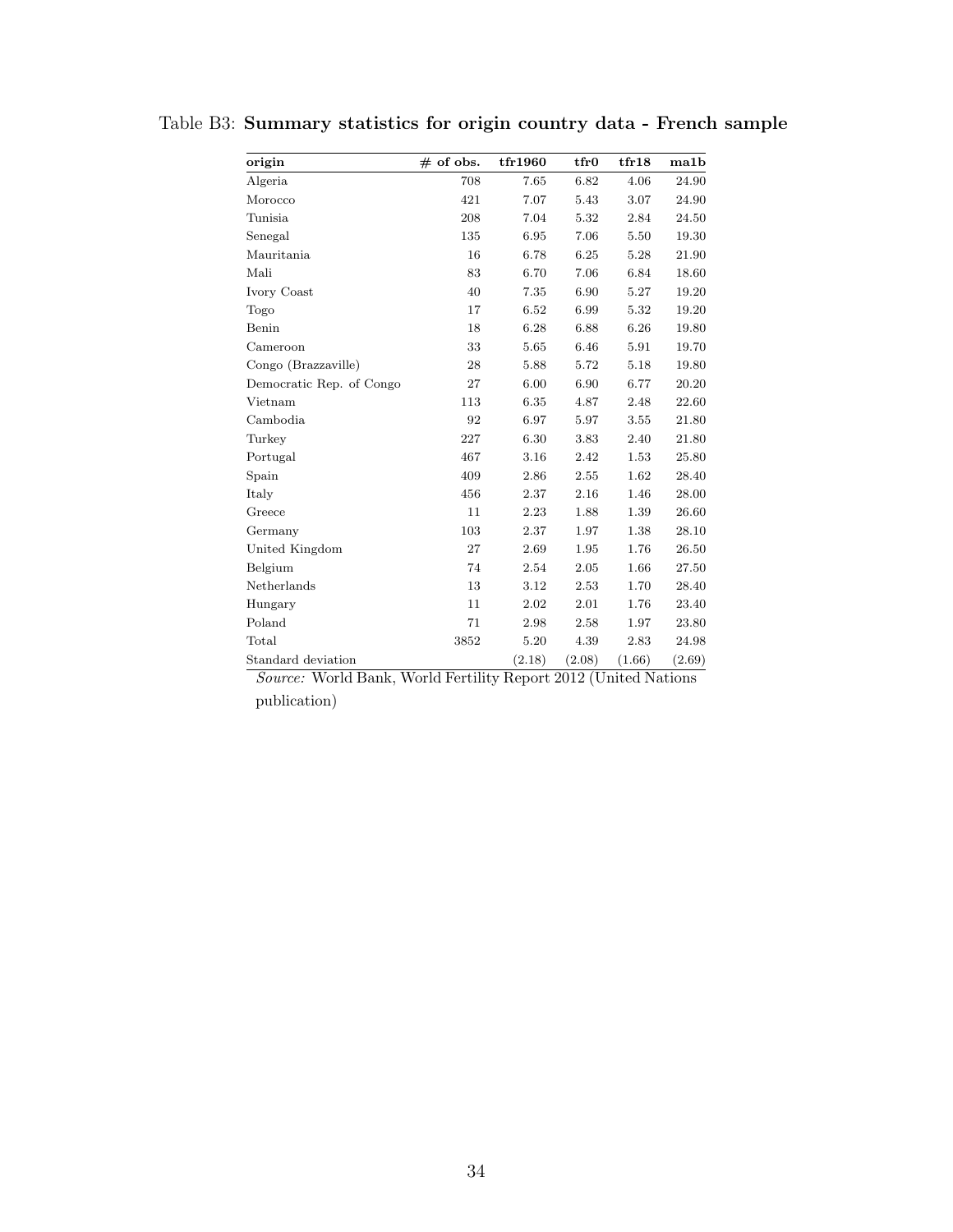| origin                    | $#$ of obs. | tfr1960 | tfr0   | tr18     | ma1b   |
|---------------------------|-------------|---------|--------|----------|--------|
| Puerto Rico               | 201         | 4.66    | 3.78   | 2.71     |        |
| Canada                    | 398         | 3.81    | 3.20   | 2.71     | 26.40  |
| Mexico                    | 455         | 6.78    | 6.45   | 4.82     | 20.80  |
| El Salvador               | 62          | 6.73    | 6.34   | 5.38     | 20.50  |
| Cuba                      | 40          | 4.18    | 3.92   | 2.23     |        |
| Dominican Rep             | 21          | 7.55    | 5.98   | 3.90     | 21.20  |
| Jamaica                   | 21          | 5.42    | 5.09   | 3.81     | 19.20  |
| Colombia                  | 17          | 6.81    | 5.58   | 3.49     | 22.40  |
| Ecuador                   | 11          | 6.69    | 5.71   | 4.40     | 21.60  |
| Denmark                   | 11          | 2.57    | 2.52   | 2.32     | 27.40  |
| Norway                    | 20          | 2.85    | 2.82   | 2.47     | 26.50  |
| Sweden                    | 12          | 2.17    | 2.29   | 2.10     | 27.20  |
| United Kingdom            | 195         | 2.69    | 2.40   | 2.20     | 26.50  |
| Ireland                   | 120         | 3.78    | 3.59   | 3.38     |        |
| Belgium                   | 14          | 2.54    | 2.36   | 2.14     | 27.50  |
| France                    | 31          | 2.85    | 2.59   | 2.19     | 28.10  |
| Netherlands               | 21          | 3.12    | 2.37   | 2.38     | 28.40  |
| Greece                    | 55          | 2.23    | 2.31   | 1.96     | 26.60  |
| Italy                     | 318         | 2.37    | 2.36   | 2.12     | 28.00  |
| Portugal                  | 35          | 3.16    | 3.01   | 2.49     | 25.80  |
| Austria                   | 24          | 2.69    | 2.38   | 1.93     | 25.60  |
| Former Czechoslavakia     | 21          | 2.09    | 2.42   | 2.60     | 22.90  |
| Germany                   | 223         | 2.37    | 2.11   | 1.76     | 28.10  |
| Hungary                   | 40          | 2.02    | 2.40   | 2.14     | 23.40  |
| Poland                    | 110         | 2.98    | 2.91   | 2.88     | 23.80  |
| Yugoslavia                | 22          | 2.75    | 2.82   | 2.61     | 23.50  |
| Former USSR / Russian Fed | 83          | 2.52    | 2.70   | 2.55     | 22.60  |
| China                     | 35          | 5.76    | 5.57   | 3.60     |        |
| Japan                     | 49          | 2.00    | 2.25   | 2.27     | 27.50  |
| South Korea               | 17          | 6.16    | 3.73   | 1.69     | 27.10  |
| Philippines               | 16          | 7.15    | 6.40   | 5.69     | 23.10  |
| Vietnam                   | 11          | 6.35    | 5.97   | 3.56     | 22.60  |
| India                     | 15          | 5.87    | 5.31   | 4.14     | 19.50  |
| Pakistan                  | 19          | 6.60    | 6.60   | $6.51\,$ | 22     |
| Total                     | 2504        | 3.94    | 3.92   | 2.96     | 25.06  |
| Standard deviation        |             | (1.70)  | (1.74) | (1.39)   | (2.87) |

Table B4: Summary statistics for origin country data - US sample

Source: World Bank, World Fertility Report 2012 (United Nations publication)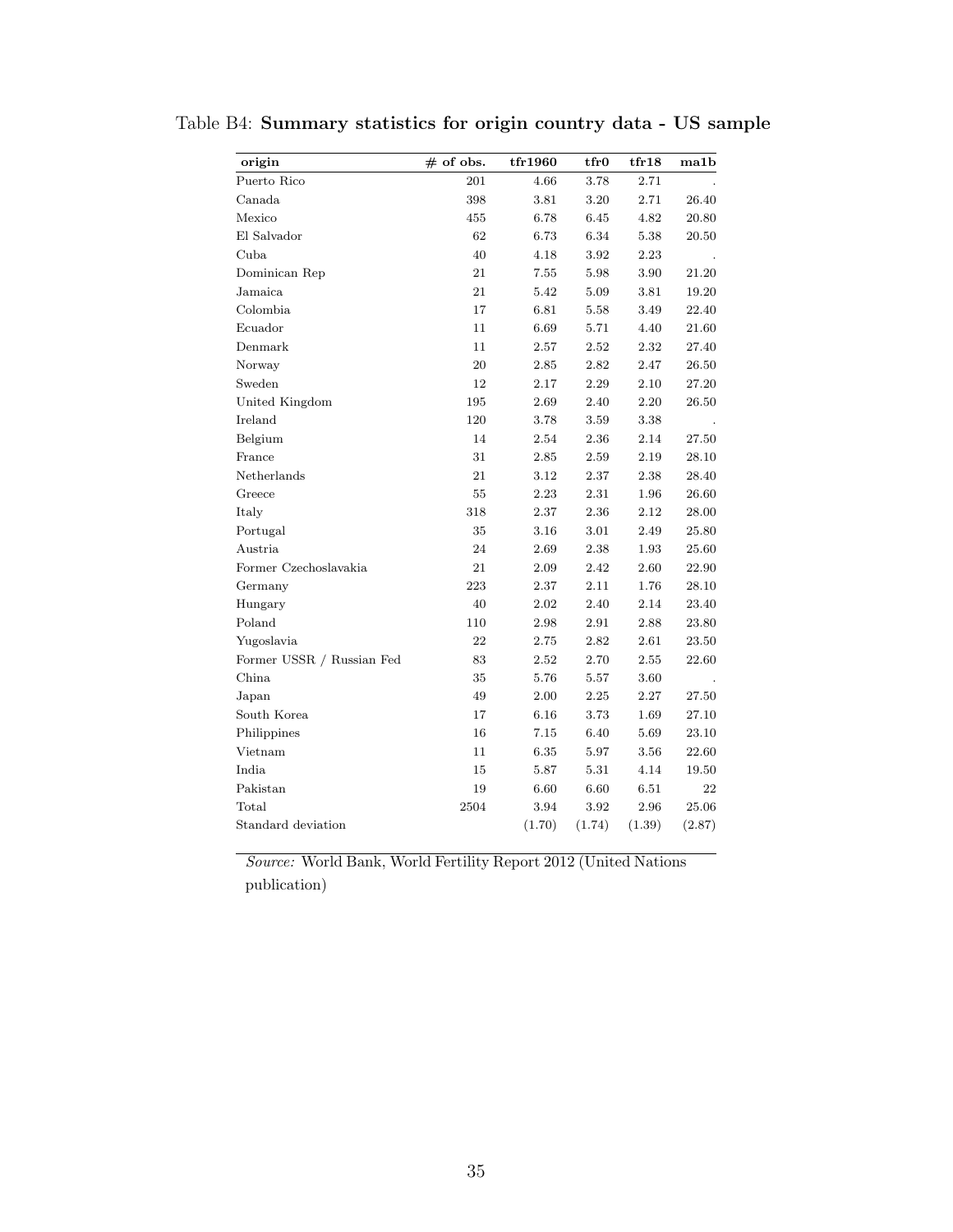## C Test of the proportional hazard assumption



#### Figure C1: Kaplan-Meier Vs predicted Cox estimates

Figure C plots Kaplan-Meier observed survival curves and compares them with the Cox predicted curves for low and high fertility individuals separately (as defined by individuals having <sup>a</sup> tfr18 below or over 2.8), for each birth parity, both in the French and US sample (six panels in total). Observe that the Coxestimates do not differ substantially from the Kaplan-Meier survival curves in any of the panels, suggesting the proportional hazard assumption is not violated.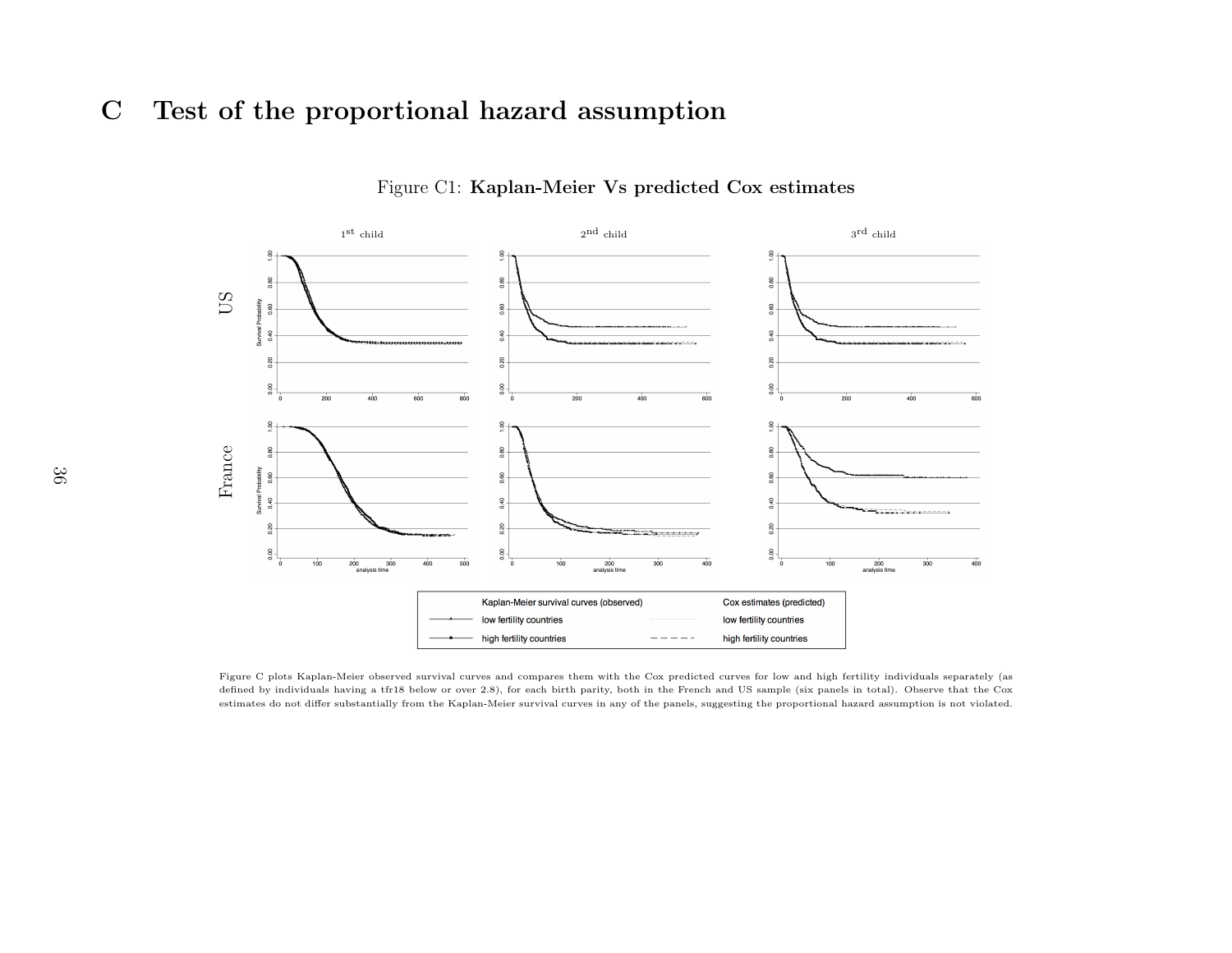## D Full baseline tables

## Table D1: Relationship between fertility norm and timing of first birth, full table - France

|                               | (1)         | (2)         | (3)         | (4)<br>Hazard rate of having a first child | (5)         |
|-------------------------------|-------------|-------------|-------------|--------------------------------------------|-------------|
| tr18                          | 0.006       | $-0.025$    | $-0.041*$   | $-0.054***$                                | $-0.040**$  |
|                               | (0.016)     | (0.018)     | (0.022)     | (0.019)                                    | (0.019)     |
| baseline: foreign-born mother |             |             |             |                                            |             |
| Foreign-born father           |             |             | $-0.073$    | $-0.076$                                   | $-0.025$    |
|                               |             |             | (0.076)     | (0.077)                                    | (0.073)     |
| Both parents foreign-born     |             |             | $-0.138**$  | $-0.170***$                                | $-0.163***$ |
|                               |             |             | (0.058)     | (0.048)                                    | (0.044)     |
| baseline: up to secondary     |             |             |             |                                            |             |
| vocational                    |             |             | $-0.282***$ | $-0.285***$                                | $-0.321***$ |
|                               |             |             | (0.102)     | (0.106)                                    | (0.099)     |
| high school grad              |             |             | $-0.613***$ | $-0.622***$                                | $-0.607***$ |
|                               |             |             | (0.115)     | (0.120)                                    | (0.120)     |
| 2 years in college            |             |             | $-0.765***$ | $-0.775***$                                | $-0.760***$ |
|                               |             |             | (0.129)     | (0.135)                                    | (0.131)     |
| $> 2$ years in college        |             |             | $-0.928***$ | $-0.930***$                                | $-0.945***$ |
|                               |             |             | (0.113)     | (0.113)                                    | (0.133)     |
| $#$ of siblings               |             |             | $0.025***$  | $0.024***$                                 | $0.030***$  |
|                               |             |             | (0.009)     | (0.009)                                    | (0.007)     |
| baseline: Atheist             |             |             |             |                                            |             |
| Christian                     |             |             |             | $-0.266$                                   | $-0.321$    |
|                               |             |             |             | (0.466)                                    | (0.410)     |
| Muslim                        |             |             |             | $-0.121$                                   | $-0.269$    |
|                               |             |             |             | (0.522)                                    | (0.468)     |
| Jewish                        |             |             |             | 0.350                                      | 0.133       |
|                               |             |             |             | (0.492)                                    | (0.394)     |
| Buddhist and other            |             |             |             | $-0.380$                                   | $-0.167$    |
|                               |             |             |             | (0.469)                                    | (0.407)     |
| unknown                       |             |             |             | $-0.162$                                   | $-0.015$    |
|                               |             |             |             | (0.283)                                    | (0.219)     |
| baseline: unknown             |             |             |             |                                            |             |
| $\geq$ once a week            |             |             |             | 0.570                                      | 0.516       |
|                               |             |             |             | (0.526)                                    | (0.481)     |
| $>$ once a month              |             |             |             | 0.409                                      | 0.403       |
|                               |             |             |             | (0.476)                                    | (0.426)     |
| for religious celebrations    |             |             |             | 0.344                                      | 0.352       |
|                               |             |             |             | (0.459)                                    | (0.411)     |
| for ceremonies in the family  |             |             |             | 0.324                                      | 0.283       |
|                               |             |             |             | (0.489)                                    | (0.430)     |
| never                         |             |             |             | 0.295                                      | 0.403       |
|                               |             |             |             | (0.496)                                    | (0.456)     |
| Observations                  | 3852        | 3852        | 3852        | 3852                                       | 3852        |
| Log likelihood                | 1821.0      | 2594.6      | 3811.2      | 3524.5                                     | 134562.8    |
|                               |             |             |             |                                            |             |
| geography and age             | $\mathbf x$ | $\mathbf x$ | x           | x                                          | x           |
| parental characteristics      |             | $\mathbf x$ | х           | х                                          | x           |
| marital & labor force status  |             |             |             |                                            | x           |

\*  $p \le 0.10$ , \*\*  $p \le 0.05$ , \*\*\*  $p \le 0.01$ . S.E. clustered at the country of origin level in parenthesis. Same controls as in Table 1.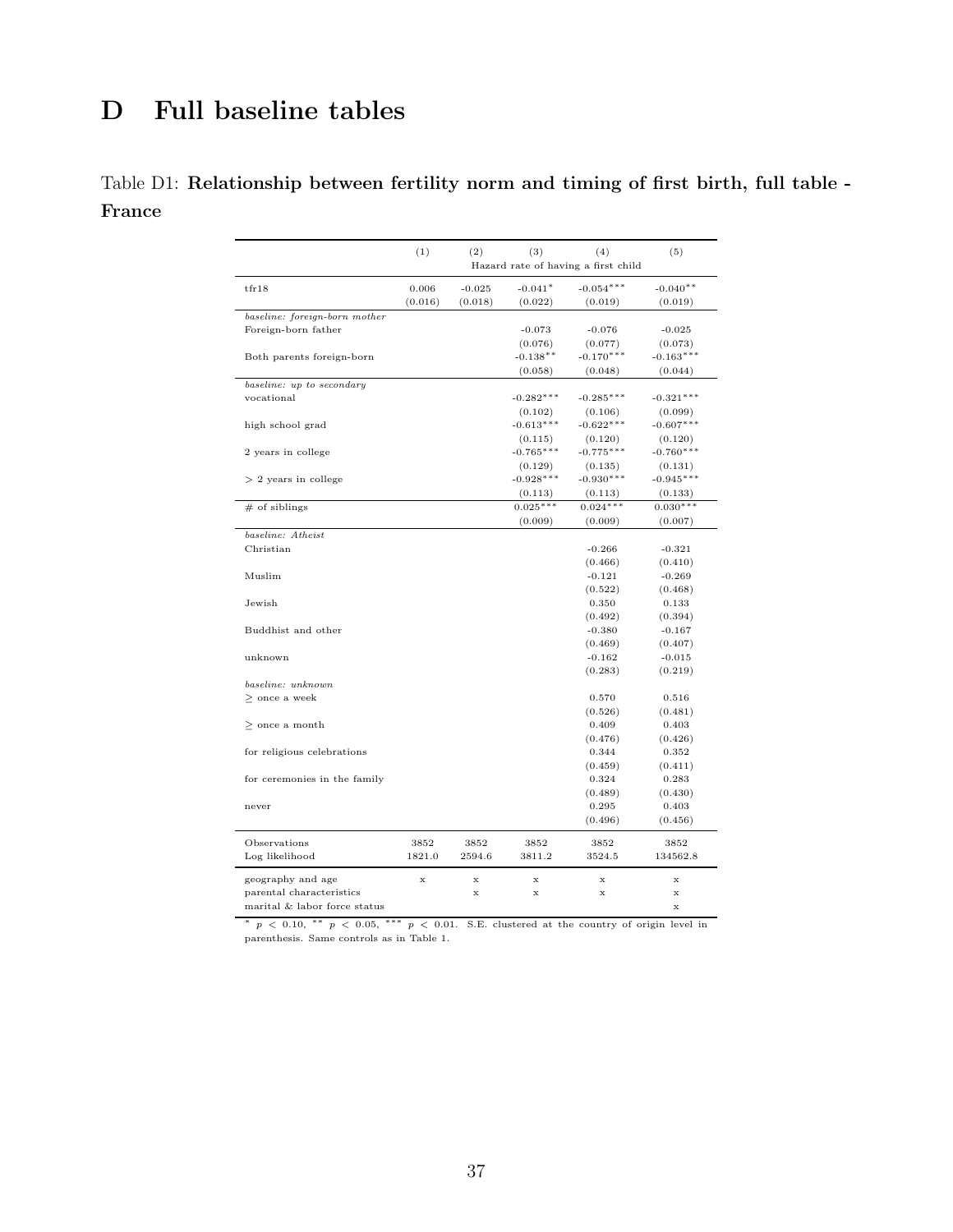## Table D2: Relationship between fertility norm and timing of third birth, full table - France

|                               | (1)         | (2)        | (3)<br>Hazard rate to having a third child | (4)         | (5)         |
|-------------------------------|-------------|------------|--------------------------------------------|-------------|-------------|
| tr18                          | $0.185***$  | $0.181***$ | $0.172***$                                 | $0.116***$  | $0.112***$  |
|                               | (0.023)     | (0.025)    | (0.026)                                    | (0.032)     | (0.030)     |
| baseline: foreign-born mother |             |            |                                            |             |             |
| Foreign-born father           |             |            | $-0.138$                                   | $-0.183$    | $-0.036$    |
|                               |             |            | (0.146)                                    | (0.158)     | (0.153)     |
| Both parents foreign-born     |             |            | $-0.146$                                   | $-0.266**$  | $-0.206**$  |
|                               |             |            | (0.111)                                    | (0.105)     | (0.084)     |
| baseline: up to secondary     |             |            |                                            |             |             |
| vocational                    |             |            | $-0.105$                                   | $-0.029$    | 0.046       |
|                               |             |            | (0.110)                                    | (0.103)     | (0.130)     |
| high school grad              |             |            | $-0.462**$                                 | $-0.369**$  | $-0.198$    |
|                               |             |            | (0.194)                                    | (0.169)     | (0.123)     |
| 2 years in college            |             |            | $-0.375**$                                 | $-0.229$    | 0.029       |
|                               |             |            | (0.182)                                    | (0.189)     | (0.153)     |
| $> 2$ years in college        |             |            | $-0.575***$                                | $-0.411**$  | $-0.261$    |
|                               |             |            | (0.169)                                    | (0.179)     | (0.167)     |
| $#$ of siblings               |             |            | 0.005                                      | 0.002       | $-0.009$    |
|                               |             |            | (0.009)                                    | (0.009)     | (0.010)     |
| baseline: two boys            |             |            |                                            |             |             |
| girl then boy                 |             |            | $-0.216*$                                  | $-0.189$    | $-0.173$    |
|                               |             |            | (0.119)                                    | (0.120)     | (0.125)     |
| boy then girl                 |             |            | 0.018                                      | $-0.010$    | 0.044       |
|                               |             |            | (0.104)                                    | (0.133)     | (0.125)     |
| two girls                     |             |            | $0.256**$                                  | $0.278**$   | $0.249**$   |
|                               |             |            | (0.107)                                    | (0.129)     | (0.104)     |
| baseline: Atheist             |             |            |                                            |             |             |
| Christian                     |             |            |                                            | 0.056       | $-0.336$    |
|                               |             |            |                                            | (1.026)     | (0.999)     |
| Muslim                        |             |            |                                            | 0.736       | 0.236       |
|                               |             |            |                                            | (1.151)     | (1.116)     |
| Jewish                        |             |            |                                            | 1.208       | 0.790       |
|                               |             |            |                                            | (0.985)     | (1.008)     |
| Buddhist and other            |             |            |                                            | $-0.835$    | $-0.711$    |
|                               |             |            |                                            | (1.077)     | (0.975)     |
| unknown                       |             |            |                                            | 0.596       | 0.242       |
|                               |             |            |                                            | (0.516)     | (0.631)     |
| baseline: unknown             |             |            |                                            |             |             |
| $\geq$ once a week            |             |            |                                            | 0.463       | 0.556       |
|                               |             |            |                                            | (0.915)     | (0.896)     |
| $\geq$ once a month           |             |            |                                            | 0.182       | 0.518       |
|                               |             |            |                                            | (1.020)     | (0.993)     |
| for religious celebrations    |             |            |                                            | $-0.219$    | 0.053       |
|                               |             |            |                                            | (1.035)     | (0.972)     |
| for family ceremonies         |             |            |                                            | $-0.189$    | 0.170       |
|                               |             |            |                                            | (1.024)     | (0.969)     |
| never                         |             |            |                                            | $-0.245$    | 0.190       |
|                               |             |            |                                            | (1.102)     | (1.053)     |
| timing to $1s$<br>birth       |             |            |                                            | $-0.006**$  | $-0.006**$  |
|                               |             |            |                                            | (0.001)     | (0.001)     |
| timing to $2^{nd}$ birth      |             |            |                                            | $-0.013***$ | $-0.011***$ |
|                               |             |            |                                            | (0.002)     | (0.001)     |
|                               |             |            |                                            |             |             |
| Observations                  | 1284        | 1284       | 1284                                       | 1284        | 1284        |
| Log likelihood                | 31557.2     | 297.7      | 939.9                                      | 1554.7      | 56205.2     |
|                               |             |            |                                            |             |             |
| geography and age             | $\mathbf x$ | x          | $\mathbf x$                                | x           | x           |
| parental characteristics      |             | x          | $\mathbf x$                                | x           | x           |
| marital & labor force status  |             |            |                                            |             | x           |

 $* p < 0.10$ ,  $* p < 0.05$ ,  $* * p < 0.01$ . S.E. clustered at the country of origin level in parenthesis. Same controls as in Table 1.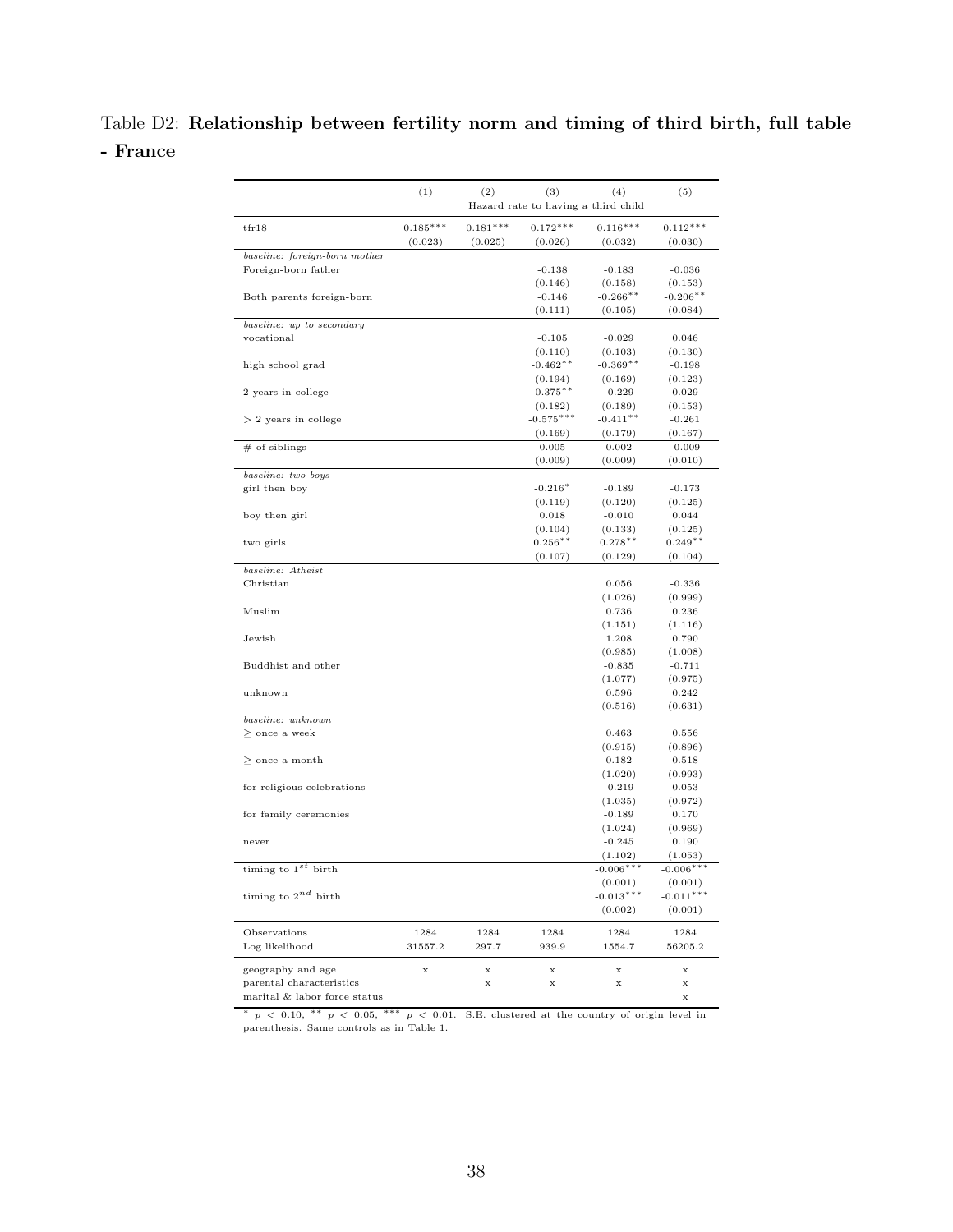In this Section, I comment on the coefficients on the control variables for the hazard rate to have a first and third birth (the table for second births is available upon request but does not feature any result that is not presented here). First, being born to a mixed couple seems to increase the hazard rates of both first and third birth, which might be a bit counterintuitive but might hide an heterogeneous effect along the cultural dimension. Indeed, when I include an interaction term between nativity status and the cultural norm as in Section 4.3, I find that being born to a mixed couple has a delaying effect only for individuals with a low enough fertility norm. The effect changes sign for high enough levels of the norm.

Second, educational attainment is a key determinant of fertility. Here I choose to show only own education but parental education does matter as well even when controlling for own. The usual result holds that highly educated women tend to postpone first births and to be less at risk of experiencing a third.

Third, unlike Fernández and Fogli (2006), I find an effect of personal experience, as measured by the number of siblings, only for the timing of the first birth, and its magnitude is relatively small, as compared to that of the fertility norm for third births. The coefficient on number of siblings is insignificant and very close to zero for third births.

As for religion, I find no significance whatsoever. Christians and Muslims seem to postpone childbearing of the 1st birth, while Muslims and Jewish (who are mainly from Tunisia in my sample) seem to be more likely to have a third birth. That said, I include religion and religiosity at the same time, which could be very correlated and therefore prevent the precise estimation of their association to fertility. Even though never significant, the coefficients on high religiosity are positive and of a size that would imply a substantial impact. Finally, as expected, women with already two girls are way more likely to experience a third birth. Timing of previous births has a significant though relatively small effect on the timing of the third.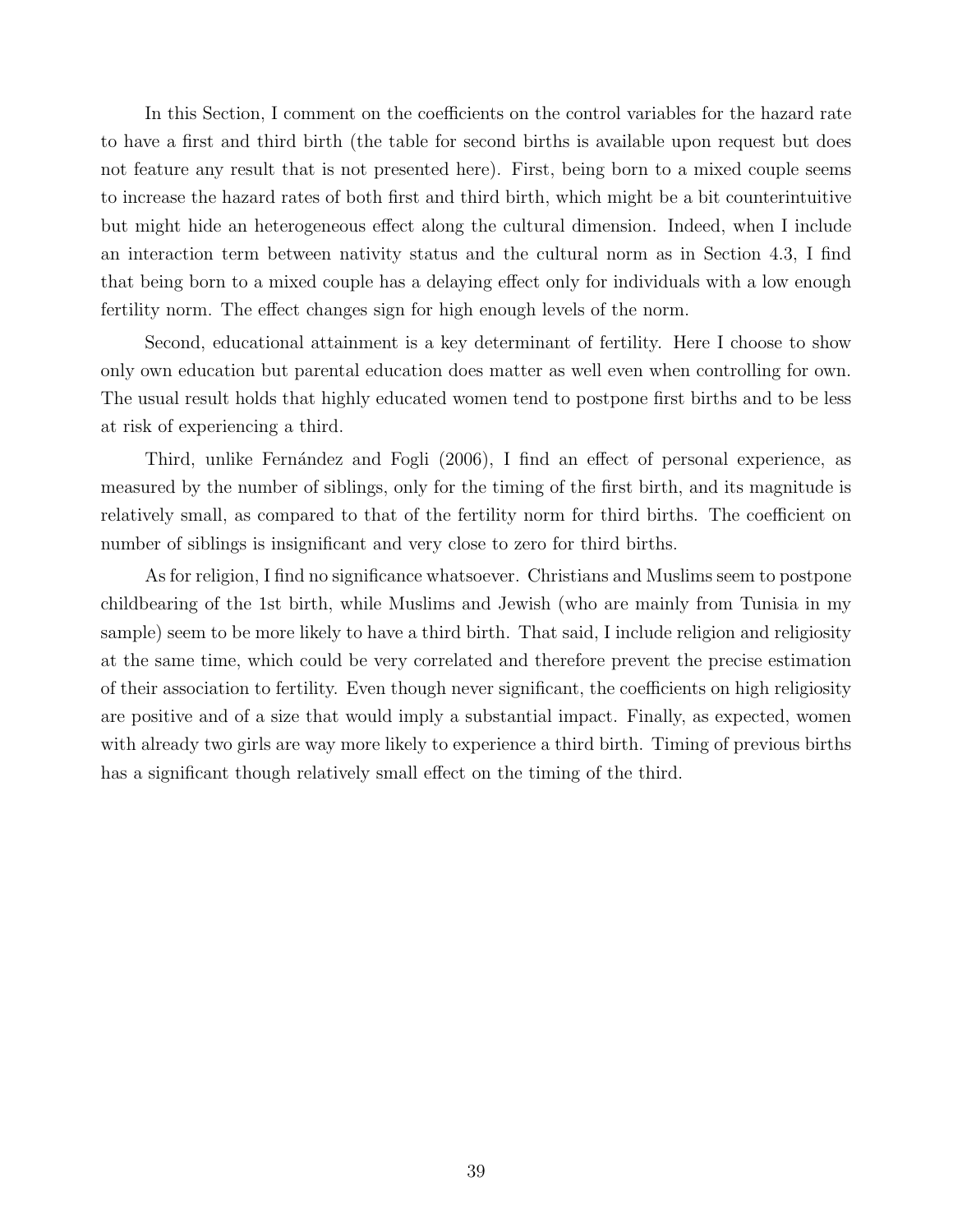## E Alternative measures of norms

|                 | TFR at birth                      | TFR in 1960                       | Mean age at $1^{st}$ birth |  |  |  |  |  |
|-----------------|-----------------------------------|-----------------------------------|----------------------------|--|--|--|--|--|
|                 | Hazard rate of having a 1st child |                                   |                            |  |  |  |  |  |
| β               | $-0.029$                          | $-0.019$                          | 0.007                      |  |  |  |  |  |
| $(\mathrm{sd})$ | (0.019)                           | (0.021)                           | (0.018)                    |  |  |  |  |  |
| Observations    | 3852                              | 3852                              | 3852                       |  |  |  |  |  |
| likelihood      | $-13932.7$                        | $-13934.2$                        | $-13935.3$                 |  |  |  |  |  |
|                 | Hazard rate of having a 2nd child |                                   |                            |  |  |  |  |  |
| $\beta$         | $-0.002$                          | $-0.003$                          | $0.034**$                  |  |  |  |  |  |
| $\rm (sd)$      | (0.015)                           | (0.015)                           | (0.011)                    |  |  |  |  |  |
| Observations    | 1914                              | 1914                              | 1914                       |  |  |  |  |  |
| likelihood      | $-12357.8$                        | $-12357.8$                        | $-12354.0$                 |  |  |  |  |  |
|                 |                                   | Hazard rate of having a 3rd child |                            |  |  |  |  |  |
| $\beta$         | $0.156***$                        | $0.159***$                        | $-0.089***$                |  |  |  |  |  |
| $\rm (sd)$      | (0.029)                           | (0.030)                           | (0.028)                    |  |  |  |  |  |
| Observations    | 1284                              | 1284                              | 1284                       |  |  |  |  |  |
| likelihood      | $-2852.8$                         | $-2851.4$                         | $-2864.9$                  |  |  |  |  |  |

#### Table E1: Fertility norm and birth timing, alternative measures of norms - France

 $*$  p < 0.10, \*\* p < 0.05, \*\*\* p < 0.01. S.E. clustered at the country of origin level in parenthesis. Geography, age, parental characteristics, education, nativity, sibship size included in all specifications. When applicable, I include a set of dummies for the gender composition of earlier born children.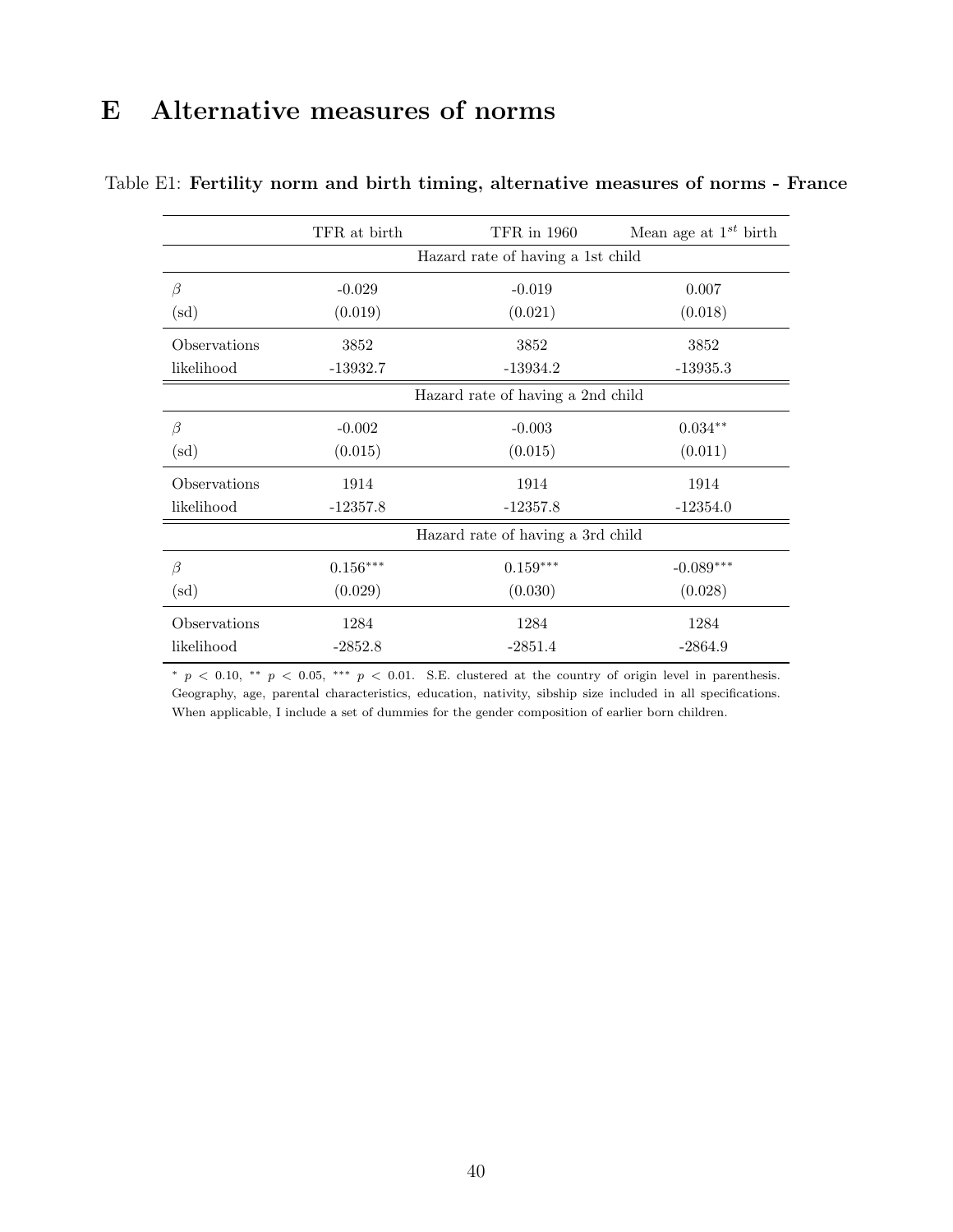## F Partner's characteristics

### Table F1: Fertility norm and birth timing, controlling for partner's characteristics - France

|                                    | (1)                                 | (2)         | (3)                                  | (4)         | (5)         |  |  |  |
|------------------------------------|-------------------------------------|-------------|--------------------------------------|-------------|-------------|--|--|--|
|                                    | Hazard rate of having a first child |             |                                      |             |             |  |  |  |
| tfr18                              | 0.009                               | $-0.020$    | $-0.059***$                          | $-0.073***$ | $-0.062**$  |  |  |  |
|                                    | (0.016)                             | (0.019)     | (0.018)                              | (0.026)     | (0.028)     |  |  |  |
| Observations                       | 2520                                | 2520        | $2520\,$                             | 2520        | $2520\,$    |  |  |  |
| Log likelihood                     | 4979.865                            | 1335.423    | 4858.288                             | 3797.284    | 12935.310   |  |  |  |
|                                    |                                     |             | Hazard rate of having a second child |             |             |  |  |  |
| tfr18                              | $0.029**$                           | 0.016       | $-0.006$                             | $-0.025$    | $-0.024$    |  |  |  |
|                                    | (0.012)                             | (0.019)     | (0.017)                              | (0.021)     | (0.019)     |  |  |  |
| Observations                       | 1593                                | 1593        | 1593                                 | 1593        | 1593        |  |  |  |
| Log likelihood                     | 9151.130                            | 1748.183    | 641.233                              | 5781.024    | 1331.789    |  |  |  |
|                                    |                                     |             | Hazard rate to having a third child  |             |             |  |  |  |
| tfr18                              | $0.215***$                          | $0.196***$  | $0.167***$                           | $0.124***$  | $0.116***$  |  |  |  |
|                                    | (0.022)                             | (0.021)     | (0.024)                              | (0.029)     | (0.026)     |  |  |  |
| Observations                       | 1100                                | 1100        | 1100                                 | 1100        | 1100        |  |  |  |
| Log likelihood                     | 31992.507                           | 2012.600    | 1388.788                             | 3695.510    | 36612.852   |  |  |  |
| geography and age                  | $\mathbf x$                         | $\mathbf x$ | $\mathbf x$                          | $\mathbf x$ | $\mathbf x$ |  |  |  |
| parental characteristics           |                                     | $\mathbf X$ | $\mathbf X$                          | X           | X           |  |  |  |
| education, nativity & sibship size |                                     |             | $\mathbf X$                          | X           | X           |  |  |  |
| partner's characteristics          |                                     |             | X                                    | X           | X           |  |  |  |
| gender of earlier children         |                                     |             | $\mathbf X$                          | X           | X           |  |  |  |
| religion                           |                                     |             |                                      | $\mathbf X$ | $\mathbf X$ |  |  |  |
| marital $\&$ labor force status    |                                     |             |                                      |             | $\mathbf X$ |  |  |  |
| birth timing of earlier children   |                                     |             |                                      |             | $\mathbf X$ |  |  |  |

 $* p < 0.10$ , \*\*  $p < 0.05$ , \*\*\*  $p < 0.01$ . S.E. clustered at the country of origin level in parenthesis. Geography contains region of residence and urban status. A polynomial of degree 2 in age is also included. Parental characteristics contain educational attainment of both parents as well as occupation of the father. Education contains a 6-level categorical variable for own educational attainment, while nativity refers to whether both parents were foreign born, only the mother or only the father. Partner's characteristics include a polynomial of degree 2 in age, nativity status and educational attainment. Religion includes a 5-level variable for religion and a 4-level variable for religiosity. Labor force status contains labor market participation as well as occupation. When applicable, I include a set of dummies for the gender composition of earlier born children and birth timing of earlier children.